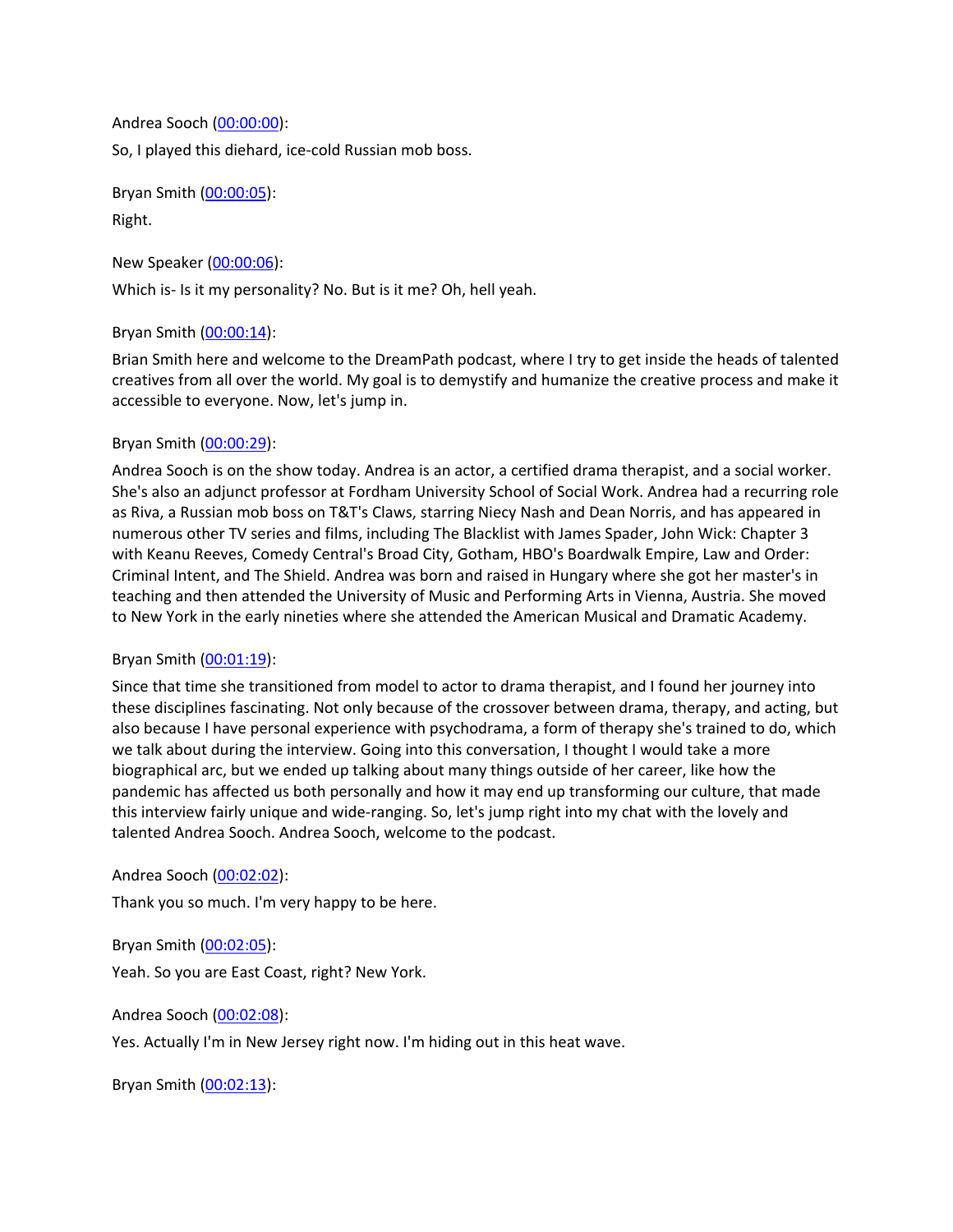Yeah. So how are things going over there on the East Coast with the COVID situation?

Andrea Sooch ([00:02:18](https://www.temi.com/editor/t/qZonUaCVjD-xEijiohIoVOcEKbov8V3DvGdbALsa4pRw_8IzA7w3HncxSsraFyRZ29r0ly3IMZKFCOb90VK5zRCR_Mg?loadFrom=DocumentDeeplink&ts=138.14)): Oh, you're not- Are you on the West Coast?

Bryan Smith ([00:02:20](https://www.temi.com/editor/t/qZonUaCVjD-xEijiohIoVOcEKbov8V3DvGdbALsa4pRw_8IzA7w3HncxSsraFyRZ29r0ly3IMZKFCOb90VK5zRCR_Mg?loadFrom=DocumentDeeplink&ts=140.3)):

I am in Seattle area, yeah.

Andrea Sooch ([00:02:22](https://www.temi.com/editor/t/qZonUaCVjD-xEijiohIoVOcEKbov8V3DvGdbALsa4pRw_8IzA7w3HncxSsraFyRZ29r0ly3IMZKFCOb90VK5zRCR_Mg?loadFrom=DocumentDeeplink&ts=142.91)):

Oh you are, okay. So, the city is different. I'm very lucky to be here in Asbury Park, which is gorgeous. It's New Jersey, it's the Jersey Shore. We do have a house here and I'm here since mid-March. And I have been back to the city early July for an appointment I had. And it was a very different New York than I remembered. So, it's a lot of fear on the streets. It's really weird how when passing a person and it's like a caution. Everybody's wearing a mask, which is really good. It also is challenging to breathe because I was breathing in my own carbon monoxide. So it took me like a day or two to get used to it. So it's different. It's definitely different, you know? I mean that's life, we calibrate and adjust.

Bryan Smith ([00:03:13](https://www.temi.com/editor/t/qZonUaCVjD-xEijiohIoVOcEKbov8V3DvGdbALsa4pRw_8IzA7w3HncxSsraFyRZ29r0ly3IMZKFCOb90VK5zRCR_Mg?loadFrom=DocumentDeeplink&ts=193.18)):

Exactly.

Andrea Sooch ([00:03:14](https://www.temi.com/editor/t/qZonUaCVjD-xEijiohIoVOcEKbov8V3DvGdbALsa4pRw_8IzA7w3HncxSsraFyRZ29r0ly3IMZKFCOb90VK5zRCR_Mg?loadFrom=DocumentDeeplink&ts=194.23)):

So, hopefully we can get back to hugging people and sitting together and laughing. Not just yet, but I really hope that

#### Bryan Smith ([00:03:22](https://www.temi.com/editor/t/qZonUaCVjD-xEijiohIoVOcEKbov8V3DvGdbALsa4pRw_8IzA7w3HncxSsraFyRZ29r0ly3IMZKFCOb90VK5zRCR_Mg?loadFrom=DocumentDeeplink&ts=202.38)):

I've been reading a book called The Great Influence, from I think 2015, but it talks about the Spanish flu of 1918 and the parallels between that virus and this one are quite remarkable. But if history is any guide, these things play out and there's a vaccine or a treatment or something, or the virus just goes away. But yeah, I think we'll get through this.

#### Andrea Sooch ([00:03:48](https://www.temi.com/editor/t/qZonUaCVjD-xEijiohIoVOcEKbov8V3DvGdbALsa4pRw_8IzA7w3HncxSsraFyRZ29r0ly3IMZKFCOb90VK5zRCR_Mg?loadFrom=DocumentDeeplink&ts=228.06)):

I just love the way you think, because that hope is everything.

Bryan Smith ([00:03:54](https://www.temi.com/editor/t/qZonUaCVjD-xEijiohIoVOcEKbov8V3DvGdbALsa4pRw_8IzA7w3HncxSsraFyRZ29r0ly3IMZKFCOb90VK5zRCR_Mg?loadFrom=DocumentDeeplink&ts=234)): Yeah.

Andrea Sooch ([00:03:55](https://www.temi.com/editor/t/qZonUaCVjD-xEijiohIoVOcEKbov8V3DvGdbALsa4pRw_8IzA7w3HncxSsraFyRZ29r0ly3IMZKFCOb90VK5zRCR_Mg?loadFrom=DocumentDeeplink&ts=235.05)):

And my grandmother, my grandmother was born back in Hungary during the great influenza.

Bryan Smith ([00:04:00](https://www.temi.com/editor/t/qZonUaCVjD-xEijiohIoVOcEKbov8V3DvGdbALsa4pRw_8IzA7w3HncxSsraFyRZ29r0ly3IMZKFCOb90VK5zRCR_Mg?loadFrom=DocumentDeeplink&ts=240.66)): Oh really?

Andrea Sooch ([00:04:01](https://www.temi.com/editor/t/qZonUaCVjD-xEijiohIoVOcEKbov8V3DvGdbALsa4pRw_8IzA7w3HncxSsraFyRZ29r0ly3IMZKFCOb90VK5zRCR_Mg?loadFrom=DocumentDeeplink&ts=241.53)): Yeah.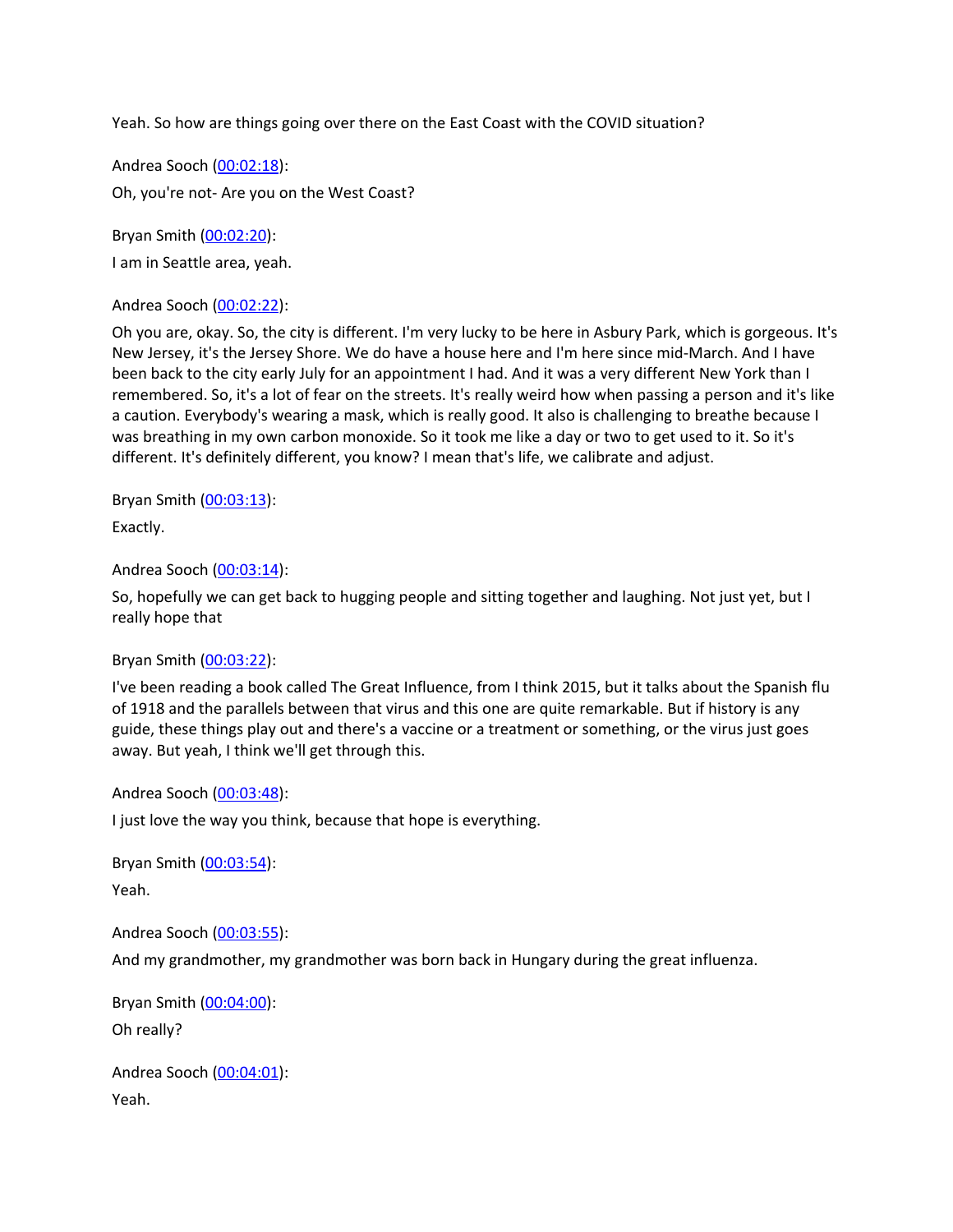#### Bryan Smith ([00:04:02](https://www.temi.com/editor/t/qZonUaCVjD-xEijiohIoVOcEKbov8V3DvGdbALsa4pRw_8IzA7w3HncxSsraFyRZ29r0ly3IMZKFCOb90VK5zRCR_Mg?loadFrom=DocumentDeeplink&ts=242.731)):

Oh yeah. That was- That had to be scary for everyone on the planet at the time.

#### Andrea Sooch ([00:04:08](https://www.temi.com/editor/t/qZonUaCVjD-xEijiohIoVOcEKbov8V3DvGdbALsa4pRw_8IzA7w3HncxSsraFyRZ29r0ly3IMZKFCOb90VK5zRCR_Mg?loadFrom=DocumentDeeplink&ts=248.14)):

Can you imagine, you're just coming out of a world war?

#### Bryan Smith ([00:04:11](https://www.temi.com/editor/t/qZonUaCVjD-xEijiohIoVOcEKbov8V3DvGdbALsa4pRw_8IzA7w3HncxSsraFyRZ29r0ly3IMZKFCOb90VK5zRCR_Mg?loadFrom=DocumentDeeplink&ts=251.7)):

Ugh, no. Yeah. And then to think also that the most effected demographic were young, healthy people in their teens and twenties, so they fared worse out of everybody because their immune systems were more robust. It was just a weird dynamic where the immune system worked against you. So, a lot of young people died and they died within 24 to 48 hours. It wasn't this prolonged illness, but we are digressing quite a bit from your story, Andrea. And, so you've-

#### Andrea Sooch ([00:04:49](https://www.temi.com/editor/t/qZonUaCVjD-xEijiohIoVOcEKbov8V3DvGdbALsa4pRw_8IzA7w3HncxSsraFyRZ29r0ly3IMZKFCOb90VK5zRCR_Mg?loadFrom=DocumentDeeplink&ts=289.2)):

No, because it's very current. People are scared. People are dying. It's not okay. We all- Somebody coughs or sneezing, what happened to God bless you? It's not exactly what we think, why somebody sneezing in the room that God bless you, right?

#### Bryan Smith ([00:05:06](https://www.temi.com/editor/t/qZonUaCVjD-xEijiohIoVOcEKbov8V3DvGdbALsa4pRw_8IzA7w3HncxSsraFyRZ29r0ly3IMZKFCOb90VK5zRCR_Mg?loadFrom=DocumentDeeplink&ts=306)):

Yeah. It's a whole new world where somebody sneezes and we look at it as an assault.

# Andrea Sooch ([00:05:14](https://www.temi.com/editor/t/qZonUaCVjD-xEijiohIoVOcEKbov8V3DvGdbALsa4pRw_8IzA7w3HncxSsraFyRZ29r0ly3IMZKFCOb90VK5zRCR_Mg?loadFrom=DocumentDeeplink&ts=314.88)):

Right. Yeah, yeah. Like it's a nuclear weapon. So, hopefully it will calibrate. And as you said, it will be a vaccine and we deal with it the best we can. It's no two ways about it that, it's not an easy time. A lot of people are lonely. A lot of people are depressed. Domestic violence is going up. People are locked together, conflicts are heightened. So I mean, I think it is very, very timely that you asked about that and the parallels between the 1918 epidemic and this one, because the emotions must be very similar.

#### Bryan Smith ([00:05:48](https://www.temi.com/editor/t/qZonUaCVjD-xEijiohIoVOcEKbov8V3DvGdbALsa4pRw_8IzA7w3HncxSsraFyRZ29r0ly3IMZKFCOb90VK5zRCR_Mg?loadFrom=DocumentDeeplink&ts=348.87)):

Yeah, the feelings of isolation and fear. And also, what I noticed in the book -I mean, not to go back too much on this book- but the parallels politically too, how there were politicians who refused to accept that this was real, and they would continue to have rallies and parades. And this was 1918. So, it's such a prescient book, because it just shows that we haven't changed at all.

#### Andrea Sooch ([00:06:19](https://www.temi.com/editor/t/qZonUaCVjD-xEijiohIoVOcEKbov8V3DvGdbALsa4pRw_8IzA7w3HncxSsraFyRZ29r0ly3IMZKFCOb90VK5zRCR_Mg?loadFrom=DocumentDeeplink&ts=379.85)):

I have to read this book.

#### Bryan Smith ([00:06:19](https://www.temi.com/editor/t/qZonUaCVjD-xEijiohIoVOcEKbov8V3DvGdbALsa4pRw_8IzA7w3HncxSsraFyRZ29r0ly3IMZKFCOb90VK5zRCR_Mg?loadFrom=DocumentDeeplink&ts=379.85)):

Yeah. It's called The Great Influenza, but we- And it's kind of a deep dive into science. And I know you come from a science family and, at least your dad's side, so you probably have the aptitude that I don't have to understand some of these concepts in the book. But they really go into the science and the medicine of the virus and the antigens and antibodies and all of that. But yeah, it's a scary time for us all. And I would imagine that your background in therapy and connecting with people through psychodrama has probably helped you make sense of this situation and maybe process it with a little more emotional sophistication than other people might be able to do.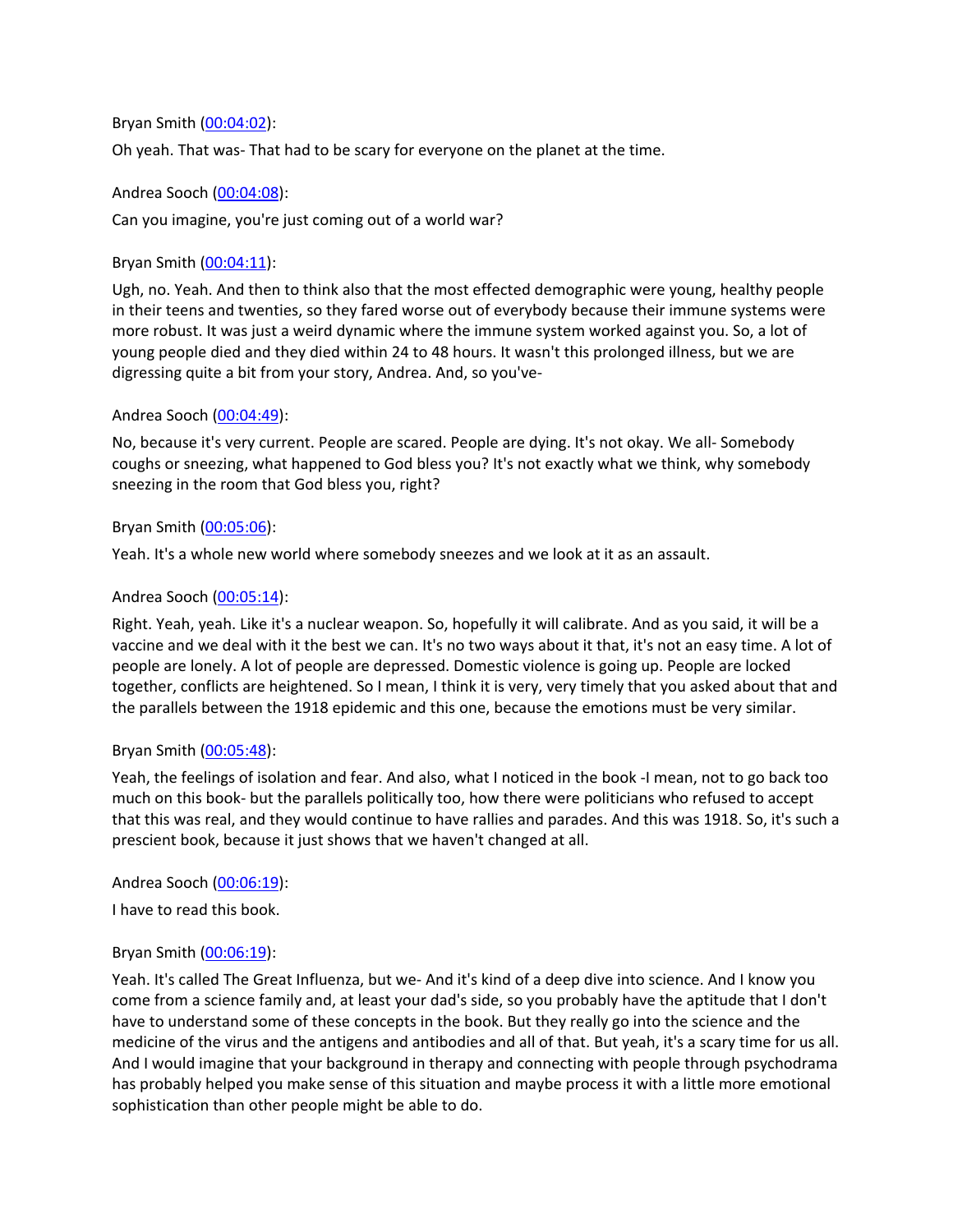#### Andrea Sooch ([00:07:07](https://www.temi.com/editor/t/qZonUaCVjD-xEijiohIoVOcEKbov8V3DvGdbALsa4pRw_8IzA7w3HncxSsraFyRZ29r0ly3IMZKFCOb90VK5zRCR_Mg?loadFrom=DocumentDeeplink&ts=427.75)):

Thank you for that. I don't know how- You gave me a lot of credit, so thank you. And In the meantime I removed my glasses and they might look prettier, but I see you as a big blur, but it's a very handsome big blur, so...

Bryan Smith ([00:07:19](https://www.temi.com/editor/t/qZonUaCVjD-xEijiohIoVOcEKbov8V3DvGdbALsa4pRw_8IzA7w3HncxSsraFyRZ29r0ly3IMZKFCOb90VK5zRCR_Mg?loadFrom=DocumentDeeplink&ts=439.67)): {laughing} Thank you, Andrea.

#### Andrea Sooch ([00:07:19](https://www.temi.com/editor/t/qZonUaCVjD-xEijiohIoVOcEKbov8V3DvGdbALsa4pRw_8IzA7w3HncxSsraFyRZ29r0ly3IMZKFCOb90VK5zRCR_Mg?loadFrom=DocumentDeeplink&ts=439.67)):

So, if I absolutely give up on seeing you, then I will put it back in. So, I am trained in drama therapy, and psychodrama and drama therapy are siblings. Kind of like Danny DeVito and Schwarzenegger in that movie Twins. So, they are similar and they different in many ways. It is an action method. It is a great form of therapy because it's embodied and it hits really deep and really quickly. So, I really like it because there is no time to overthink it. Like what I usually do when I'm like going to regular therapy. So it's like, boom, it's embodied, it's quick. So, I really like it.

#### Andrea Sooch ([00:08:02](https://www.temi.com/editor/t/qZonUaCVjD-xEijiohIoVOcEKbov8V3DvGdbALsa4pRw_8IzA7w3HncxSsraFyRZ29r0ly3IMZKFCOb90VK5zRCR_Mg?loadFrom=DocumentDeeplink&ts=482.5)):

I don't know if it helps me to deal with the situation better. I also consider myself incredibly lucky, because I do have a country hideout. So, I'm not in New York city and I wasn't in New York city at its worst. So, I think it's just really lucky. And it has nothing to do with emotional sophistication it's just like the circumstantial situation was in my favor. And also I have a partner, so I don't live by myself. So, I think that the great thing, what people were doing probably instinctively is, connecting a lot more to others. Via zoom, social media, I've seen tremendous support towards each other. I've seen more live meetings. And really, I think that people are brilliantly calibrating this loneliness and this need to connect as much as they could given the circumstance. So, I really enjoyed having zoom meetings with our friends.

#### Andrea Sooch ([00:08:59](https://www.temi.com/editor/t/qZonUaCVjD-xEijiohIoVOcEKbov8V3DvGdbALsa4pRw_8IzA7w3HncxSsraFyRZ29r0ly3IMZKFCOb90VK5zRCR_Mg?loadFrom=DocumentDeeplink&ts=539.34)):

We had zoom dinners with our friends, we hooked it up to the TV and then they were sort of on the big screen having popcorn. And so we did the best we could, but that was a huge issue, that loneliness and isolation. The other thing, what I saw that really came out of the concept of hope and under hope, meaning that we do trust that there is a certain control I can have over my future. It doesn't matter how small that control is.

Bryan Smith ([00:09:26](https://www.temi.com/editor/t/qZonUaCVjD-xEijiohIoVOcEKbov8V3DvGdbALsa4pRw_8IzA7w3HncxSsraFyRZ29r0ly3IMZKFCOb90VK5zRCR_Mg?loadFrom=DocumentDeeplink&ts=566.82)): Right.

#### Andrea Sooch ([00:09:27](https://www.temi.com/editor/t/qZonUaCVjD-xEijiohIoVOcEKbov8V3DvGdbALsa4pRw_8IzA7w3HncxSsraFyRZ29r0ly3IMZKFCOb90VK5zRCR_Mg?loadFrom=DocumentDeeplink&ts=567.45)):

So, what I mean is that, even if that control is that I'm going to take a shower now, or I'm going to walk around the block, or I will call somebody on zoom.

Bryan Smith ([00:09:37](https://www.temi.com/editor/t/qZonUaCVjD-xEijiohIoVOcEKbov8V3DvGdbALsa4pRw_8IzA7w3HncxSsraFyRZ29r0ly3IMZKFCOb90VK5zRCR_Mg?loadFrom=DocumentDeeplink&ts=577.2)): Right.

Andrea Sooch ([00:09:37](https://www.temi.com/editor/t/qZonUaCVjD-xEijiohIoVOcEKbov8V3DvGdbALsa4pRw_8IzA7w3HncxSsraFyRZ29r0ly3IMZKFCOb90VK5zRCR_Mg?loadFrom=DocumentDeeplink&ts=577.2)):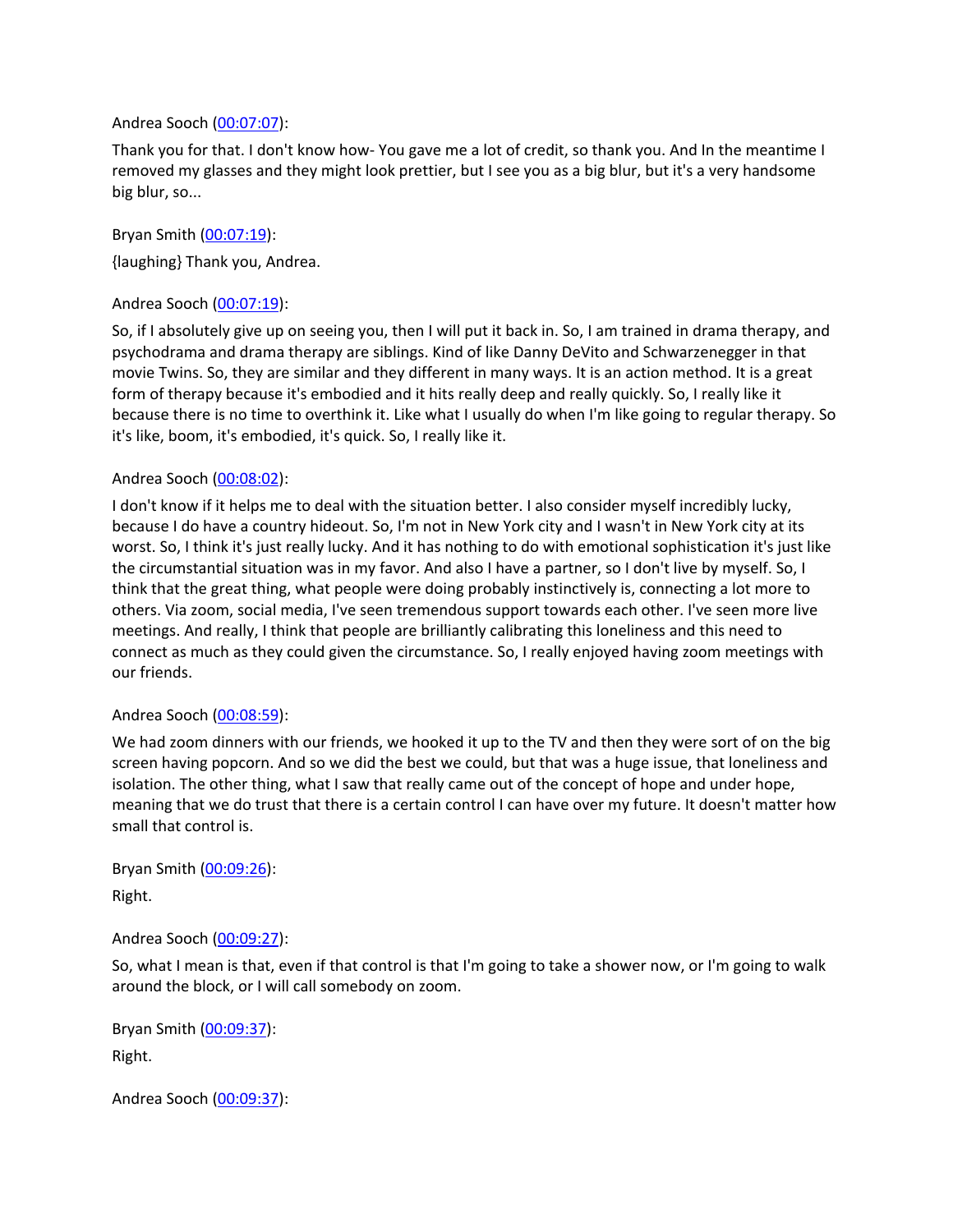Or, I will watch a funny movie and that's control. So under control, I don't mean the big picture that I have control over the elections or this to ensue, but whatever I can have control over, I take control over. And that's very empowering.

Bryan Smith ([00:09:52](https://www.temi.com/editor/t/qZonUaCVjD-xEijiohIoVOcEKbov8V3DvGdbALsa4pRw_8IzA7w3HncxSsraFyRZ29r0ly3IMZKFCOb90VK5zRCR_Mg?loadFrom=DocumentDeeplink&ts=592.201)):

Yeah.

Andrea Sooch ([00:09:53](https://www.temi.com/editor/t/qZonUaCVjD-xEijiohIoVOcEKbov8V3DvGdbALsa4pRw_8IzA7w3HncxSsraFyRZ29r0ly3IMZKFCOb90VK5zRCR_Mg?loadFrom=DocumentDeeplink&ts=593.43)):

So, I was trying to do a lot of those when I was feeling the blues, when I was feeling a little down. Science calls it "micro goals," which just means that something I can accomplish by five o'clock.

Bryan Smith ([00:10:03](https://www.temi.com/editor/t/qZonUaCVjD-xEijiohIoVOcEKbov8V3DvGdbALsa4pRw_8IzA7w3HncxSsraFyRZ29r0ly3IMZKFCOb90VK5zRCR_Mg?loadFrom=DocumentDeeplink&ts=603.391)):

Hmmm, nice.

Andrea Sooch ([00:10:05](https://www.temi.com/editor/t/qZonUaCVjD-xEijiohIoVOcEKbov8V3DvGdbALsa4pRw_8IzA7w3HncxSsraFyRZ29r0ly3IMZKFCOb90VK5zRCR_Mg?loadFrom=DocumentDeeplink&ts=605.34)):

So, in the end it gives me a feeling of accomplishment that: Okay, I did it. I said, I will do it. Then I did it. So, I was creating these little micro goals for myself, like wash up the dishes. That's a big one. I really don't like that. But washing the dishes or meditate, do 10 sit ups, do something creative. And then I could get creative by how to be creative.

Bryan Smith ([00:10:26](https://www.temi.com/editor/t/qZonUaCVjD-xEijiohIoVOcEKbov8V3DvGdbALsa4pRw_8IzA7w3HncxSsraFyRZ29r0ly3IMZKFCOb90VK5zRCR_Mg?loadFrom=DocumentDeeplink&ts=626.731)):

Nice.

Andrea Sooch ([00:10:26](https://www.temi.com/editor/t/qZonUaCVjD-xEijiohIoVOcEKbov8V3DvGdbALsa4pRw_8IzA7w3HncxSsraFyRZ29r0ly3IMZKFCOb90VK5zRCR_Mg?loadFrom=DocumentDeeplink&ts=626.731)):

Do I read at home? Do I check out [intelligable]? So, I really, really very, very consciously when I woke up, I made this little- I call it- I have three lists every morning I have a: to-do, to-did, and the ta-da.

Bryan Smith ([00:10:44](https://www.temi.com/editor/t/qZonUaCVjD-xEijiohIoVOcEKbov8V3DvGdbALsa4pRw_8IzA7w3HncxSsraFyRZ29r0ly3IMZKFCOb90VK5zRCR_Mg?loadFrom=DocumentDeeplink&ts=644.39)):

What are those?

Andrea Sooch ([00:10:46](https://www.temi.com/editor/t/qZonUaCVjD-xEijiohIoVOcEKbov8V3DvGdbALsa4pRw_8IzA7w3HncxSsraFyRZ29r0ly3IMZKFCOb90VK5zRCR_Mg?loadFrom=DocumentDeeplink&ts=646.88)):

{laughs} So, the to-do is those micro goals, those little laundry list. And I encourage, when I'm working with somebody or, I'm using- I never tell a client to do something when I'm not doing on myself. So, I'm always the guinea pig. So, find at least three to five things, what you will do today, micro goals. So there's a to-do list. It's kind of like... Gives me a... Puts an address to the GPS.

Bryan Smith ([00:11:13](https://www.temi.com/editor/t/qZonUaCVjD-xEijiohIoVOcEKbov8V3DvGdbALsa4pRw_8IzA7w3HncxSsraFyRZ29r0ly3IMZKFCOb90VK5zRCR_Mg?loadFrom=DocumentDeeplink&ts=673.58)): Okay.

Andrea Sooch ([00:11:14](https://www.temi.com/editor/t/qZonUaCVjD-xEijiohIoVOcEKbov8V3DvGdbALsa4pRw_8IzA7w3HncxSsraFyRZ29r0ly3IMZKFCOb90VK5zRCR_Mg?loadFrom=DocumentDeeplink&ts=674)): Does it make sense?

Bryan Smith ([00:11:14](https://www.temi.com/editor/t/qZonUaCVjD-xEijiohIoVOcEKbov8V3DvGdbALsa4pRw_8IzA7w3HncxSsraFyRZ29r0ly3IMZKFCOb90VK5zRCR_Mg?loadFrom=DocumentDeeplink&ts=674.99)): Yeah.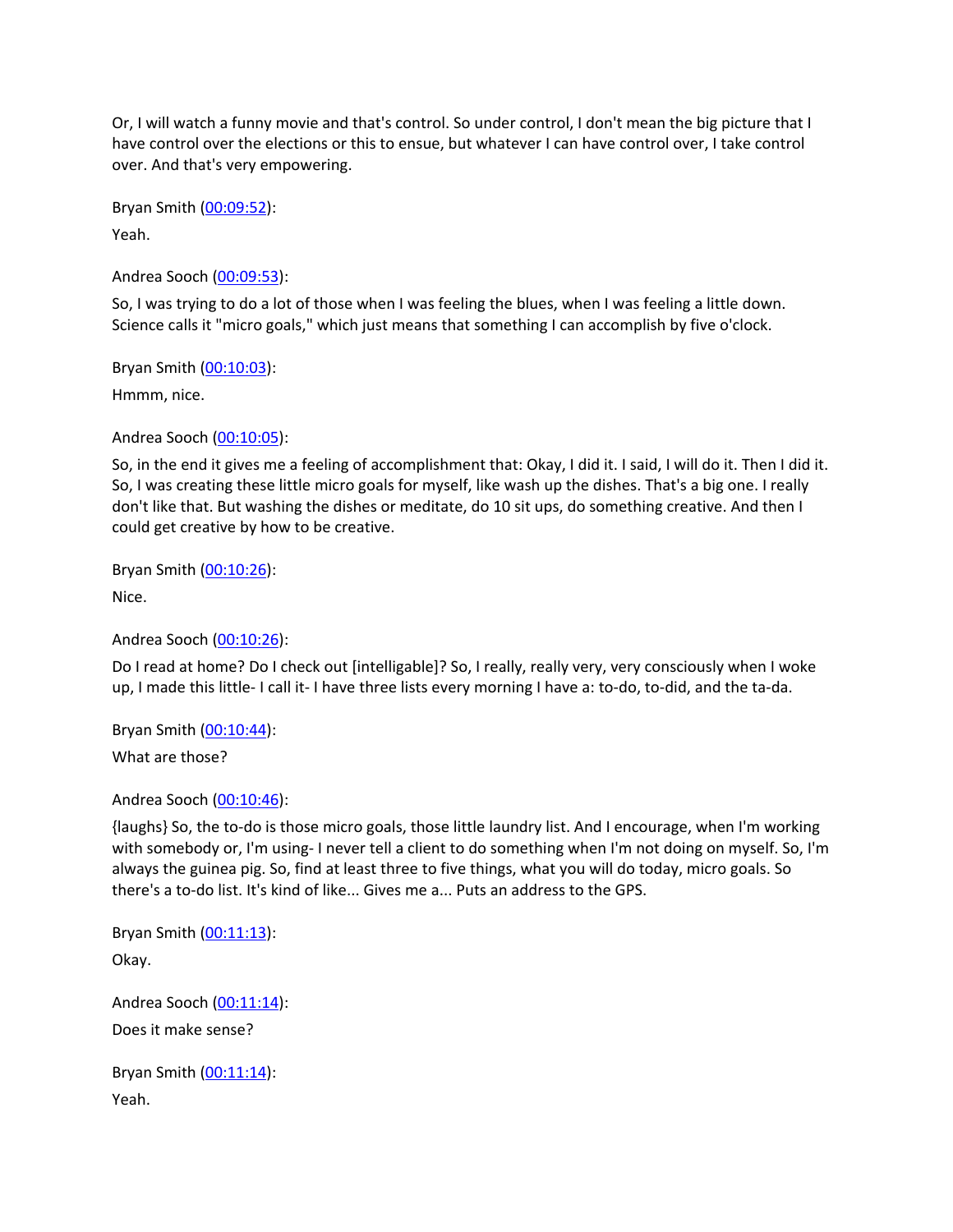#### Andrea Sooch ([00:11:14](https://www.temi.com/editor/t/qZonUaCVjD-xEijiohIoVOcEKbov8V3DvGdbALsa4pRw_8IzA7w3HncxSsraFyRZ29r0ly3IMZKFCOb90VK5zRCR_Mg?loadFrom=DocumentDeeplink&ts=674.99)):

And then the to-did list, what I did from the day before, hence the name. And that gives me a feeling of accomplishment.

Bryan Smith ([00:11:22](https://www.temi.com/editor/t/qZonUaCVjD-xEijiohIoVOcEKbov8V3DvGdbALsa4pRw_8IzA7w3HncxSsraFyRZ29r0ly3IMZKFCOb90VK5zRCR_Mg?loadFrom=DocumentDeeplink&ts=682.91)): Okay.

Andrea Sooch ([00:11:23](https://www.temi.com/editor/t/qZonUaCVjD-xEijiohIoVOcEKbov8V3DvGdbALsa4pRw_8IzA7w3HncxSsraFyRZ29r0ly3IMZKFCOb90VK5zRCR_Mg?loadFrom=DocumentDeeplink&ts=683.54)):

And the ta-da list is a simple gratitude list, but that list is not with the brain it's with the heart. So, what I mean is in my practice, I'm working with people with intellectual and developmental disabilities. So, how I phrase it, but I think it really, I like this phrase: it's what makes your heart smile.

Bryan Smith ([00:11:42](https://www.temi.com/editor/t/qZonUaCVjD-xEijiohIoVOcEKbov8V3DvGdbALsa4pRw_8IzA7w3HncxSsraFyRZ29r0ly3IMZKFCOb90VK5zRCR_Mg?loadFrom=DocumentDeeplink&ts=702.77)):

I like that.

# Andrea Sooch ([00:11:43](https://www.temi.com/editor/t/qZonUaCVjD-xEijiohIoVOcEKbov8V3DvGdbALsa4pRw_8IzA7w3HncxSsraFyRZ29r0ly3IMZKFCOb90VK5zRCR_Mg?loadFrom=DocumentDeeplink&ts=703.79)):

So, it's not the big thank yous of the universe, you know? So, it's not the time to thank God and my mother for living. It's the time to give gratitude that, Oh my God, the coffee was yummy. That flower is gorgeous, it makes my heart smile every time I look at it. Or I connected with a friend, or the pizza was yummy, or I'm just sitting here by the lake and I'm just enjoying the wind on my face. So, something that harvests a positive emotion, because when we are harvesting positive emotions it changes our biochemistry. So, all of a sudden this happy hormone starts to flood into our system: endorphin, dopamine, oxytocin. And that enhance actually wellbeing physically.

Bryan Smith ([00:12:31](https://www.temi.com/editor/t/qZonUaCVjD-xEijiohIoVOcEKbov8V3DvGdbALsa4pRw_8IzA7w3HncxSsraFyRZ29r0ly3IMZKFCOb90VK5zRCR_Mg?loadFrom=DocumentDeeplink&ts=751.11)):

Is this list, these three lists, are they handwritten lists that you create?

# Andrea Sooch ([00:12:37](https://www.temi.com/editor/t/qZonUaCVjD-xEijiohIoVOcEKbov8V3DvGdbALsa4pRw_8IzA7w3HncxSsraFyRZ29r0ly3IMZKFCOb90VK5zRCR_Mg?loadFrom=DocumentDeeplink&ts=757.56)):

I'm older, so I do enjoy, you know. I always buy a pretty journal, and I do enjoy open the journal and write by hand. But if somebody wants to do it electronically, I think it's kind of very personal who wants what. There are also apps, like Gratitude 365, when you can even take a picture and then write a gratitude list. So it's... I think it's how- Whatever floats your boat. But the bottom line is that we all have a negativity bias, because this is how we survived. Right?

Bryan Smith ([00:13:14](https://www.temi.com/editor/t/qZonUaCVjD-xEijiohIoVOcEKbov8V3DvGdbALsa4pRw_8IzA7w3HncxSsraFyRZ29r0ly3IMZKFCOb90VK5zRCR_Mg?loadFrom=DocumentDeeplink&ts=794.4)):

Right.

# Andrea Sooch ([00:13:14](https://www.temi.com/editor/t/qZonUaCVjD-xEijiohIoVOcEKbov8V3DvGdbALsa4pRw_8IzA7w3HncxSsraFyRZ29r0ly3IMZKFCOb90VK5zRCR_Mg?loadFrom=DocumentDeeplink&ts=794.62)):

Like, even now we have to look out for the bad stuff that's happening, so I can dodge it, or go against it, or so I survived. So, we tend to highlight the negative and take the positive, either for granted or not even noticing it because, of course, there's a nice flower.

Bryan Smith ([00:13:34](https://www.temi.com/editor/t/qZonUaCVjD-xEijiohIoVOcEKbov8V3DvGdbALsa4pRw_8IzA7w3HncxSsraFyRZ29r0ly3IMZKFCOb90VK5zRCR_Mg?loadFrom=DocumentDeeplink&ts=814.05)): Yeah.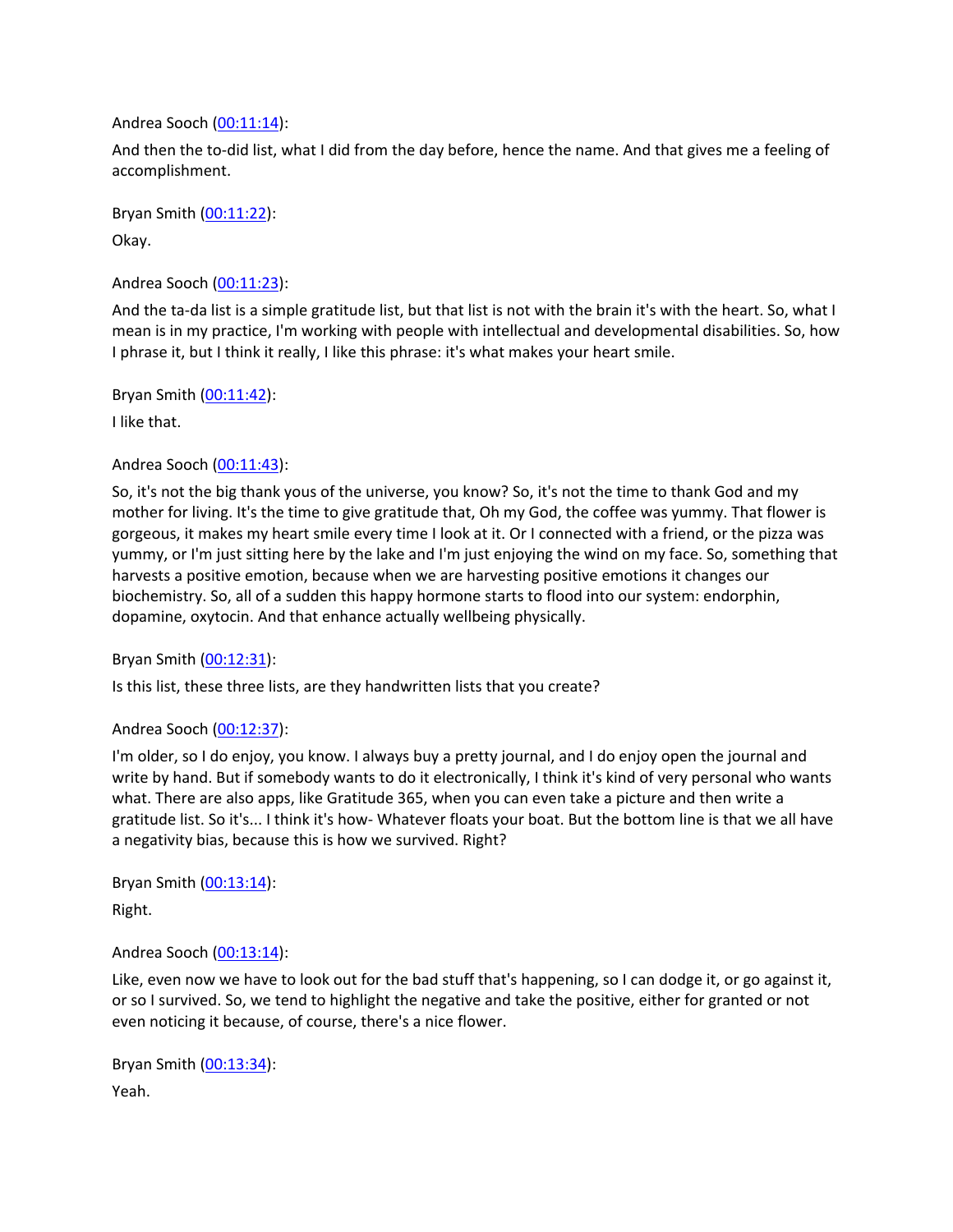Andrea Sooch ([00:13:34](https://www.temi.com/editor/t/qZonUaCVjD-xEijiohIoVOcEKbov8V3DvGdbALsa4pRw_8IzA7w3HncxSsraFyRZ29r0ly3IMZKFCOb90VK5zRCR_Mg?loadFrom=DocumentDeeplink&ts=814.44)):

Of course it's pretty. So, what it does is to give the positive an equal chance, it's not ignoring the negative. So, think about it this way. Like, let's say I'm sitting in this room now, right? And I have a flashlight, where do I shine that light? Because I can notice that it's a hot mess, right?

Bryan Smith ([00:13:57](https://www.temi.com/editor/t/qZonUaCVjD-xEijiohIoVOcEKbov8V3DvGdbALsa4pRw_8IzA7w3HncxSsraFyRZ29r0ly3IMZKFCOb90VK5zRCR_Mg?loadFrom=DocumentDeeplink&ts=837.39)): Right.

Andrea Sooch ([00:13:59](https://www.temi.com/editor/t/qZonUaCVjD-xEijiohIoVOcEKbov8V3DvGdbALsa4pRw_8IzA7w3HncxSsraFyRZ29r0ly3IMZKFCOb90VK5zRCR_Mg?loadFrom=DocumentDeeplink&ts=839.01)):

But I can notice that it's a beautiful picture on the wall. I can notice that: Oh, I like that poster. That book is really awesome. Or I'm talking to Bryan and how much fun is that?

Bryan Smith ([00:14:10](https://www.temi.com/editor/t/qZonUaCVjD-xEijiohIoVOcEKbov8V3DvGdbALsa4pRw_8IzA7w3HncxSsraFyRZ29r0ly3IMZKFCOb90VK5zRCR_Mg?loadFrom=DocumentDeeplink&ts=850.89)):

Right.

#### Andrea Sooch ([00:14:11](https://www.temi.com/editor/t/qZonUaCVjD-xEijiohIoVOcEKbov8V3DvGdbALsa4pRw_8IzA7w3HncxSsraFyRZ29r0ly3IMZKFCOb90VK5zRCR_Mg?loadFrom=DocumentDeeplink&ts=851.61)):

The big myth is that this form of science, which is positive psychology, ignores the negative. No, please do not ignore the negative, negative saves lives. It's very important to see that the train is coming and it wants stuff for you. So, notice it and act accordingly. So, it's not about ignoring the negative, but it's noticing the positive and give it an equal chance. Just notice that it's there.

Bryan Smith ([00:14:36](https://www.temi.com/editor/t/qZonUaCVjD-xEijiohIoVOcEKbov8V3DvGdbALsa4pRw_8IzA7w3HncxSsraFyRZ29r0ly3IMZKFCOb90VK5zRCR_Mg?loadFrom=DocumentDeeplink&ts=876.031)):

Right.

Andrea Sooch ([00:14:36](https://www.temi.com/editor/t/qZonUaCVjD-xEijiohIoVOcEKbov8V3DvGdbALsa4pRw_8IzA7w3HncxSsraFyRZ29r0ly3IMZKFCOb90VK5zRCR_Mg?loadFrom=DocumentDeeplink&ts=876.031)):

So, the ta-da list is kind of like an exercise that works that muscle, that your brain starts to search for those things too.

#### Bryan Smith ([00:14:46](https://www.temi.com/editor/t/qZonUaCVjD-xEijiohIoVOcEKbov8V3DvGdbALsa4pRw_8IzA7w3HncxSsraFyRZ29r0ly3IMZKFCOb90VK5zRCR_Mg?loadFrom=DocumentDeeplink&ts=886.83)):

That's an interesting concept. I've been reading and listening to a lot of Julia Cameron, The Artist's Way is a book that she wrote, and she has this exercise that she's been talking about for decades now called morning pages. And morning pages, I've tried this over the last couple of months and it's wonderful. I wish I was more disciplined to do it every day. But morning pages is a pen and paper -she's militant about that pen and paper, no computers- first thing in the morning, before you look at social media or news or anything like that, and you write out the, almost stream of consciousness. The polluted stuff that's circling around as a narrative in your head, the stories that we tell us, and it doesn't have to be creative. It doesn't have to be clever or wonderful. It's actually pretty awful, probably in terms of something you would never want to show to anybody else. So, it's not designed to be looked at by others.

Andrea Sooch ([00:15:47](https://www.temi.com/editor/t/qZonUaCVjD-xEijiohIoVOcEKbov8V3DvGdbALsa4pRw_8IzA7w3HncxSsraFyRZ29r0ly3IMZKFCOb90VK5zRCR_Mg?loadFrom=DocumentDeeplink&ts=947.271)): Yeah.

Bryan Smith ([00:15:48](https://www.temi.com/editor/t/qZonUaCVjD-xEijiohIoVOcEKbov8V3DvGdbALsa4pRw_8IzA7w3HncxSsraFyRZ29r0ly3IMZKFCOb90VK5zRCR_Mg?loadFrom=DocumentDeeplink&ts=948.53)):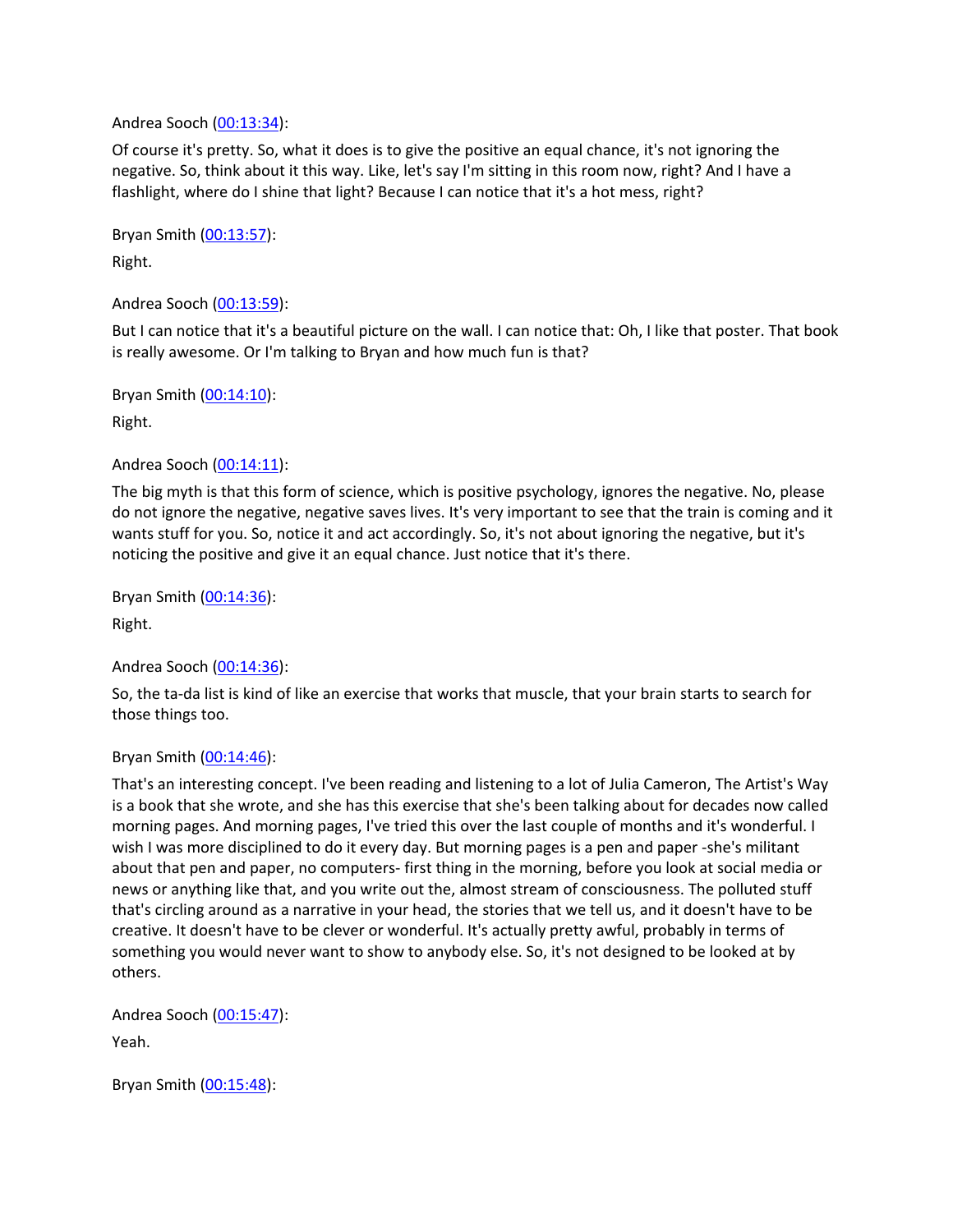But it's a connection. What you're doing is you're getting rid of things that are not helpful and you're opening up channels that are helpful. Like you're unclogging those creative pathways in a way. And what you're talking about sounds to me like you're really becoming aware of... It's almost like a meditative thing where you're, you have this awareness that you didn't have before as to the positivity around you and you're taking time. I mean, what I hear is self care.

Andrea Sooch ([00:16:20](https://www.temi.com/editor/t/qZonUaCVjD-xEijiohIoVOcEKbov8V3DvGdbALsa4pRw_8IzA7w3HncxSsraFyRZ29r0ly3IMZKFCOb90VK5zRCR_Mg?loadFrom=DocumentDeeplink&ts=980.2)):

Absolutely. And it is a kind of, it is a form of mindfulness.

Bryan Smith ([00:16:22](https://www.temi.com/editor/t/qZonUaCVjD-xEijiohIoVOcEKbov8V3DvGdbALsa4pRw_8IzA7w3HncxSsraFyRZ29r0ly3IMZKFCOb90VK5zRCR_Mg?loadFrom=DocumentDeeplink&ts=982.931)):

Right.

# Andrea Sooch ([00:16:23](https://www.temi.com/editor/t/qZonUaCVjD-xEijiohIoVOcEKbov8V3DvGdbALsa4pRw_8IzA7w3HncxSsraFyRZ29r0ly3IMZKFCOb90VK5zRCR_Mg?loadFrom=DocumentDeeplink&ts=983.081)):

But, the silver lining of COVID for me, especially in early April when it was at full-force and it was total stay at home orders and sheltering in place orders, that I didn't calibrate yet how to do what I do online. So, I had a lot of time. I never in my life had two hours to stare at the ocean, or walk around a lake and literary smell the flowers. I felt like I'm coming from another planet and every single leaf, I was just like, "Ah, my god it's so beautiful. Look at that." You know? So like a little kid, and it was something naively innocent about it that gave me that smile in my heart,. Something that I really couldn't put words to. But it was just like this smile in my heart, that positive feeling that I felt that it generates this... So, that was very interesting to me. I was taking pictures of clouds and posting it on social media. So, I apologize everybody, and thank you for liking it. But it was really just because I wanted to share it, I didn't try to be the guru or the master, but I just like, "Oh my God, it's so beautiful." I just want to share in case somebody else enjoys it. And it became second nature.

Bryan Smith ([00:17:51](https://www.temi.com/editor/t/qZonUaCVjD-xEijiohIoVOcEKbov8V3DvGdbALsa4pRw_8IzA7w3HncxSsraFyRZ29r0ly3IMZKFCOb90VK5zRCR_Mg?loadFrom=DocumentDeeplink&ts=1071.33)):

To recognize that?

Andrea Sooch ([00:17:52](https://www.temi.com/editor/t/qZonUaCVjD-xEijiohIoVOcEKbov8V3DvGdbALsa4pRw_8IzA7w3HncxSsraFyRZ29r0ly3IMZKFCOb90VK5zRCR_Mg?loadFrom=DocumentDeeplink&ts=1072.111)):

Yeah, it became second nature to notice it.

# Bryan Smith ([00:17:56](https://www.temi.com/editor/t/qZonUaCVjD-xEijiohIoVOcEKbov8V3DvGdbALsa4pRw_8IzA7w3HncxSsraFyRZ29r0ly3IMZKFCOb90VK5zRCR_Mg?loadFrom=DocumentDeeplink&ts=1076.84)):

I've noticed with my consciousness over the last couple of months that I've really started to understand how little we need materially to get by, and how much I depended upon leaving the house and doing things. Just distracting myself with restaurants and shopping and consumerism and all of those things that are fun, but you don't really need them at your core. What you need is a can of chicken noodle soup, put it on the stove or the microwave. And you don't have to make a huge production, meals don't have to be this huge production, or they can be a huge production and be fun, but at home. And so you start to understand what you really need as a human being to survive and thrive. And so that's a gift, I think that we have a silver lining to this whole thing.

# Andrea Sooch ([00:18:52](https://www.temi.com/editor/t/qZonUaCVjD-xEijiohIoVOcEKbov8V3DvGdbALsa4pRw_8IzA7w3HncxSsraFyRZ29r0ly3IMZKFCOb90VK5zRCR_Mg?loadFrom=DocumentDeeplink&ts=1132.01)):

It's so interesting that you say that because again, in April, I'm calling my mom, my mom is back in Hungary and the lady was born in 1944 in a bomb shelter.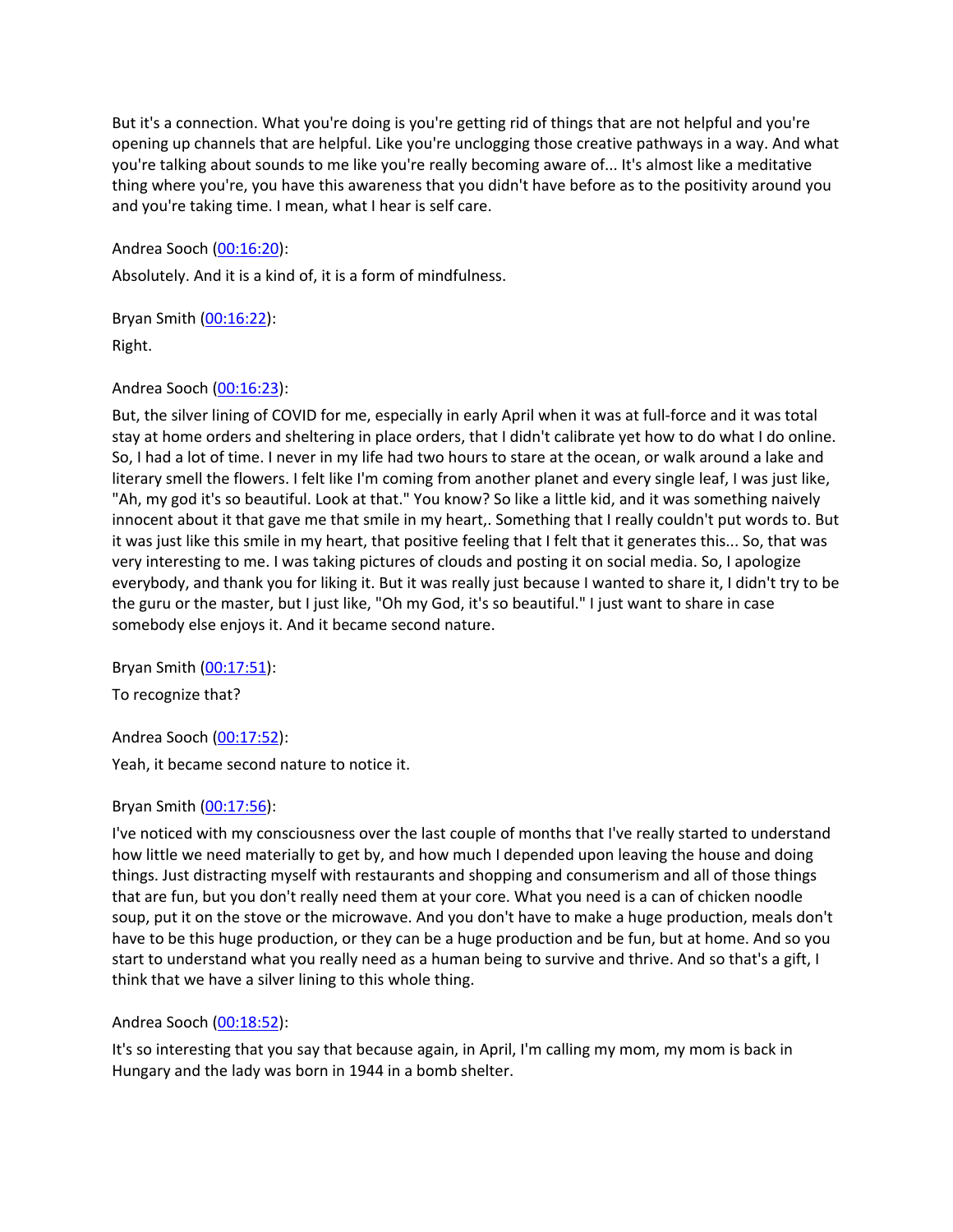Bryan Smith ([00:19:02](https://www.temi.com/editor/t/qZonUaCVjD-xEijiohIoVOcEKbov8V3DvGdbALsa4pRw_8IzA7w3HncxSsraFyRZ29r0ly3IMZKFCOb90VK5zRCR_Mg?loadFrom=DocumentDeeplink&ts=1142.84)): Oh...

Andrea Sooch ([00:19:02](https://www.temi.com/editor/t/qZonUaCVjD-xEijiohIoVOcEKbov8V3DvGdbALsa4pRw_8IzA7w3HncxSsraFyRZ29r0ly3IMZKFCOb90VK5zRCR_Mg?loadFrom=DocumentDeeplink&ts=1142.84)):

So, she was growing up the tail end of the war. So, her value system is very different. So I said, "How are you mom?" And she said, "I'm great. I have two potatoes and an onion. I'm fine." I'm like, "What?! How can you say that?" But in her mind it was total safety because what you said, right? I mean, she had two potatoes and an onion, so she was okay for another two days.

Bryan Smith ([00:19:30](https://www.temi.com/editor/t/qZonUaCVjD-xEijiohIoVOcEKbov8V3DvGdbALsa4pRw_8IzA7w3HncxSsraFyRZ29r0ly3IMZKFCOb90VK5zRCR_Mg?loadFrom=DocumentDeeplink&ts=1170.23)):

Right, yeah.

# Andrea Sooch ([00:19:30](https://www.temi.com/editor/t/qZonUaCVjD-xEijiohIoVOcEKbov8V3DvGdbALsa4pRw_8IzA7w3HncxSsraFyRZ29r0ly3IMZKFCOb90VK5zRCR_Mg?loadFrom=DocumentDeeplink&ts=1170.62)):

Yeah. So, I think it's a huge paradigm shift and it really, it was like a sledge hammer to start to question our own values and our own importance of those values. Yeah... So, it's very, and I don't, I'm very mindfully not rushing into saying it that it's a good thing, because it's definitely not a good thing that people are dying. And the deadly viruses out there and small businesses are going belly up and I can't hug my friends. So, it's not a good thing, but definitely exposed a lot of sides. What probably are food for thought. That when we go back, when this vaccine is coming and when we can go back to life, as it was, would we go back exactly to life as it was? Or did it bring in other values that that will be calibrated into this new normal?

#### Bryan Smith ([00:20:30](https://www.temi.com/editor/t/qZonUaCVjD-xEijiohIoVOcEKbov8V3DvGdbALsa4pRw_8IzA7w3HncxSsraFyRZ29r0ly3IMZKFCOb90VK5zRCR_Mg?loadFrom=DocumentDeeplink&ts=1230.89)):

Right. I think the work from home situation is definitely going to change the paradigm moving forward. Even if we wipe this virus out, people now understand that being physically present is not necessary. Period. And a lot of the things that we, as much as I love to be physically present and face to face with people, the travel time associated with commuting to work and coming back. And I think there's going to be a re -as you say- a recalibration of what our values are and how we want to spend our time.

#### Andrea Sooch ([00:21:04](https://www.temi.com/editor/t/qZonUaCVjD-xEijiohIoVOcEKbov8V3DvGdbALsa4pRw_8IzA7w3HncxSsraFyRZ29r0ly3IMZKFCOb90VK5zRCR_Mg?loadFrom=DocumentDeeplink&ts=1264.53)):

Yeah, absolutely. And there are some issues. I have two professions, I do work as an actor and I do work as a therapist. I also teach in universities in social work programs. So, of course, all education is online now, and the tricky part was that we have field training. I know you are a lawyer, right?

Bryan Smith ([00:21:25](https://www.temi.com/editor/t/qZonUaCVjD-xEijiohIoVOcEKbov8V3DvGdbALsa4pRw_8IzA7w3HncxSsraFyRZ29r0ly3IMZKFCOb90VK5zRCR_Mg?loadFrom=DocumentDeeplink&ts=1285.471)):

Right.

Andrea Sooch ([00:21:25](https://www.temi.com/editor/t/qZonUaCVjD-xEijiohIoVOcEKbov8V3DvGdbALsa4pRw_8IzA7w3HncxSsraFyRZ29r0ly3IMZKFCOb90VK5zRCR_Mg?loadFrom=DocumentDeeplink&ts=1285.471)): Yeah. So it's kind of like, the field experience is much needed.

Bryan Smith ([00:21:30](https://www.temi.com/editor/t/qZonUaCVjD-xEijiohIoVOcEKbov8V3DvGdbALsa4pRw_8IzA7w3HncxSsraFyRZ29r0ly3IMZKFCOb90VK5zRCR_Mg?loadFrom=DocumentDeeplink&ts=1290.241)): Absolutely.

Andrea Sooch ([00:21:30](https://www.temi.com/editor/t/qZonUaCVjD-xEijiohIoVOcEKbov8V3DvGdbALsa4pRw_8IzA7w3HncxSsraFyRZ29r0ly3IMZKFCOb90VK5zRCR_Mg?loadFrom=DocumentDeeplink&ts=1290.541)):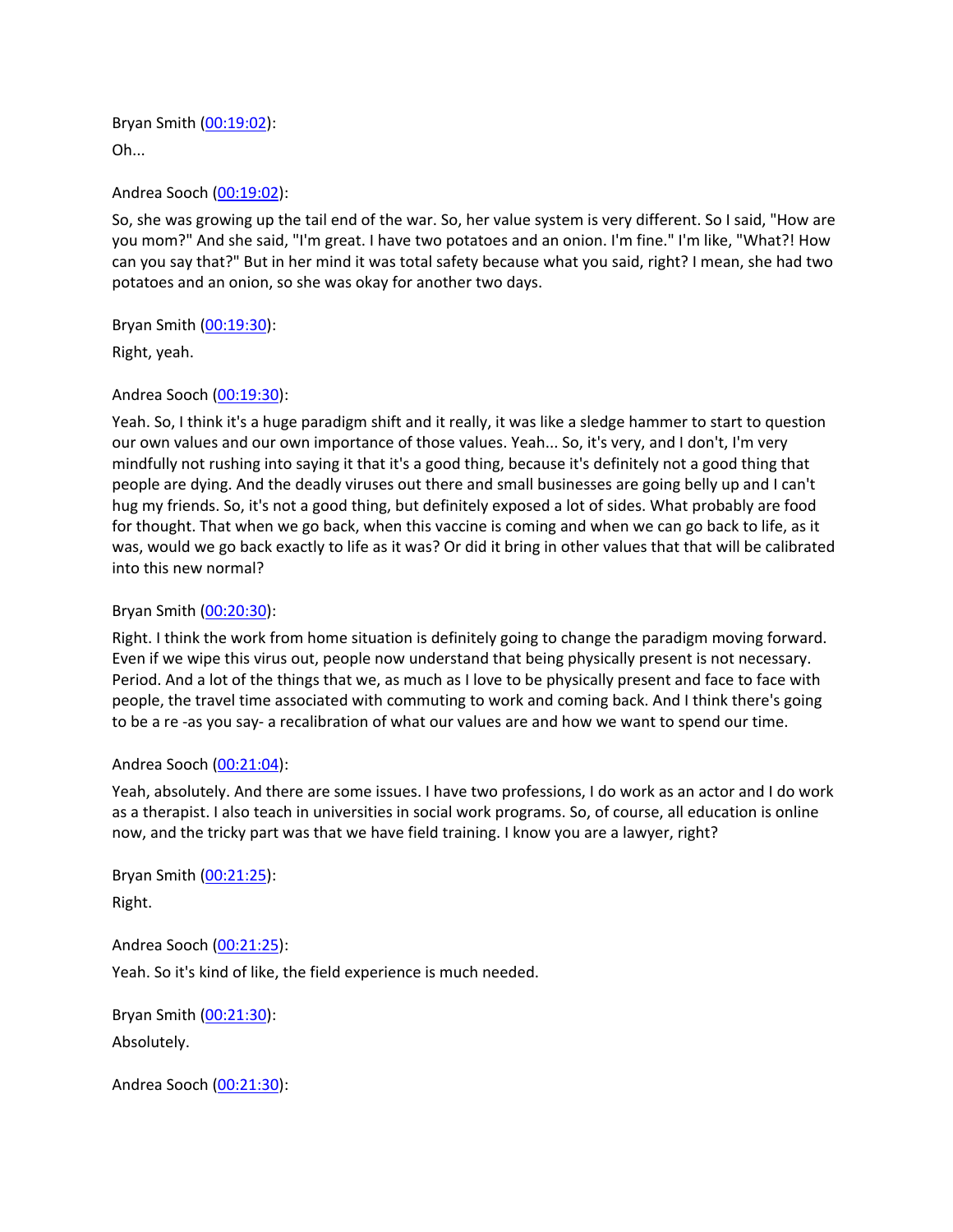I don't know what is it? So, for a social worker, it's a, we call it field placement for a doctorate's residency. So, I don't know how in world they call it, but that is absolutely right now.

Bryan Smith ([00:21:44](https://www.temi.com/editor/t/qZonUaCVjD-xEijiohIoVOcEKbov8V3DvGdbALsa4pRw_8IzA7w3HncxSsraFyRZ29r0ly3IMZKFCOb90VK5zRCR_Mg?loadFrom=DocumentDeeplink&ts=1304.16)): Yeah.

Andrea Sooch ([00:21:44](https://www.temi.com/editor/t/qZonUaCVjD-xEijiohIoVOcEKbov8V3DvGdbALsa4pRw_8IzA7w3HncxSsraFyRZ29r0ly3IMZKFCOb90VK5zRCR_Mg?loadFrom=DocumentDeeplink&ts=1304.73)):

So now, there's the calibration that, how do we provide the experience, the hands on experience to our students so when they graduate, they feel ready? And again, a lot of calibrations came in that remote placements like hotlines and remote work ad agency. And so it's like a huge, huge calibration is the word that keeps on coming into mind. But it's like an evolution, like how do we do things differently yet effectively? One place where I don't see it, but probably it would all work out like in the acting world. Like, when can we go on a set when there are 400 people on a movie set and we'll be around each other in a room when they are 20 people crammed in, in this intimate scene? But when he's holding the boom, when he's holding the camera, then the other one is pulling the focus. So, when and how will that happen? And that I miss a lot.

Bryan Smith ([00:22:44](https://www.temi.com/editor/t/qZonUaCVjD-xEijiohIoVOcEKbov8V3DvGdbALsa4pRw_8IzA7w3HncxSsraFyRZ29r0ly3IMZKFCOb90VK5zRCR_Mg?loadFrom=DocumentDeeplink&ts=1364.28)):

Yeah.

Andrea Sooch ([00:22:44](https://www.temi.com/editor/t/qZonUaCVjD-xEijiohIoVOcEKbov8V3DvGdbALsa4pRw_8IzA7w3HncxSsraFyRZ29r0ly3IMZKFCOb90VK5zRCR_Mg?loadFrom=DocumentDeeplink&ts=1364.91)): I miss that a lot.

Bryan Smith ([00:22:46](https://www.temi.com/editor/t/qZonUaCVjD-xEijiohIoVOcEKbov8V3DvGdbALsa4pRw_8IzA7w3HncxSsraFyRZ29r0ly3IMZKFCOb90VK5zRCR_Mg?loadFrom=DocumentDeeplink&ts=1366.95)):

And that seems to be in, I've never been in that world, but my impression is that it's almost an irreplaceable thing that you just can't have have it any other way. Technologically, and just from an art standpoint, there's no other way to do it.

#### Andrea Sooch ([00:23:02](https://www.temi.com/editor/t/qZonUaCVjD-xEijiohIoVOcEKbov8V3DvGdbALsa4pRw_8IzA7w3HncxSsraFyRZ29r0ly3IMZKFCOb90VK5zRCR_Mg?loadFrom=DocumentDeeplink&ts=1382.94)):

I really don't know enough on the technical end. But so we were shooting, like I was shooting a couple of things on Zoom, which has a whole different experience. But I mean if you and I, we have a scene, it's not the same that I see you on Zoom, you know?

Bryan Smith ([00:23:17](https://www.temi.com/editor/t/qZonUaCVjD-xEijiohIoVOcEKbov8V3DvGdbALsa4pRw_8IzA7w3HncxSsraFyRZ29r0ly3IMZKFCOb90VK5zRCR_Mg?loadFrom=DocumentDeeplink&ts=1397.39)): Right, right. Not at all.

Andrea Sooch ([00:23:18](https://www.temi.com/editor/t/qZonUaCVjD-xEijiohIoVOcEKbov8V3DvGdbALsa4pRw_8IzA7w3HncxSsraFyRZ29r0ly3IMZKFCOb90VK5zRCR_Mg?loadFrom=DocumentDeeplink&ts=1398.21)):

It's not. So it's a lot of, I was taking a really good green screen class, that's why you see the green screen behind.

Bryan Smith ([00:23:25](https://www.temi.com/editor/t/qZonUaCVjD-xEijiohIoVOcEKbov8V3DvGdbALsa4pRw_8IzA7w3HncxSsraFyRZ29r0ly3IMZKFCOb90VK5zRCR_Mg?loadFrom=DocumentDeeplink&ts=1405.44)):

That's nice.

Andrea Sooch ([00:23:26](https://www.temi.com/editor/t/qZonUaCVjD-xEijiohIoVOcEKbov8V3DvGdbALsa4pRw_8IzA7w3HncxSsraFyRZ29r0ly3IMZKFCOb90VK5zRCR_Mg?loadFrom=DocumentDeeplink&ts=1406.61)):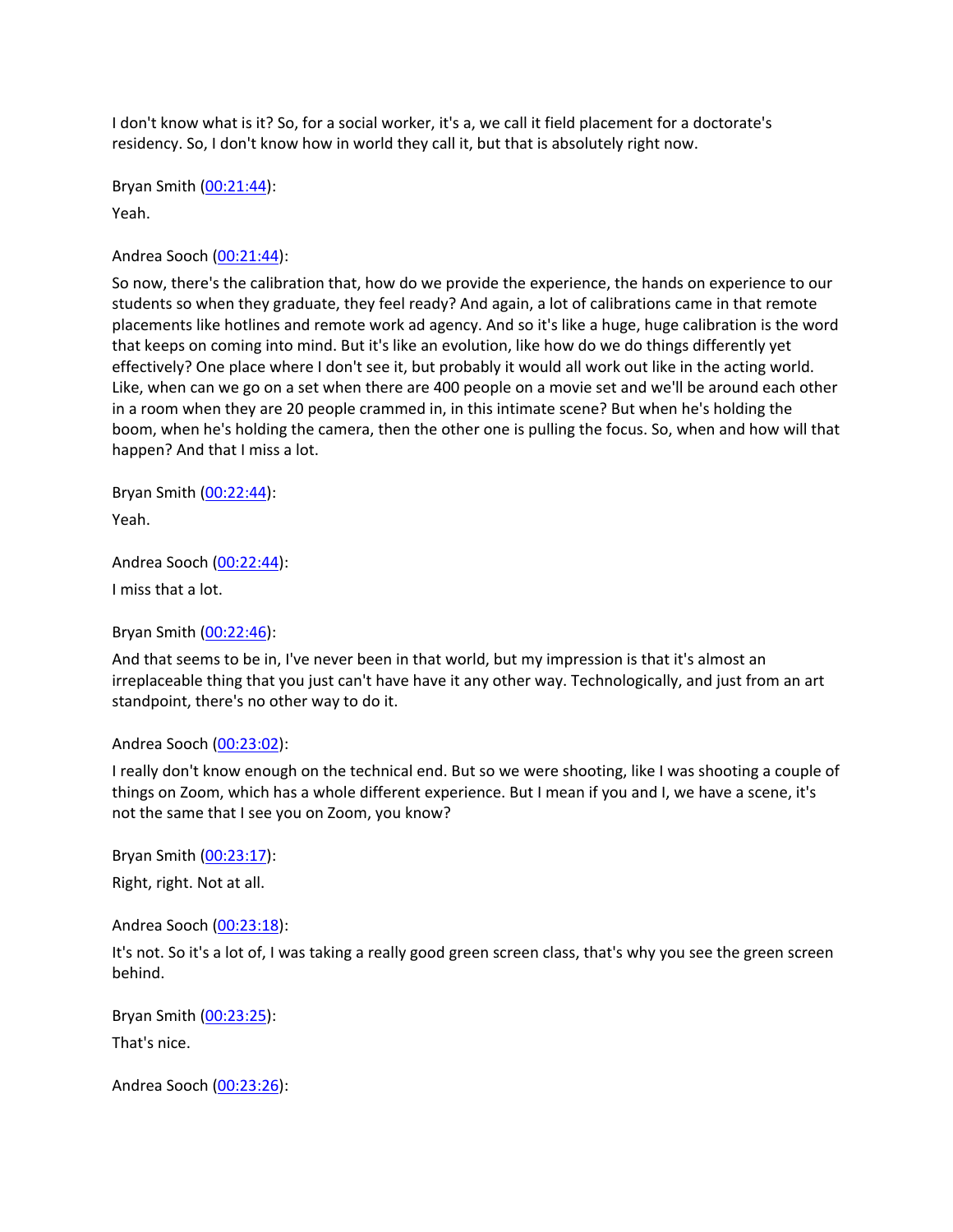Actually, I just had a green screen class. So, we heard that might be, we might see more of those projects working with green screen. So, I'm sure that people are so inventive and I'm sure that the industry will come up with a lot of things, but right now Broadway is closed. Film productions are closed. A lot of actors are out of work. So, that's kind of like something that I really, really miss, to go to the theater as an audience. And as an actor of being on stage, sharing that gift, that story with so many people who are next to each other. And the group mind, and the group energy that-

Bryan Smith ([00:24:05](https://www.temi.com/editor/t/qZonUaCVjD-xEijiohIoVOcEKbov8V3DvGdbALsa4pRw_8IzA7w3HncxSsraFyRZ29r0ly3IMZKFCOb90VK5zRCR_Mg?loadFrom=DocumentDeeplink&ts=1445.51)):

Right.

# Andrea Sooch ([00:24:05](https://www.temi.com/editor/t/qZonUaCVjD-xEijiohIoVOcEKbov8V3DvGdbALsa4pRw_8IzA7w3HncxSsraFyRZ29r0ly3IMZKFCOb90VK5zRCR_Mg?loadFrom=DocumentDeeplink&ts=1445.751)):

Cannot be- I can't see to be replaced when you go to a stadium and thousands of people scream because of that song you like, or that ballplayer hit it, right? Or, you know... So that, that's something that I really miss.

# Bryan Smith ([00:24:19](https://www.temi.com/editor/t/qZonUaCVjD-xEijiohIoVOcEKbov8V3DvGdbALsa4pRw_8IzA7w3HncxSsraFyRZ29r0ly3IMZKFCOb90VK5zRCR_Mg?loadFrom=DocumentDeeplink&ts=1459.99)):

Yeah. It's really sad to think about Broadway. Television is one of those things where you can go on Netflix and, there's- The content is everywhere. And Hulu and HBO Max, Disney+, there's just, there's tons of television content. So, I think that people that are into television and film have not really felt the impact yet of that void, but the Broadway folks, the people that go to Broadway shows, or even more importantly, make their living off of set design and being on stage and acting in Broadway shows, that has completely been eviscerated in New York.

# Andrea Sooch ([00:25:02](https://www.temi.com/editor/t/qZonUaCVjD-xEijiohIoVOcEKbov8V3DvGdbALsa4pRw_8IzA7w3HncxSsraFyRZ29r0ly3IMZKFCOb90VK5zRCR_Mg?loadFrom=DocumentDeeplink&ts=1502.68)):

It's devastating. And, I would add to the, you know, in television too, actors are unemployed.

# Bryan Smith ([00:25:09](https://www.temi.com/editor/t/qZonUaCVjD-xEijiohIoVOcEKbov8V3DvGdbALsa4pRw_8IzA7w3HncxSsraFyRZ29r0ly3IMZKFCOb90VK5zRCR_Mg?loadFrom=DocumentDeeplink&ts=1509.7)):

Oh, currently. Yeah. Because they're not shooting right now. Yeah.

# Andrea Sooch ([00:25:13](https://www.temi.com/editor/t/qZonUaCVjD-xEijiohIoVOcEKbov8V3DvGdbALsa4pRw_8IzA7w3HncxSsraFyRZ29r0ly3IMZKFCOb90VK5zRCR_Mg?loadFrom=DocumentDeeplink&ts=1513.9)):

Things are not shooting. And this pandemic unemployment assistance is ending the end of the month. We can't go back to work because there is no work there. I'm, again, I'm lucky because I'm standing on two feet.

Bryan Smith ([00:25:26](https://www.temi.com/editor/t/qZonUaCVjD-xEijiohIoVOcEKbov8V3DvGdbALsa4pRw_8IzA7w3HncxSsraFyRZ29r0ly3IMZKFCOb90VK5zRCR_Mg?loadFrom=DocumentDeeplink&ts=1526.65)):

Right. And you have your therapy and psychodrama.

# Andrea Sooch ([00:25:29](https://www.temi.com/editor/t/qZonUaCVjD-xEijiohIoVOcEKbov8V3DvGdbALsa4pRw_8IzA7w3HncxSsraFyRZ29r0ly3IMZKFCOb90VK5zRCR_Mg?loadFrom=DocumentDeeplink&ts=1529.68)):

Yeah, I have my therapy and the teaching and the private clients and whatnot. And I do a lot of little creative projects, like with the Hungarian cultural consulate. I'm Hungarian, as you probably hear, I'm not from here. So, they had this idea to do classic Hungarian poems in English.

# Bryan Smith ([00:25:48](https://www.temi.com/editor/t/qZonUaCVjD-xEijiohIoVOcEKbov8V3DvGdbALsa4pRw_8IzA7w3HncxSsraFyRZ29r0ly3IMZKFCOb90VK5zRCR_Mg?loadFrom=DocumentDeeplink&ts=1548.52)):

Oh, I saw those online, that you were doing...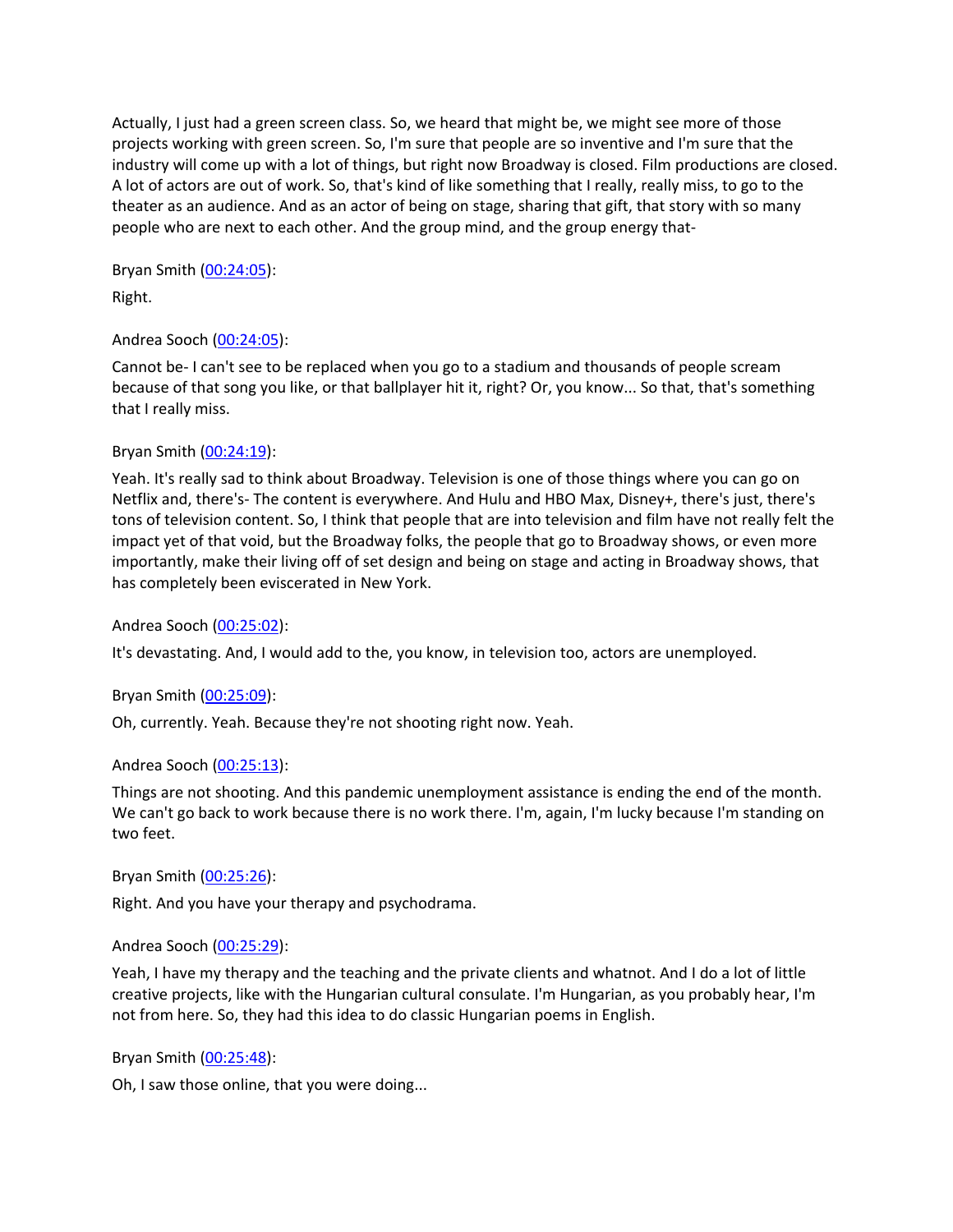#### Andrea Sooch ([00:25:51](https://www.temi.com/editor/t/qZonUaCVjD-xEijiohIoVOcEKbov8V3DvGdbALsa4pRw_8IzA7w3HncxSsraFyRZ29r0ly3IMZKFCOb90VK5zRCR_Mg?loadFrom=DocumentDeeplink&ts=1551.221)):

Yeah. Those are fun, right? And then we went a notch up with Adam, my partner, who is- I'm doing it with. Because we kind of created this little visual etudes, poetry etudes, but it's all shot on my cellphone, editing on iMovie.

Bryan Smith ([00:26:08](https://www.temi.com/editor/t/qZonUaCVjD-xEijiohIoVOcEKbov8V3DvGdbALsa4pRw_8IzA7w3HncxSsraFyRZ29r0ly3IMZKFCOb90VK5zRCR_Mg?loadFrom=DocumentDeeplink&ts=1568.17)):

That's so cool.

# Andrea Sooch ([00:26:09](https://www.temi.com/editor/t/qZonUaCVjD-xEijiohIoVOcEKbov8V3DvGdbALsa4pRw_8IzA7w3HncxSsraFyRZ29r0ly3IMZKFCOb90VK5zRCR_Mg?loadFrom=DocumentDeeplink&ts=1569.43)):

So it's like- There is- It's a no budget project and we love it, and we enjoy it. So, again, I consider myself incredibly lucky and it makes my heart smile. It's one of the points on my ta-da list, that I had the luxury of being out of the city where I'm in nature. And also I have this little creative project that keeps my creative juices flowing and I can still teach online. And, so I don't feel it as much as a Broadway actor who was in a Broadway show for the past 15 years and boom, it's gone. And our health insurance is there. The pension, the health insurance, and you take this seriously, but it's not- Residuals are dwindling down, so it's not the same. So... TV and film actors feel it a lot. So, trust me, it's not just a stage actors. Probably you are correct because that's most noticeable for everybody, for the audience and the actors. But imagine that you don't have new content on Netflix or Hulu.

Bryan Smith ([00:27:13](https://www.temi.com/editor/t/qZonUaCVjD-xEijiohIoVOcEKbov8V3DvGdbALsa4pRw_8IzA7w3HncxSsraFyRZ29r0ly3IMZKFCOb90VK5zRCR_Mg?loadFrom=DocumentDeeplink&ts=1633.88)):

Yeah. Then it'll start to sink in for the audience and the subscribers. Yeah.

Andrea Sooch ([00:27:18](https://www.temi.com/editor/t/qZonUaCVjD-xEijiohIoVOcEKbov8V3DvGdbALsa4pRw_8IzA7w3HncxSsraFyRZ29r0ly3IMZKFCOb90VK5zRCR_Mg?loadFrom=DocumentDeeplink&ts=1638.71)):

So, hopefully that isn't coming soon.

# Bryan Smith ([00:27:24](https://www.temi.com/editor/t/qZonUaCVjD-xEijiohIoVOcEKbov8V3DvGdbALsa4pRw_8IzA7w3HncxSsraFyRZ29r0ly3IMZKFCOb90VK5zRCR_Mg?loadFrom=DocumentDeeplink&ts=1644.53)):

And one thing I've learned over the last year and a half doing this, interviewing creatives, is that very few actors and filmmakers are making millions of dollars per year. They are working actors and they are hustling. Every job that they get is a hustle. And so there, I think there's this disconnect between the viewer and the actor in terms of the viewer thinking that, "Well, if you're on television, you must be in Hollywood and just have it made." And that's not the case from what I've seen.

Andrea Sooch ([00:28:01](https://www.temi.com/editor/t/qZonUaCVjD-xEijiohIoVOcEKbov8V3DvGdbALsa4pRw_8IzA7w3HncxSsraFyRZ29r0ly3IMZKFCOb90VK5zRCR_Mg?loadFrom=DocumentDeeplink&ts=1681.85)):

It's not the case, at all.

Bryan Smith ([00:28:04](https://www.temi.com/editor/t/qZonUaCVjD-xEijiohIoVOcEKbov8V3DvGdbALsa4pRw_8IzA7w3HncxSsraFyRZ29r0ly3IMZKFCOb90VK5zRCR_Mg?loadFrom=DocumentDeeplink&ts=1684.13)):

So, when you lose your job, I mean, you could, even if you've been on 150 episodes of whatever series, you could be homeless. I mean, it's that profound of an impact.

Andrea Sooch ([00:28:18](https://www.temi.com/editor/t/qZonUaCVjD-xEijiohIoVOcEKbov8V3DvGdbALsa4pRw_8IzA7w3HncxSsraFyRZ29r0ly3IMZKFCOb90VK5zRCR_Mg?loadFrom=DocumentDeeplink&ts=1698.8)):

Well, hopefully everybody in the industry knows that it doesn't last forever.

Bryan Smith ([00:28:24](https://www.temi.com/editor/t/qZonUaCVjD-xEijiohIoVOcEKbov8V3DvGdbALsa4pRw_8IzA7w3HncxSsraFyRZ29r0ly3IMZKFCOb90VK5zRCR_Mg?loadFrom=DocumentDeeplink&ts=1704.47)): Right.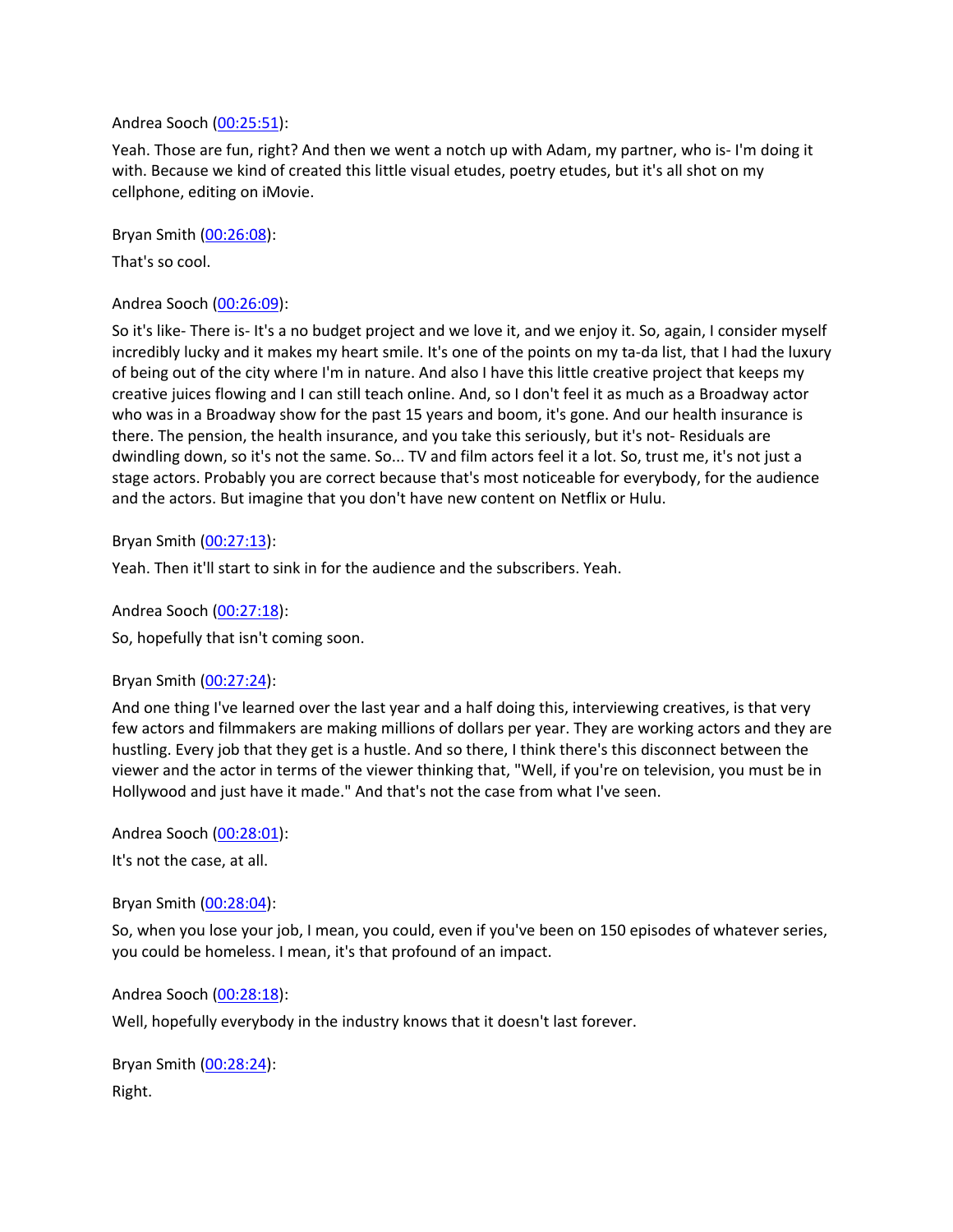Andrea Sooch ([00:28:25](https://www.temi.com/editor/t/qZonUaCVjD-xEijiohIoVOcEKbov8V3DvGdbALsa4pRw_8IzA7w3HncxSsraFyRZ29r0ly3IMZKFCOb90VK5zRCR_Mg?loadFrom=DocumentDeeplink&ts=1705.07)):

So, I think that we all, when we have something steady and we have a series 10 episode or a hundred episode, you bang that money because most likely the show will end, or they write you off, or they kill you in the show and you get a script and: Ooh, and they shoot her in the head, like, wow. {laughs} So, I think that whoever is in this industry, kind of learned that up and down, ebb and flow nature of the business. But now it's ebb, like it's ebb, ebb, ebb, because there is nothing going on. And it's not just the actor, as you said, it's the set designer it's the writer. It's everybody who is involved with it, costume, props, everybody. So, that's kind of different than scary to me.

Bryan Smith ([00:29:16](https://www.temi.com/editor/t/qZonUaCVjD-xEijiohIoVOcEKbov8V3DvGdbALsa4pRw_8IzA7w3HncxSsraFyRZ29r0ly3IMZKFCOb90VK5zRCR_Mg?loadFrom=DocumentDeeplink&ts=1756.4)):

Right.

# Andrea Sooch ([00:29:17](https://www.temi.com/editor/t/qZonUaCVjD-xEijiohIoVOcEKbov8V3DvGdbALsa4pRw_8IzA7w3HncxSsraFyRZ29r0ly3IMZKFCOb90VK5zRCR_Mg?loadFrom=DocumentDeeplink&ts=1757.09)):

And that's one area that really, when I think about it, I need a lot of positive emotions to like: Okay, so how can- Well, and the reason I'm saying it, because I do challenge my thoughts. Like I challenge my thoughts when I'm thinking about this, I challenge my fear that it's temporary and it's local.

Bryan Smith ([00:29:36](https://www.temi.com/editor/t/qZonUaCVjD-xEijiohIoVOcEKbov8V3DvGdbALsa4pRw_8IzA7w3HncxSsraFyRZ29r0ly3IMZKFCOb90VK5zRCR_Mg?loadFrom=DocumentDeeplink&ts=1776.711)):

Okay.

Andrea Sooch ([00:29:38](https://www.temi.com/editor/t/qZonUaCVjD-xEijiohIoVOcEKbov8V3DvGdbALsa4pRw_8IzA7w3HncxSsraFyRZ29r0ly3IMZKFCOb90VK5zRCR_Mg?loadFrom=DocumentDeeplink&ts=1778.57)):

So, under temporary, meaning that it not last forever and local, meaning that it's in this one area of my life, not everywhere.

Bryan Smith ([00:29:47](https://www.temi.com/editor/t/qZonUaCVjD-xEijiohIoVOcEKbov8V3DvGdbALsa4pRw_8IzA7w3HncxSsraFyRZ29r0ly3IMZKFCOb90VK5zRCR_Mg?loadFrom=DocumentDeeplink&ts=1787.71)): Yeah.

# Andrea Sooch ([00:29:48](https://www.temi.com/editor/t/qZonUaCVjD-xEijiohIoVOcEKbov8V3DvGdbALsa4pRw_8IzA7w3HncxSsraFyRZ29r0ly3IMZKFCOb90VK5zRCR_Mg?loadFrom=DocumentDeeplink&ts=1788.28)):

So, when I [intelligable] and have- Don't see it as this big doom, hundred percent everywhere, all of it. Then I immediately have more hope. And when I have more hope then I have more mojo to come up with those micro goals, come up with those creative projects. What makes me happy? How can I spend this data? I feel that I accomplished something and I enjoyed it. And that's just like super important.

# Bryan Smith ([00:30:18](https://www.temi.com/editor/t/qZonUaCVjD-xEijiohIoVOcEKbov8V3DvGdbALsa4pRw_8IzA7w3HncxSsraFyRZ29r0ly3IMZKFCOb90VK5zRCR_Mg?loadFrom=DocumentDeeplink&ts=1818.66)):

Yeah. Well, it sounds like you read a lot of philosophy and you're a student of how to look at the world. And I, the person that's helped me a lot is Eckhart Tolle, in terms of looking at what's important. Like, what is a crisis and what is not a crisis, and really sifting your way through those mini crises that may be, as you say, compartmentalized in the workspace. That they don't affect your family, they don't affect your future. But yeah, it's important to really look at the world that way. I think otherwise we'll drive ourselves nuts.

# Andrea Sooch ([00:30:56](https://www.temi.com/editor/t/qZonUaCVjD-xEijiohIoVOcEKbov8V3DvGdbALsa4pRw_8IzA7w3HncxSsraFyRZ29r0ly3IMZKFCOb90VK5zRCR_Mg?loadFrom=DocumentDeeplink&ts=1856.97)):

Yeah, absolutely. You know, it's so interesting, because have you seen this show called Hannah?

Bryan Smith ([00:31:02](https://www.temi.com/editor/t/qZonUaCVjD-xEijiohIoVOcEKbov8V3DvGdbALsa4pRw_8IzA7w3HncxSsraFyRZ29r0ly3IMZKFCOb90VK5zRCR_Mg?loadFrom=DocumentDeeplink&ts=1862.16)):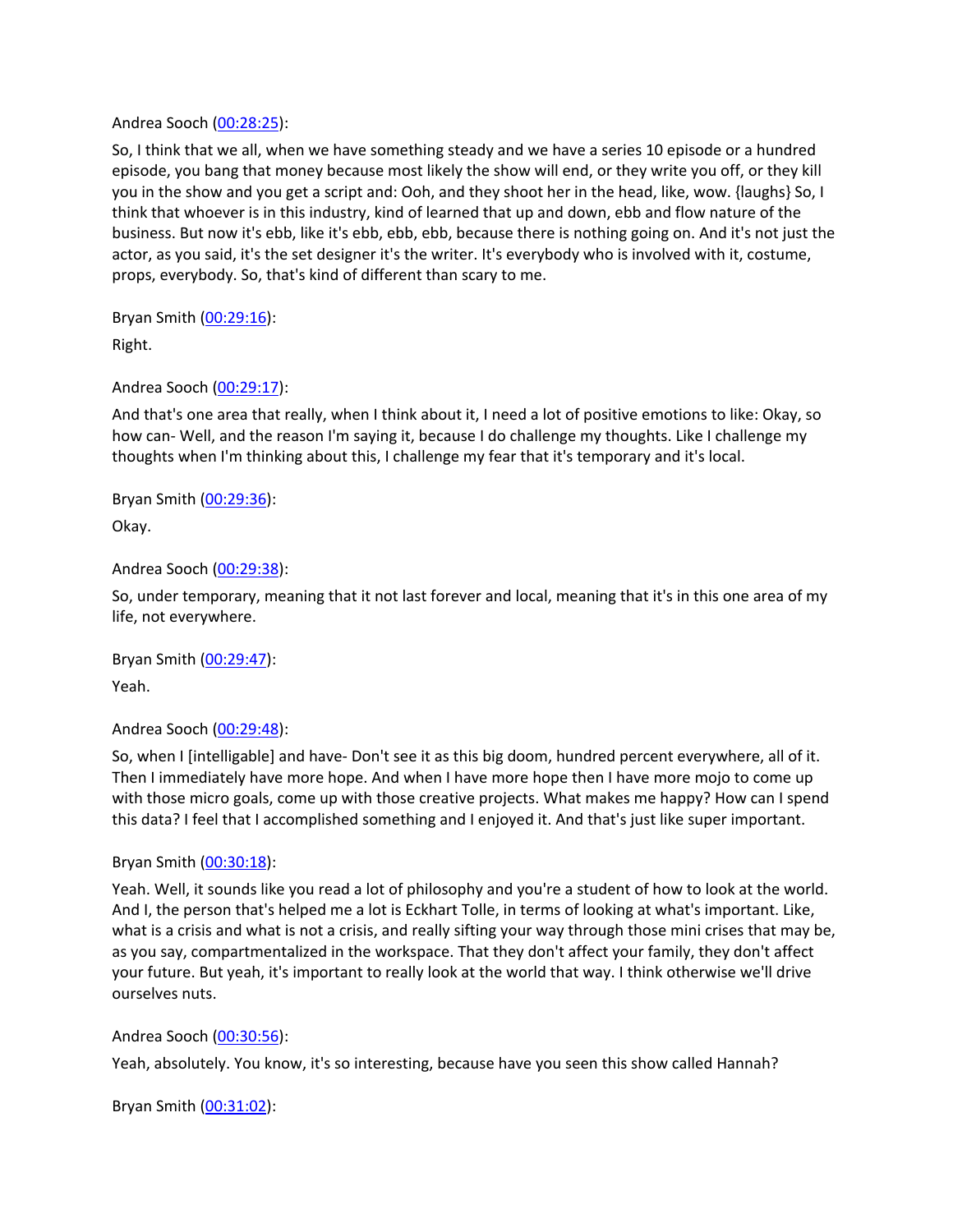Oh yeah.

Andrea Sooch ([00:31:03](https://www.temi.com/editor/t/qZonUaCVjD-xEijiohIoVOcEKbov8V3DvGdbALsa4pRw_8IzA7w3HncxSsraFyRZ29r0ly3IMZKFCOb90VK5zRCR_Mg?loadFrom=DocumentDeeplink&ts=1863.42)): So, have you seen season two?

Bryan Smith ([00:31:05](https://www.temi.com/editor/t/qZonUaCVjD-xEijiohIoVOcEKbov8V3DvGdbALsa4pRw_8IzA7w3HncxSsraFyRZ29r0ly3IMZKFCOb90VK5zRCR_Mg?loadFrom=DocumentDeeplink&ts=1865.251)):

No, I just, I saw-

Andrea Sooch ([00:31:07](https://www.temi.com/editor/t/qZonUaCVjD-xEijiohIoVOcEKbov8V3DvGdbALsa4pRw_8IzA7w3HncxSsraFyRZ29r0ly3IMZKFCOb90VK5zRCR_Mg?loadFrom=DocumentDeeplink&ts=1867.8)): Oh, I hope everybody watches it, it's awesome.

Bryan Smith ([00:31:07](https://www.temi.com/editor/t/qZonUaCVjD-xEijiohIoVOcEKbov8V3DvGdbALsa4pRw_8IzA7w3HncxSsraFyRZ29r0ly3IMZKFCOb90VK5zRCR_Mg?loadFrom=DocumentDeeplink&ts=1867.84)):

I know it's on Amazon now, right? The season two was now up.

Andrea Sooch ([00:31:11](https://www.temi.com/editor/t/qZonUaCVjD-xEijiohIoVOcEKbov8V3DvGdbALsa4pRw_8IzA7w3HncxSsraFyRZ29r0ly3IMZKFCOb90VK5zRCR_Mg?loadFrom=DocumentDeeplink&ts=1871.55)): Yes.

Bryan Smith ([00:31:11](https://www.temi.com/editor/t/qZonUaCVjD-xEijiohIoVOcEKbov8V3DvGdbALsa4pRw_8IzA7w3HncxSsraFyRZ29r0ly3IMZKFCOb90VK5zRCR_Mg?loadFrom=DocumentDeeplink&ts=1871.55)): Okay.

Andrea Sooch ([00:31:12](https://www.temi.com/editor/t/qZonUaCVjD-xEijiohIoVOcEKbov8V3DvGdbALsa4pRw_8IzA7w3HncxSsraFyRZ29r0ly3IMZKFCOb90VK5zRCR_Mg?loadFrom=DocumentDeeplink&ts=1872.21)):

Yes. So, you will see how they play with the concept of reality and how brilliant it is.

Bryan Smith ([00:31:20](https://www.temi.com/editor/t/qZonUaCVjD-xEijiohIoVOcEKbov8V3DvGdbALsa4pRw_8IzA7w3HncxSsraFyRZ29r0ly3IMZKFCOb90VK5zRCR_Mg?loadFrom=DocumentDeeplink&ts=1880.4)): Hmm, yeah. That's a great show. Good movie too.

Andrea Sooch ([00:31:23](https://www.temi.com/editor/t/qZonUaCVjD-xEijiohIoVOcEKbov8V3DvGdbALsa4pRw_8IzA7w3HncxSsraFyRZ29r0ly3IMZKFCOb90VK5zRCR_Mg?loadFrom=DocumentDeeplink&ts=1883.91)):

Oh my God. It's a great show. So, we just binged it like literally, we binged the whole thing in like a week. 'Cause it was just so good. But that's true. I call- So, somebody said that The Matrix is a documentary, so it was like, depending on which program do you plug in.

Bryan Smith ([00:31:44](https://www.temi.com/editor/t/qZonUaCVjD-xEijiohIoVOcEKbov8V3DvGdbALsa4pRw_8IzA7w3HncxSsraFyRZ29r0ly3IMZKFCOb90VK5zRCR_Mg?loadFrom=DocumentDeeplink&ts=1904.49)):

Right.

Andrea Sooch ([00:31:44](https://www.temi.com/editor/t/qZonUaCVjD-xEijiohIoVOcEKbov8V3DvGdbALsa4pRw_8IzA7w3HncxSsraFyRZ29r0ly3IMZKFCOb90VK5zRCR_Mg?loadFrom=DocumentDeeplink&ts=1904.55)):

This is how we experience life. And it's so much easier said than done, but when you think of it, it's so true.

Bryan Smith ([00:31:53](https://www.temi.com/editor/t/qZonUaCVjD-xEijiohIoVOcEKbov8V3DvGdbALsa4pRw_8IzA7w3HncxSsraFyRZ29r0ly3IMZKFCOb90VK5zRCR_Mg?loadFrom=DocumentDeeplink&ts=1913.76)):

Well, now I'm going to definitely watch that season two.

Andrea Sooch ([00:31:56](https://www.temi.com/editor/t/qZonUaCVjD-xEijiohIoVOcEKbov8V3DvGdbALsa4pRw_8IzA7w3HncxSsraFyRZ29r0ly3IMZKFCOb90VK5zRCR_Mg?loadFrom=DocumentDeeplink&ts=1916.39)):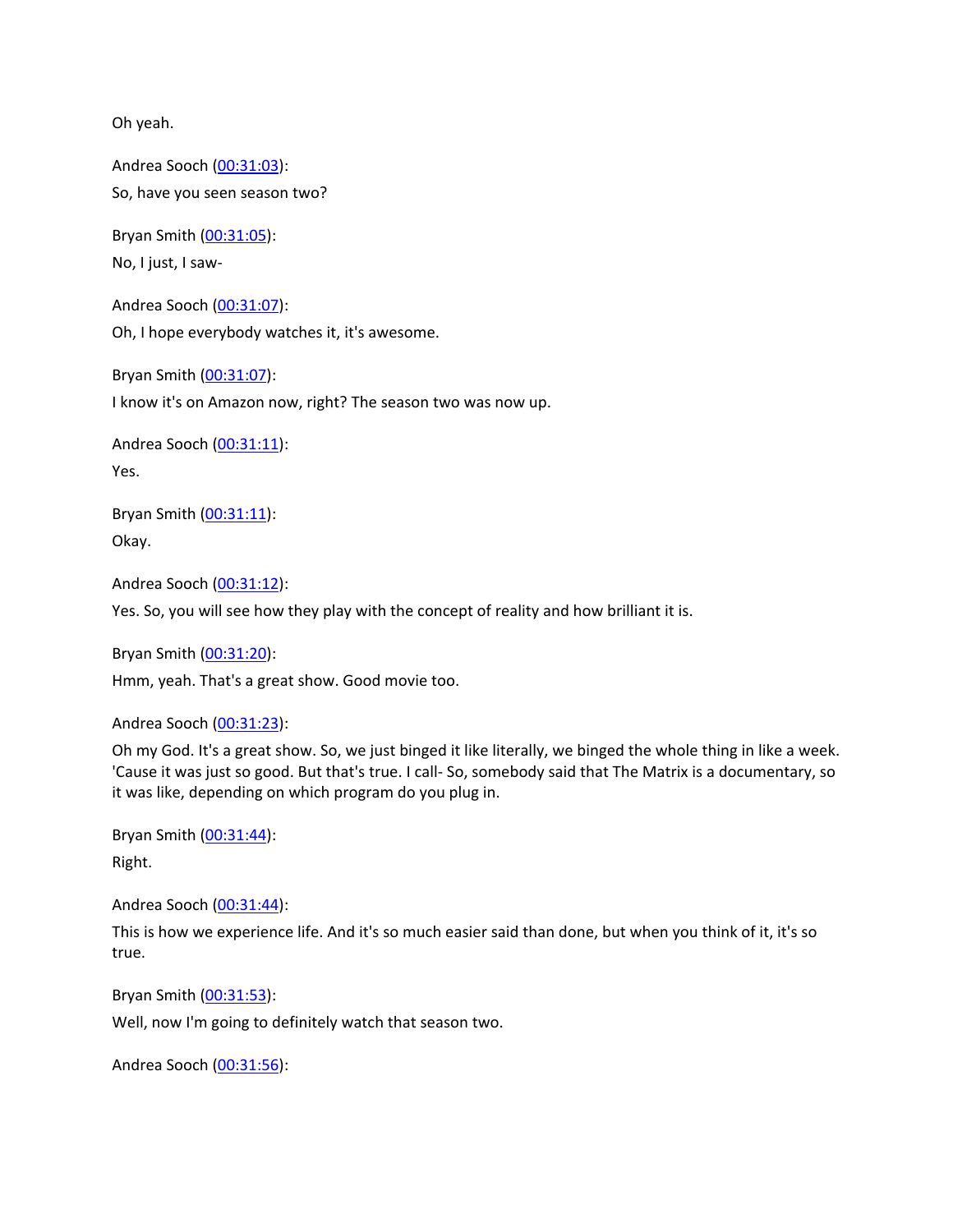And it's like a folie à deux, it's like an illusion that two people buy into or, what is the fine line between a complete delusion and choosing to accept your reality? That makes me happier. Well, it's for everybody to calibrate and find out. This word calibration, I think it's like our central theme today.

Bryan Smith ([00:32:20](https://www.temi.com/editor/t/qZonUaCVjD-xEijiohIoVOcEKbov8V3DvGdbALsa4pRw_8IzA7w3HncxSsraFyRZ29r0ly3IMZKFCOb90VK5zRCR_Mg?loadFrom=DocumentDeeplink&ts=1940.13)):

Yeah.

# Andrea Sooch ([00:32:20](https://www.temi.com/editor/t/qZonUaCVjD-xEijiohIoVOcEKbov8V3DvGdbALsa4pRw_8IzA7w3HncxSsraFyRZ29r0ly3IMZKFCOb90VK5zRCR_Mg?loadFrom=DocumentDeeplink&ts=1940.58)):

But it's like, do I choose to look at the news and do I have friends who list on Facebook every crime what happened in the past week? Why do you do that? Like, what's the benefit of that? It can be dangerous. Yes, we get it. But what do you want to inspire yourself down into a complete dark spiral or do you want to find the things that work? And again, both are important, so let's do both. So, those are just like, it's such a cliché, but it's a cliché because it's true, that you can really influence your thoughts and how you feel.

# Bryan Smith ([00:32:59](https://www.temi.com/editor/t/qZonUaCVjD-xEijiohIoVOcEKbov8V3DvGdbALsa4pRw_8IzA7w3HncxSsraFyRZ29r0ly3IMZKFCOb90VK5zRCR_Mg?loadFrom=DocumentDeeplink&ts=1979.62)):

Well, one of the podcasters I've listened to for a long time is Tim Ferriss. And he has written a few books, like Four Hour Workweek and Four Hour Chef. And he's kind of a self help type of guy, but he does some fascinating interviews with people trying to deconstruct their success. And one of the things that he's tried to do emotionally, and also from a time management standpoint, is to completely remove himself from the news cycle. So, he does not follow news typically. And his idea of getting up to date on the news is, let other people do it and talk to them at the water cooler. This is back when we had water coolers and there was an actual workplace, but you can hear people's perspective on the latest politics and the outrageous things that are happening, but you don't have to be sucked into that narrative because it really is an awful reality to, as you say, be posting all of the latest, outrageous things that have happened, just post them on Facebook. And it's not a healthy place to be. And it really is distracting from what is important, what is truly important, which is our own path forward and the things that we can do to be happy and find peace and really be fulfilled in life. And it's not- Social media is kind of the antithesis of that existence. And I'm sorry, we're not even talking about your career here, but we're-

Andrea Sooch ([00:34:29](https://www.temi.com/editor/t/qZonUaCVjD-xEijiohIoVOcEKbov8V3DvGdbALsa4pRw_8IzA7w3HncxSsraFyRZ29r0ly3IMZKFCOb90VK5zRCR_Mg?loadFrom=DocumentDeeplink&ts=2069.74)): It's okay.

Bryan Smith ([00:34:31](https://www.temi.com/editor/t/qZonUaCVjD-xEijiohIoVOcEKbov8V3DvGdbALsa4pRw_8IzA7w3HncxSsraFyRZ29r0ly3IMZKFCOb90VK5zRCR_Mg?loadFrom=DocumentDeeplink&ts=2071.03)): -Still fascinating.

# Andrea Sooch ([00:34:32](https://www.temi.com/editor/t/qZonUaCVjD-xEijiohIoVOcEKbov8V3DvGdbALsa4pRw_8IzA7w3HncxSsraFyRZ29r0ly3IMZKFCOb90VK5zRCR_Mg?loadFrom=DocumentDeeplink&ts=2072.38)):

I'm sure that the listener who will listen to it is the listener who has to listen to it. You know, so I truly believe that we find the podcast and the project that kind of resonates something that we need to discuss or disagree with or think about. I would never admit to it that we don't have a TV. We have a Firestick, so I don't watch the news.

Bryan Smith ([00:34:53](https://www.temi.com/editor/t/qZonUaCVjD-xEijiohIoVOcEKbov8V3DvGdbALsa4pRw_8IzA7w3HncxSsraFyRZ29r0ly3IMZKFCOb90VK5zRCR_Mg?loadFrom=DocumentDeeplink&ts=2093.261)): Yeah, I don't either.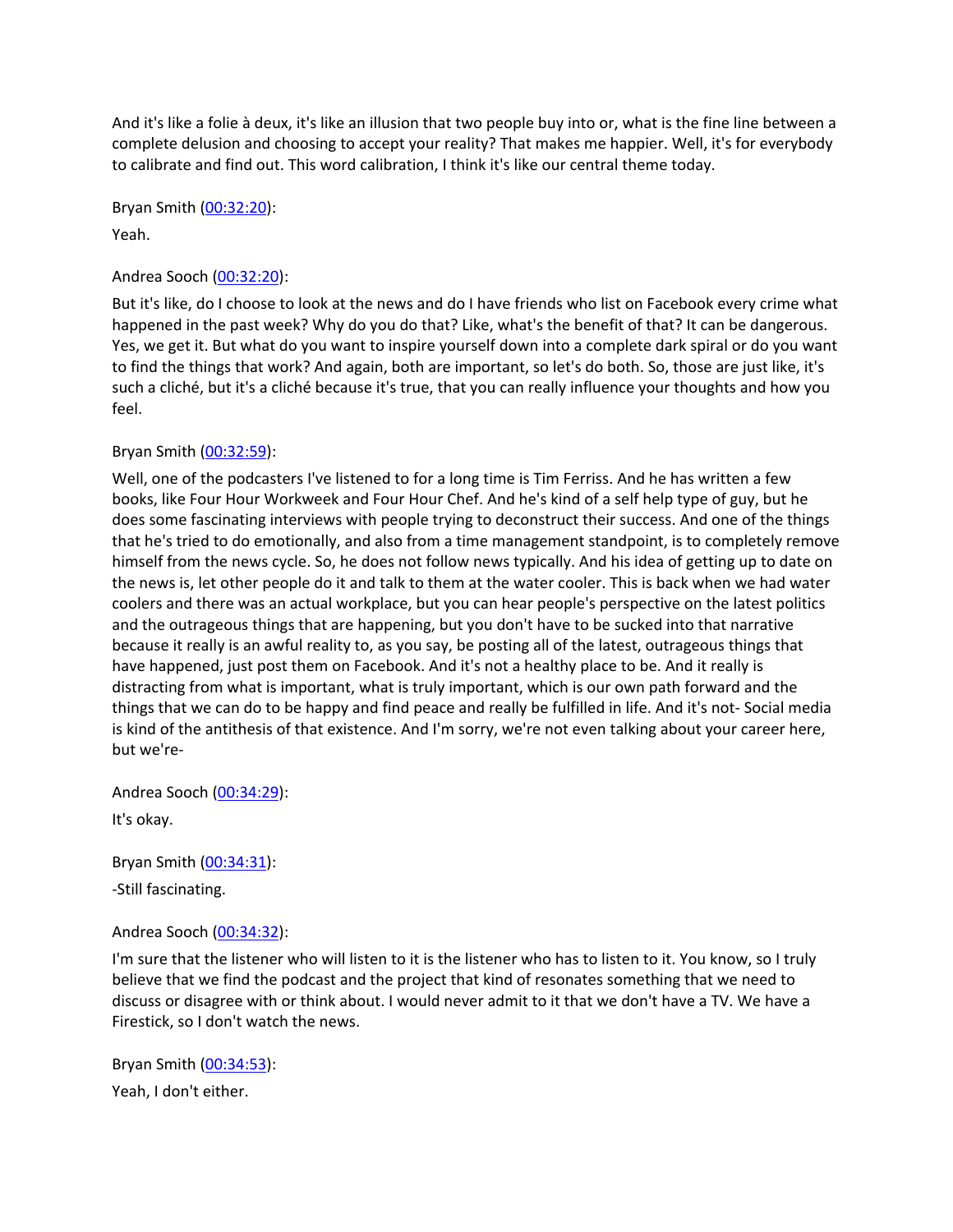#### Andrea Sooch ([00:34:54](https://www.temi.com/editor/t/qZonUaCVjD-xEijiohIoVOcEKbov8V3DvGdbALsa4pRw_8IzA7w3HncxSsraFyRZ29r0ly3IMZKFCOb90VK5zRCR_Mg?loadFrom=DocumentDeeplink&ts=2094.73)):

And again, it might be like I'm putting my head in the sand, maybe I do, but I feel good.

# Bryan Smith ([00:35:01](https://www.temi.com/editor/t/qZonUaCVjD-xEijiohIoVOcEKbov8V3DvGdbALsa4pRw_8IzA7w3HncxSsraFyRZ29r0ly3IMZKFCOb90VK5zRCR_Mg?loadFrom=DocumentDeeplink&ts=2101.63)):

Yeah, I have friends that, and relatives that are apolitical. Whatever chip they put in their brain, they've chosen to have a reality that does not include politics at all. And I don't get it because I'm very political and I get fired up probably more than I should about politics and the elections that are coming up. But if you look at people that chose to not have politics as part of their reality, they're a lot happier. Blissful ignorance, I guess

#### Andrea Sooch ([00:35:33](https://www.temi.com/editor/t/qZonUaCVjD-xEijiohIoVOcEKbov8V3DvGdbALsa4pRw_8IzA7w3HncxSsraFyRZ29r0ly3IMZKFCOb90VK5zRCR_Mg?loadFrom=DocumentDeeplink&ts=2133.88)):

I think it's so important, but how to say it doesn't have to be important for everybody. You know? So, I see kind of like the world as a big orchestra and everybody plays an instrument and all instruments are equally important and together they make a beautiful sound, but I'm not going to ask the violinist learn the oboe track.

# Bryan Smith ([00:35:59](https://www.temi.com/editor/t/qZonUaCVjD-xEijiohIoVOcEKbov8V3DvGdbALsa4pRw_8IzA7w3HncxSsraFyRZ29r0ly3IMZKFCOb90VK5zRCR_Mg?loadFrom=DocumentDeeplink&ts=2159.19)):

Right.

# Andrea Sooch ([00:35:59](https://www.temi.com/editor/t/qZonUaCVjD-xEijiohIoVOcEKbov8V3DvGdbALsa4pRw_8IzA7w3HncxSsraFyRZ29r0ly3IMZKFCOb90VK5zRCR_Mg?loadFrom=DocumentDeeplink&ts=2159.67)):

Or I'm not going to ask the drummer to play the piano solo, like politics is not my gift and not my passion and not my interest. And it doesn't take away the fact that it's incredibly important. I'm just not good enough at it that I could be as useful to the world than with other things, what I know much more about.

# Bryan Smith ([00:36:22](https://www.temi.com/editor/t/qZonUaCVjD-xEijiohIoVOcEKbov8V3DvGdbALsa4pRw_8IzA7w3HncxSsraFyRZ29r0ly3IMZKFCOb90VK5zRCR_Mg?loadFrom=DocumentDeeplink&ts=2182.231)):

Right.

# Andrea Sooch ([00:36:22](https://www.temi.com/editor/t/qZonUaCVjD-xEijiohIoVOcEKbov8V3DvGdbALsa4pRw_8IzA7w3HncxSsraFyRZ29r0ly3IMZKFCOb90VK5zRCR_Mg?loadFrom=DocumentDeeplink&ts=2182.231)):

So, I'm not saying that something is more important than the other, or it's very, very, very important, but I think that in that orchestra, that's not my instrument.

# Bryan Smith ([00:36:36](https://www.temi.com/editor/t/qZonUaCVjD-xEijiohIoVOcEKbov8V3DvGdbALsa4pRw_8IzA7w3HncxSsraFyRZ29r0ly3IMZKFCOb90VK5zRCR_Mg?loadFrom=DocumentDeeplink&ts=2196.26)):

As you may have noticed, there are great resources and advice mentioned in all our episodes. And for many of them, we actually collect all of these resources for you in one easy place: our newsletter! You can go to dreampathpod.com/newsletter to join. It's not fancy, just an email about each week's episode, featured artists, and resources to help you on your journey. Now, back to the interview.

# Bryan Smith ([00:37:01](https://www.temi.com/editor/t/qZonUaCVjD-xEijiohIoVOcEKbov8V3DvGdbALsa4pRw_8IzA7w3HncxSsraFyRZ29r0ly3IMZKFCOb90VK5zRCR_Mg?loadFrom=DocumentDeeplink&ts=2221.79)):

I've toyed around with this concept of highest and best use, and everybody has a highest and best use. And it's not- I didn't come up with the term. It was a financial advisor who was trying to convince me to hire him. He knew I was an attorney and he was like, "Hey, you could figure this out, how to trade stocks and buy bonds and invest in your 401k. You're smart enough to do that, but is that your highest and best use?" And ever since I had that conversation, I've thought a lot about it, because I think that's true. We all have gifts and strengths and weaknesses and various aptitudes that make us either suited for politics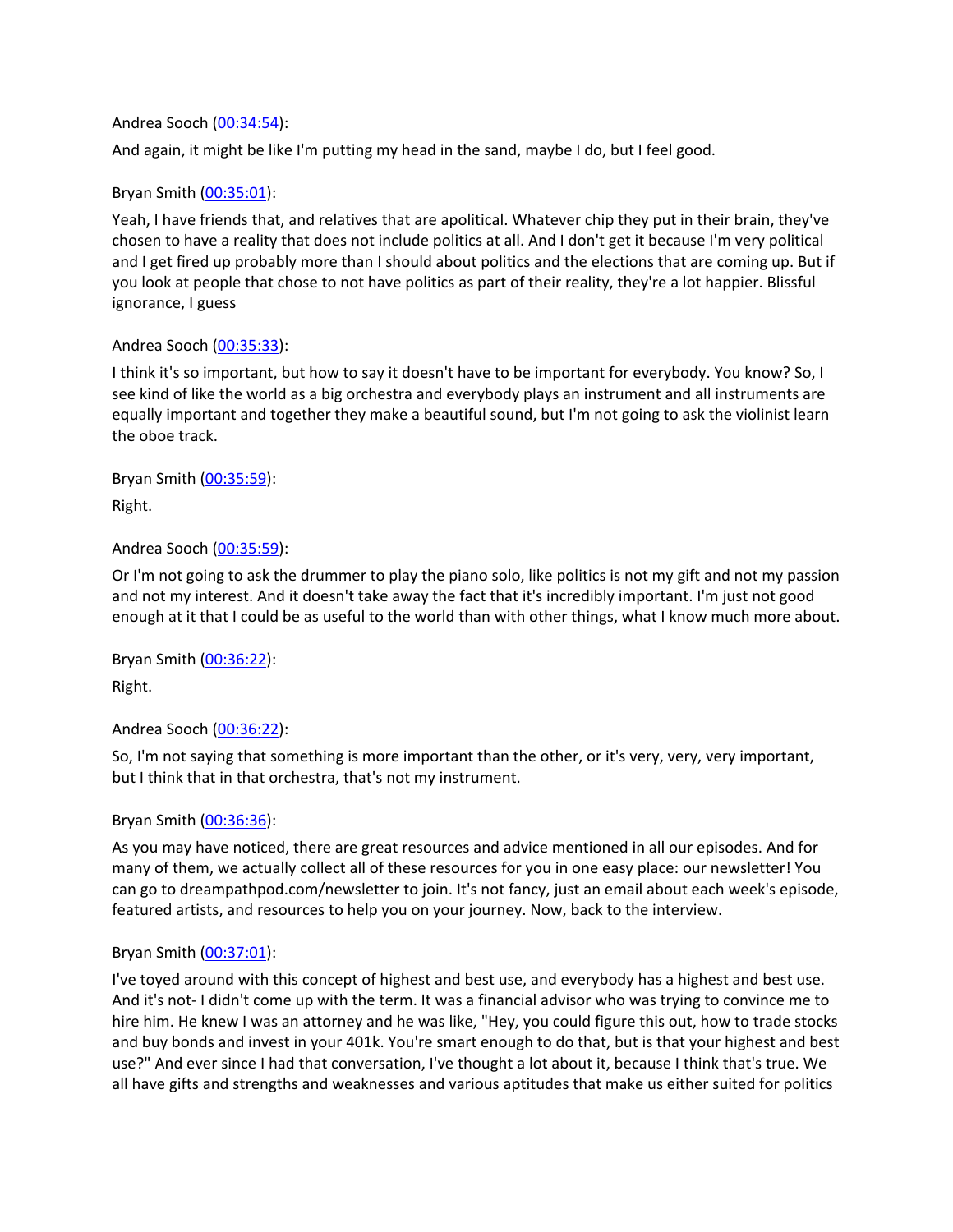or science or teaching or trial work like I do. And why try to do something that does not fit in with that highest and best use? It's a struggle.

#### Andrea Sooch ([00:37:53](https://www.temi.com/editor/t/qZonUaCVjD-xEijiohIoVOcEKbov8V3DvGdbALsa4pRw_8IzA7w3HncxSsraFyRZ29r0ly3IMZKFCOb90VK5zRCR_Mg?loadFrom=DocumentDeeplink&ts=2273)):

I completely agree with that. Many people ask me, what do I think successes is? And I think success is when you're lucky enough to make a living of your highest and best use of your life and your time.

Bryan Smith ([00:38:06](https://www.temi.com/editor/t/qZonUaCVjD-xEijiohIoVOcEKbov8V3DvGdbALsa4pRw_8IzA7w3HncxSsraFyRZ29r0ly3IMZKFCOb90VK5zRCR_Mg?loadFrom=DocumentDeeplink&ts=2286.14)):

I like that.

# Andrea Sooch ([00:38:06](https://www.temi.com/editor/t/qZonUaCVjD-xEijiohIoVOcEKbov8V3DvGdbALsa4pRw_8IzA7w3HncxSsraFyRZ29r0ly3IMZKFCOb90VK5zRCR_Mg?loadFrom=DocumentDeeplink&ts=2286.471)):

Because, again, it's so subjective that, what is success? Is it having an award? Is it having to see what is regular? Is it yes, yes, yes? It is? It is? It is? But also when I wake up happy in the morning, that's success. And it changes by day on by circumstances that, what do I think success is really? It's not always the same. I don't know about you.

# Bryan Smith ([00:38:34](https://www.temi.com/editor/t/qZonUaCVjD-xEijiohIoVOcEKbov8V3DvGdbALsa4pRw_8IzA7w3HncxSsraFyRZ29r0ly3IMZKFCOb90VK5zRCR_Mg?loadFrom=DocumentDeeplink&ts=2314.13)):

Yeah. Well, I think our ideas of what success is evolves over time. And usually it's a function of age and maturity, because when we're in our teens and twenties, I think we all look at maybe money and stardom and notoriety as being a big part of what success means. And then later in life, we seem to just have a more mature understanding of what happiness is and what fulfillment is. And that whole, like the whole concept of fulfillment. Do you feel fulfilled? If you would've asked me that question when I was 24 years old, I don't think I would have been able to answer. I probably would have had to look it up in the dictionary. Like, what do you mean fulfilled? I don't get that. You mean happy? But yeah, over time I've really looked at, like you say, do I get up in the morning and am I excited to do whatever I'm doing? Is this my highest and best use? It sounds like you have found that there is a tie in, at least what I've read and seen online of your work. That there's a connection between psychodrama and acting.

# Andrea Sooch ([00:39:43](https://www.temi.com/editor/t/qZonUaCVjD-xEijiohIoVOcEKbov8V3DvGdbALsa4pRw_8IzA7w3HncxSsraFyRZ29r0ly3IMZKFCOb90VK5zRCR_Mg?loadFrom=DocumentDeeplink&ts=2383.74)):

Yeah, of course. I mean, it was a connection from the get go. Brecht was involved. Peter Lorre was involved. I mean, Moreno, he was a theater guy who invented psychodrama. I just want to clarify that my degree is in drama therapy. So, I do know about psychodrama, but that's not my primary degree. So, my primary degree is in drama therapy. But, of course, watching TV is drama therapy. I mean, when you watch TV, don't you identify with one character or don't you hate one character? Why do you think it is?

# Bryan Smith ([00:40:20](https://www.temi.com/editor/t/qZonUaCVjD-xEijiohIoVOcEKbov8V3DvGdbALsa4pRw_8IzA7w3HncxSsraFyRZ29r0ly3IMZKFCOb90VK5zRCR_Mg?loadFrom=DocumentDeeplink&ts=2420.01)):

Yeah.

# Andrea Sooch ([00:40:20](https://www.temi.com/editor/t/qZonUaCVjD-xEijiohIoVOcEKbov8V3DvGdbALsa4pRw_8IzA7w3HncxSsraFyRZ29r0ly3IMZKFCOb90VK5zRCR_Mg?loadFrom=DocumentDeeplink&ts=2420.01)):

I mean, every story is something that brings up a part of me that is either a shadow, or desired best self, like in hero. So it's- When I was in the show called Claws.

# Bryan Smith ([00:40:37](https://www.temi.com/editor/t/qZonUaCVjD-xEijiohIoVOcEKbov8V3DvGdbALsa4pRw_8IzA7w3HncxSsraFyRZ29r0ly3IMZKFCOb90VK5zRCR_Mg?loadFrom=DocumentDeeplink&ts=2437.8)):

Oh yeah. I saw you in that show and I was very impressed, very impressed with the recurring role that you had in that show.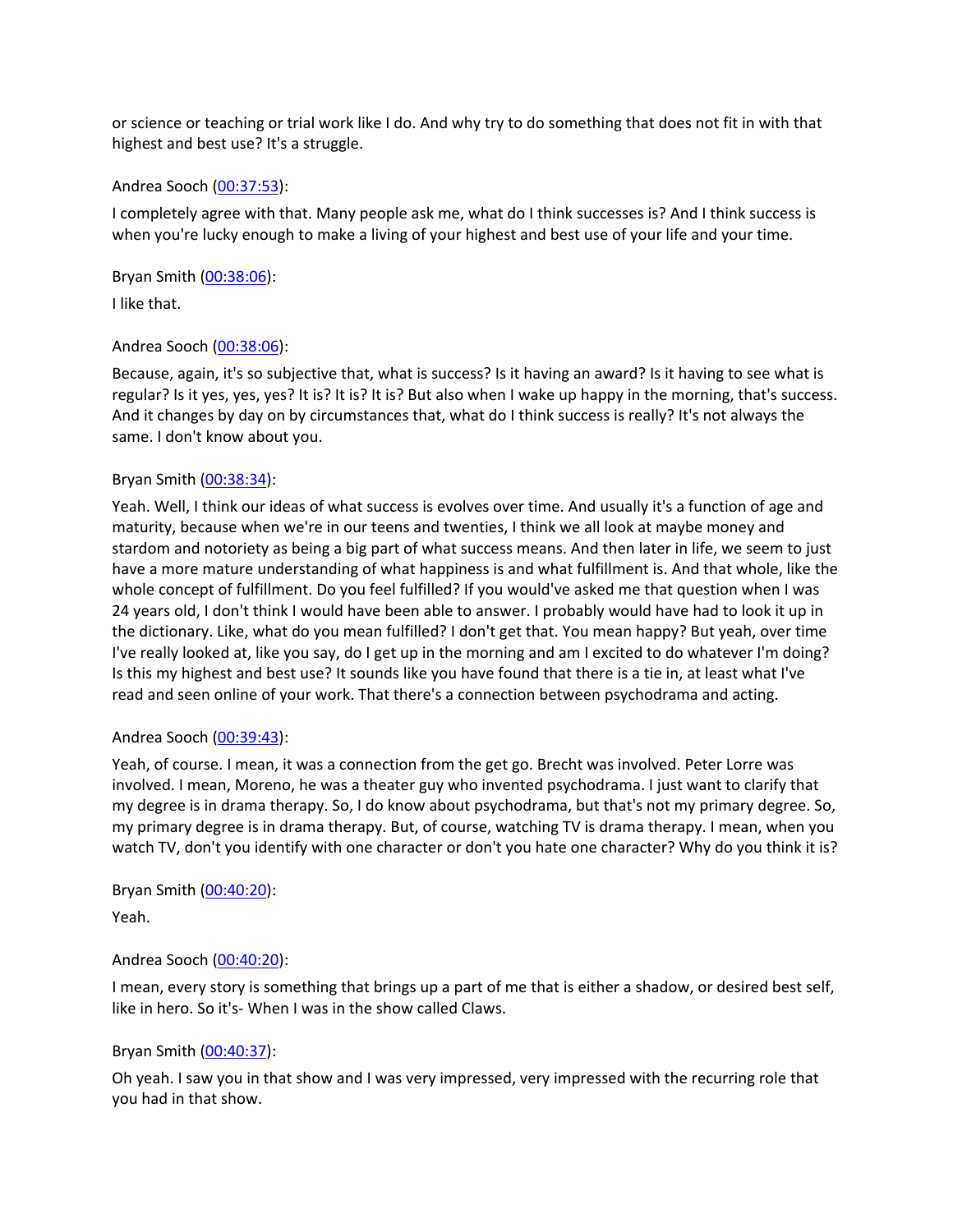Andrea Sooch ([00:40:45](https://www.temi.com/editor/t/qZonUaCVjD-xEijiohIoVOcEKbov8V3DvGdbALsa4pRw_8IzA7w3HncxSsraFyRZ29r0ly3IMZKFCOb90VK5zRCR_Mg?loadFrom=DocumentDeeplink&ts=2445.78)): It was so fun. So I played this diehard, ice-cold Russian mob boss,.

Bryan Smith ([00:40:51](https://www.temi.com/editor/t/qZonUaCVjD-xEijiohIoVOcEKbov8V3DvGdbALsa4pRw_8IzA7w3HncxSsraFyRZ29r0ly3IMZKFCOb90VK5zRCR_Mg?loadFrom=DocumentDeeplink&ts=2451.781)): Right.

Andrea Sooch ([00:40:52](https://www.temi.com/editor/t/qZonUaCVjD-xEijiohIoVOcEKbov8V3DvGdbALsa4pRw_8IzA7w3HncxSsraFyRZ29r0ly3IMZKFCOb90VK5zRCR_Mg?loadFrom=DocumentDeeplink&ts=2452.171)):

Which is- Is it my personality? No. But is it me? Oh, hell yeah, totally. Riva is such a part of me. And I see as actors, we all get that character. And one of my favorite acting teachers, Tim Phillips, says that one of his clients used to say that, it's you bent. That role is you bent, like it's on your spectrum.

Bryan Smith ([00:41:18](https://www.temi.com/editor/t/qZonUaCVjD-xEijiohIoVOcEKbov8V3DvGdbALsa4pRw_8IzA7w3HncxSsraFyRZ29r0ly3IMZKFCOb90VK5zRCR_Mg?loadFrom=DocumentDeeplink&ts=2478.54)):

Right.

# Andrea Sooch ([00:41:19](https://www.temi.com/editor/t/qZonUaCVjD-xEijiohIoVOcEKbov8V3DvGdbALsa4pRw_8IzA7w3HncxSsraFyRZ29r0ly3IMZKFCOb90VK5zRCR_Mg?loadFrom=DocumentDeeplink&ts=2479.23)):

It's on your spectrum. So, I totally see Riva in me, on a bad day when somebody pisses me off, or when I feel used or something. Absolutely. But is it my personality? No. So, how much fun is to play the parts which are in you somewhere, but you can't really do it in your everyday life. And then in the psychodrama session, how much fun is to let that part come out and how I have a conversation with that part, how do you help me? How do you hurt me? How can we work together? How can it go away when I don't want you here? You know? So it just like really an amazing tool. And you know how I look at it, like professional performance and performance as therapy is the same thing. It just like, where do you put the dial? Right? Because it's a calibration between also the audience's role. Like in professional performance, we do it for the audience. And a performance as therapy, we do it for the participant.

# Bryan Smith ([00:42:22](https://www.temi.com/editor/t/qZonUaCVjD-xEijiohIoVOcEKbov8V3DvGdbALsa4pRw_8IzA7w3HncxSsraFyRZ29r0ly3IMZKFCOb90VK5zRCR_Mg?loadFrom=DocumentDeeplink&ts=2542.6)):

I watched that a psychodrama, you posted about it on Instagram, the history of psychodrama. And I watched that on Amazon. And I didn't realize how far back it went, that discipline.

Andrea Sooch ([00:42:36](https://www.temi.com/editor/t/qZonUaCVjD-xEijiohIoVOcEKbov8V3DvGdbALsa4pRw_8IzA7w3HncxSsraFyRZ29r0ly3IMZKFCOb90VK5zRCR_Mg?loadFrom=DocumentDeeplink&ts=2556.52)):

Oh, you watched it?

# Bryan Smith ([00:42:36](https://www.temi.com/editor/t/qZonUaCVjD-xEijiohIoVOcEKbov8V3DvGdbALsa4pRw_8IzA7w3HncxSsraFyRZ29r0ly3IMZKFCOb90VK5zRCR_Mg?loadFrom=DocumentDeeplink&ts=2556.93)):

Yeah, yeah. I went and got it on Amazon, but it's the reason I'm so fascinated with psychodrama is- Well, first of all, I love the way that you've talked about it. And I think it was you online that said it allows you to be your own screenwriter in a way, because you have this, maybe this narrative, this story that is a trauma of some kind that's in your psyche. And it's been the same trauma with the same outcome and the same emotions for perhaps decades. But if you go in through psychodrama and you play it out with actors, maybe not professional actors, but people in the room who were part of the exercise you become, and that group becomes, kind of the screenwriter for how that can play out differently.

# Bryan Smith ([00:43:24](https://www.temi.com/editor/t/qZonUaCVjD-xEijiohIoVOcEKbov8V3DvGdbALsa4pRw_8IzA7w3HncxSsraFyRZ29r0ly3IMZKFCOb90VK5zRCR_Mg?loadFrom=DocumentDeeplink&ts=2604.79)):

And that can be therapeutic. And also I have experience with psychodrama, because in a lot of the seminars that I've been to- Because trial work is all about story. How do you find the story of your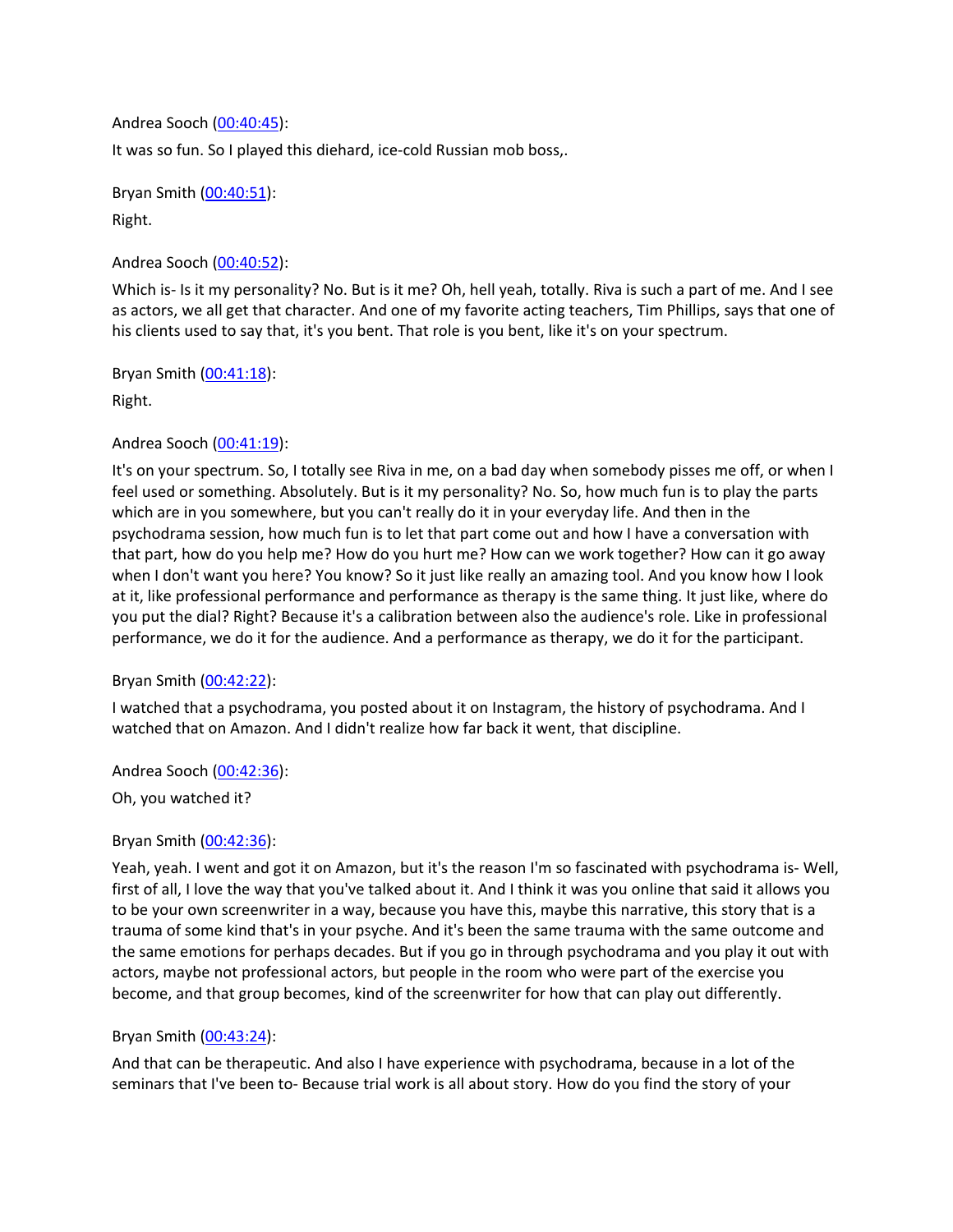client's accident or case? And to do that, you have to do a deep dive by stepping into their shoes, into their skin, through role reversal.

Andrea Sooch ([00:43:47](https://www.temi.com/editor/t/qZonUaCVjD-xEijiohIoVOcEKbov8V3DvGdbALsa4pRw_8IzA7w3HncxSsraFyRZ29r0ly3IMZKFCOb90VK5zRCR_Mg?loadFrom=DocumentDeeplink&ts=2627.501)):

Absolutely.

Bryan Smith ([00:43:49](https://www.temi.com/editor/t/qZonUaCVjD-xEijiohIoVOcEKbov8V3DvGdbALsa4pRw_8IzA7w3HncxSsraFyRZ29r0ly3IMZKFCOb90VK5zRCR_Mg?loadFrom=DocumentDeeplink&ts=2629.51)):

And so I've done psychodrama workshops that have blown my mind where people are, I mean, this is going to sound weird to my listeners, but there are people just sobbing on the floor in the fetal position, because they've tapped into something. And this group has tapped into something that has not been touched in years or decades. And then they come out of it and they are like a brand new person, they're just having a whole new lease on life. And I'm not overstating it when I say that it's a very, very powerful form of therapy. But also not just therapy, but just finding the story. Really, what happened here and what is going on emotionally that is blocking you for whatever reason, why can't you get past this? And so I love that you do that type of work and that you integrate it into your, the acting. It doesn't seem to be a big distinction or separation between acting and the psychodrama.

Andrea Sooch ([00:44:51](https://www.temi.com/editor/t/qZonUaCVjD-xEijiohIoVOcEKbov8V3DvGdbALsa4pRw_8IzA7w3HncxSsraFyRZ29r0ly3IMZKFCOb90VK5zRCR_Mg?loadFrom=DocumentDeeplink&ts=2691.98)):

No, it's not. In my mind, it's not, but those jobs are completely separate.

Bryan Smith ([00:44:56](https://www.temi.com/editor/t/qZonUaCVjD-xEijiohIoVOcEKbov8V3DvGdbALsa4pRw_8IzA7w3HncxSsraFyRZ29r0ly3IMZKFCOb90VK5zRCR_Mg?loadFrom=DocumentDeeplink&ts=2696.48)):

Right.

Andrea Sooch ([00:44:57](https://www.temi.com/editor/t/qZonUaCVjD-xEijiohIoVOcEKbov8V3DvGdbALsa4pRw_8IzA7w3HncxSsraFyRZ29r0ly3IMZKFCOb90VK5zRCR_Mg?loadFrom=DocumentDeeplink&ts=2697.08)):

So, in a professional performance I never even say that I do drama therapy and psychodrama, and most people know if they know me, but if it has nothing to do with other, in my two separate jobs, but it has everything to do each other as a human being. And now that you say, I do have a lot of colleagues who do psychodramatic work with trial lawyers because, as you say, storytelling for opening arguments, closing arguments, and then they're all, it's like super important. And I know that some places do have psychodrama workshops, which is like, awesome. But also this new concept that is, I think it's Tara Brach with radical forgiveness. And I don't like the word forgiveness because, in my mind, it means that: Oh, I forgive you for what you did. It's not forgiving the person, it's taking away the charge.

Bryan Smith ([00:45:50](https://www.temi.com/editor/t/qZonUaCVjD-xEijiohIoVOcEKbov8V3DvGdbALsa4pRw_8IzA7w3HncxSsraFyRZ29r0ly3IMZKFCOb90VK5zRCR_Mg?loadFrom=DocumentDeeplink&ts=2750.93)):

What do you mean taking away the charge?

Andrea Sooch ([00:45:58](https://www.temi.com/editor/t/qZonUaCVjD-xEijiohIoVOcEKbov8V3DvGdbALsa4pRw_8IzA7w3HncxSsraFyRZ29r0ly3IMZKFCOb90VK5zRCR_Mg?loadFrom=DocumentDeeplink&ts=2758.521)): Taking away the power of my emotions about it.

Bryan Smith ([00:45:58](https://www.temi.com/editor/t/qZonUaCVjD-xEijiohIoVOcEKbov8V3DvGdbALsa4pRw_8IzA7w3HncxSsraFyRZ29r0ly3IMZKFCOb90VK5zRCR_Mg?loadFrom=DocumentDeeplink&ts=2758.521)):

Okay.

Andrea Sooch ([00:45:58](https://www.temi.com/editor/t/qZonUaCVjD-xEijiohIoVOcEKbov8V3DvGdbALsa4pRw_8IzA7w3HncxSsraFyRZ29r0ly3IMZKFCOb90VK5zRCR_Mg?loadFrom=DocumentDeeplink&ts=2758.521)):

Taking away. Like, if I'm engaged at an eight, if I forgive, it means that I let go the importance of that. I take my power back. It's never about forgiveness. As I now understand it, it's not about being okay with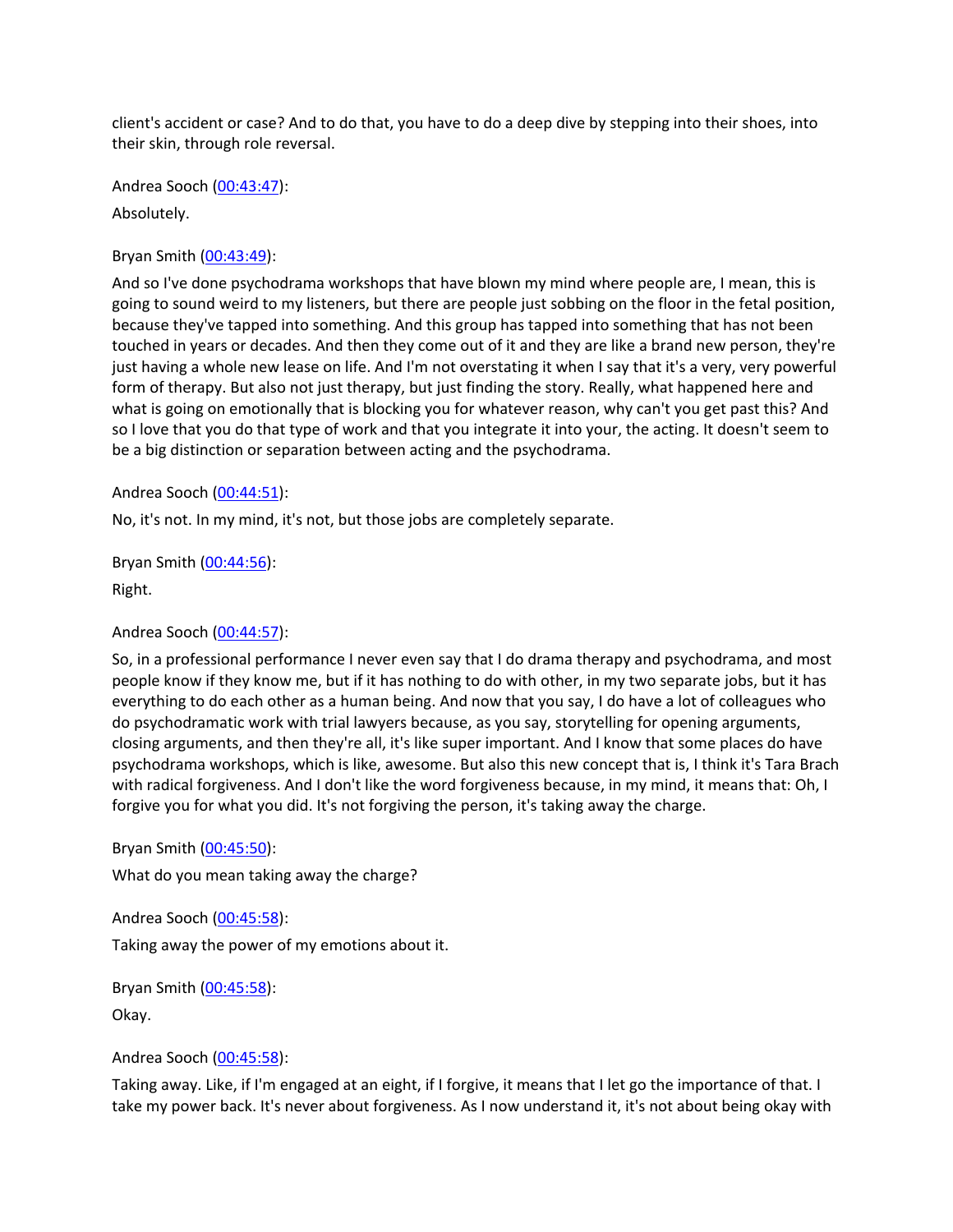what happened or making it okay, what that person did to me. It's about taking my power, that my whole life is not around that event. And probably I'm not making sense. So, let me tell you a little story. It's not my story, it's like a classic story about that. When two prisoners of war are talking and one say that, "Well, can you forgive our captors?" And one says, "No, never." And the other one says, "Now they still have you in prison, aren't they?" You know? So that's what I mean that lessening the charge, like my activation by it.

Bryan Smith ([00:46:55](https://www.temi.com/editor/t/qZonUaCVjD-xEijiohIoVOcEKbov8V3DvGdbALsa4pRw_8IzA7w3HncxSsraFyRZ29r0ly3IMZKFCOb90VK5zRCR_Mg?loadFrom=DocumentDeeplink&ts=2815.82)): Got it.

Andrea Sooch ([00:46:56](https://www.temi.com/editor/t/qZonUaCVjD-xEijiohIoVOcEKbov8V3DvGdbALsa4pRw_8IzA7w3HncxSsraFyRZ29r0ly3IMZKFCOb90VK5zRCR_Mg?loadFrom=DocumentDeeplink&ts=2816.48)): That doesn't make that event okay, at any level.

# Bryan Smith ([00:46:59](https://www.temi.com/editor/t/qZonUaCVjD-xEijiohIoVOcEKbov8V3DvGdbALsa4pRw_8IzA7w3HncxSsraFyRZ29r0ly3IMZKFCOb90VK5zRCR_Mg?loadFrom=DocumentDeeplink&ts=2819.87)):

Yeah. And Eckhart Tolle talks about that in a new earth about how you can't really control what happens around you, but you can control your reaction to what happens around you, which is not a new concept. I mean, Eckhart Tolle didn't come up with that. It's a very Buddhist concept, I think, but that sounds like what you're talking about is you're taking control over your own reaction to it. And also the importance that you place on it in terms of how it's gonna affect you emotionally.

# Andrea Sooch ([00:47:28](https://www.temi.com/editor/t/qZonUaCVjD-xEijiohIoVOcEKbov8V3DvGdbALsa4pRw_8IzA7w3HncxSsraFyRZ29r0ly3IMZKFCOb90VK5zRCR_Mg?loadFrom=DocumentDeeplink&ts=2848.88)):

I don't know originally who came up with it, but many people contributed to Viktor Frankl in his work, the Man's Search for Meaning, when he says that between- That that gap is where your power lies between the stimulus and the response. But I just read that actually it wasn't him originally, but I couldn't, I don't remember now who it was. I don't know if I- If you know that my partner just wrote a book on hope.

# Bryan Smith ([00:47:57](https://www.temi.com/editor/t/qZonUaCVjD-xEijiohIoVOcEKbov8V3DvGdbALsa4pRw_8IzA7w3HncxSsraFyRZ29r0ly3IMZKFCOb90VK5zRCR_Mg?loadFrom=DocumentDeeplink&ts=2877.09)):

No, I don't think so. Is that- And that's not the book that you wrote the foreword for it, is it?

Andrea Sooch ([00:48:01](https://www.temi.com/editor/t/qZonUaCVjD-xEijiohIoVOcEKbov8V3DvGdbALsa4pRw_8IzA7w3HncxSsraFyRZ29r0ly3IMZKFCOb90VK5zRCR_Mg?loadFrom=DocumentDeeplink&ts=2881.74)):

No.

Bryan Smith ([00:48:02](https://www.temi.com/editor/t/qZonUaCVjD-xEijiohIoVOcEKbov8V3DvGdbALsa4pRw_8IzA7w3HncxSsraFyRZ29r0ly3IMZKFCOb90VK5zRCR_Mg?loadFrom=DocumentDeeplink&ts=2882.16)):

Okay. That was the three female you wrote a forward in that book, about the three female heroes, right?

Andrea Sooch ([00:48:08](https://www.temi.com/editor/t/qZonUaCVjD-xEijiohIoVOcEKbov8V3DvGdbALsa4pRw_8IzA7w3HncxSsraFyRZ29r0ly3IMZKFCOb90VK5zRCR_Mg?loadFrom=DocumentDeeplink&ts=2888.71)):

Yeah. The heroes, yeah.

Bryan Smith ([00:48:10](https://www.temi.com/editor/t/qZonUaCVjD-xEijiohIoVOcEKbov8V3DvGdbALsa4pRw_8IzA7w3HncxSsraFyRZ29r0ly3IMZKFCOb90VK5zRCR_Mg?loadFrom=DocumentDeeplink&ts=2890.89)): So, tell me about the book about hope.

Andrea Sooch ([00:48:13](https://www.temi.com/editor/t/qZonUaCVjD-xEijiohIoVOcEKbov8V3DvGdbALsa4pRw_8IzA7w3HncxSsraFyRZ29r0ly3IMZKFCOb90VK5zRCR_Mg?loadFrom=DocumentDeeplink&ts=2893.2)):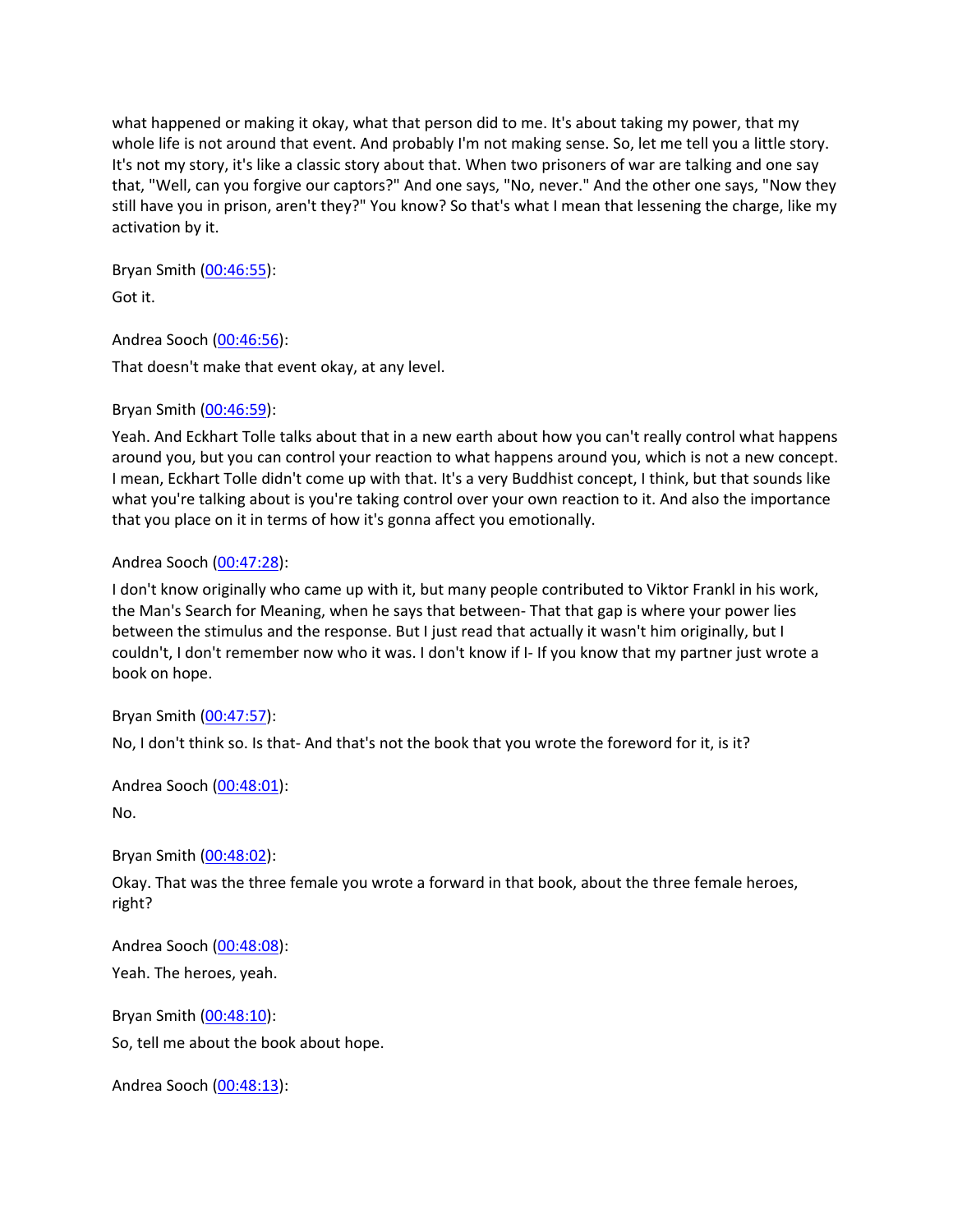Okay. So that's called Learned Hopefulness and it's a book on, how can hope be learned? It can be. And it's really, I read it a couple of times obviously, 'cause my partner wrote it. So, I read it as he was writing the chapters, and then I read the advanced reader copy, and I read the copy. And I find it incredibly helpful, because it lists the latest research on it. So it's not like: Oh, it works. It's like- And it works because, and boom, boom, boom, 150 references. Yet you don't have to read all the 150 books, because he gives you the skinny. And then he gives you exercises. How to- It's a muscle. It's like when you go to the gym, like how to work that muscle that you notice the good stuff. How to work that muscle that you believe that you have control over your future. It doesn't matter how big or small, like how can you form that habit.

Bryan Smith ([00:49:14](https://www.temi.com/editor/t/qZonUaCVjD-xEijiohIoVOcEKbov8V3DvGdbALsa4pRw_8IzA7w3HncxSsraFyRZ29r0ly3IMZKFCOb90VK5zRCR_Mg?loadFrom=DocumentDeeplink&ts=2954.46)):

Right.

Andrea Sooch ([00:49:14](https://www.temi.com/editor/t/qZonUaCVjD-xEijiohIoVOcEKbov8V3DvGdbALsa4pRw_8IzA7w3HncxSsraFyRZ29r0ly3IMZKFCOb90VK5zRCR_Mg?loadFrom=DocumentDeeplink&ts=2954.85)): That it becomes second nature.

# Bryan Smith ([00:49:17](https://www.temi.com/editor/t/qZonUaCVjD-xEijiohIoVOcEKbov8V3DvGdbALsa4pRw_8IzA7w3HncxSsraFyRZ29r0ly3IMZKFCOb90VK5zRCR_Mg?loadFrom=DocumentDeeplink&ts=2957.28)):

I like that, because it provides sort of an objective scientific approach to a problem that, if someone is feeling hopeless and they go in for therapy or they're talking to somebody about their inability to have hope, I think there's a danger of being in this territory where there's nothing tangible to grab onto. But if you have lessons and you're saying: Look, this is actually a very teachable thing, let me show you how to do it. Here's some exercises on how to do this. You're probably gonna reach people that are really otherwise cynical about therapy and the whole concept of changing the wiring of your brain that way.

Andrea Sooch ([00:50:00](https://www.temi.com/editor/t/qZonUaCVjD-xEijiohIoVOcEKbov8V3DvGdbALsa4pRw_8IzA7w3HncxSsraFyRZ29r0ly3IMZKFCOb90VK5zRCR_Mg?loadFrom=DocumentDeeplink&ts=3000.27)):

You're right.

Bryan Smith ([00:50:00](https://www.temi.com/editor/t/qZonUaCVjD-xEijiohIoVOcEKbov8V3DvGdbALsa4pRw_8IzA7w3HncxSsraFyRZ29r0ly3IMZKFCOb90VK5zRCR_Mg?loadFrom=DocumentDeeplink&ts=3000.27)): So yeah, it sounds like a practical guide.

Andrea Sooch ([00:50:03](https://www.temi.com/editor/t/qZonUaCVjD-xEijiohIoVOcEKbov8V3DvGdbALsa4pRw_8IzA7w3HncxSsraFyRZ29r0ly3IMZKFCOb90VK5zRCR_Mg?loadFrom=DocumentDeeplink&ts=3003.09)):

It's a practical guide. And by the way, he's a therapist with 35 years of clinical experience. He's the guy with me in the psychodrama video.

Bryan Smith ([00:50:11](https://www.temi.com/editor/t/qZonUaCVjD-xEijiohIoVOcEKbov8V3DvGdbALsa4pRw_8IzA7w3HncxSsraFyRZ29r0ly3IMZKFCOb90VK5zRCR_Mg?loadFrom=DocumentDeeplink&ts=3011.04)):

Okay. Yeah, yeah.

Andrea Sooch ([00:50:12](https://www.temi.com/editor/t/qZonUaCVjD-xEijiohIoVOcEKbov8V3DvGdbALsa4pRw_8IzA7w3HncxSsraFyRZ29r0ly3IMZKFCOb90VK5zRCR_Mg?loadFrom=DocumentDeeplink&ts=3012.93)):

Yeah. And you know, this stuff really works. I do use it with my private clients. I use it in my own life. So, what I would like the listener to take away from this whole thing that: yes, there are things you can do to be a happier person. And it's a bumper sticker because it is true. And every cliché is true somewhere. That's what they become clichés, right?

Bryan Smith ([00:50:34](https://www.temi.com/editor/t/qZonUaCVjD-xEijiohIoVOcEKbov8V3DvGdbALsa4pRw_8IzA7w3HncxSsraFyRZ29r0ly3IMZKFCOb90VK5zRCR_Mg?loadFrom=DocumentDeeplink&ts=3034.96)):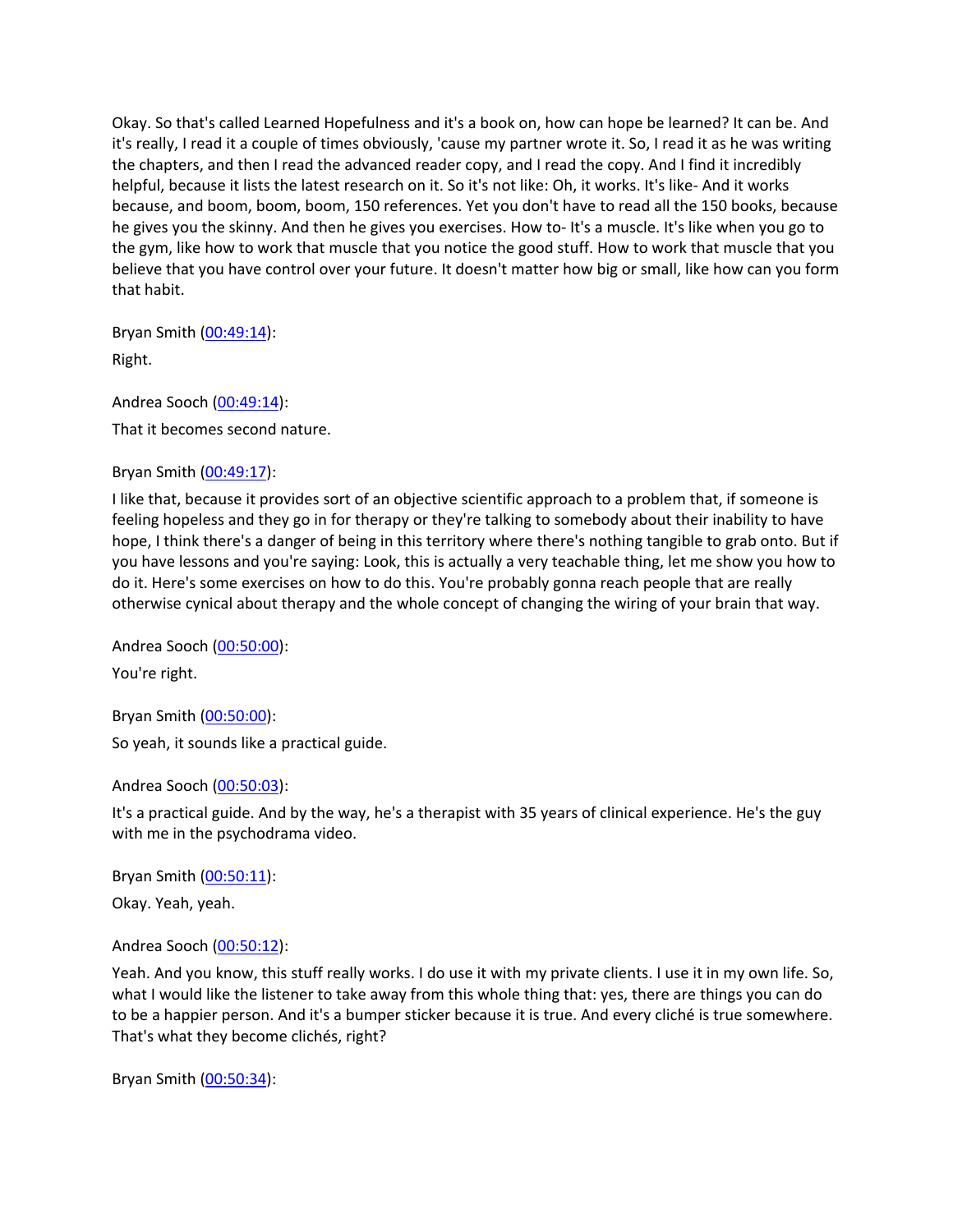Right. So, you- Now, I would be remiss if I didn't ask you some questions about how you got into acting. And I know that you really have a fascinating upbringing in the arts and science, because of your parents. And you traveled in the Hungarian choir, and you were a professional violinist, but after that stage in your life, how did you find acting as your calling and your highest and best use?

# Andrea Sooch ([00:51:05](https://www.temi.com/editor/t/qZonUaCVjD-xEijiohIoVOcEKbov8V3DvGdbALsa4pRw_8IzA7w3HncxSsraFyRZ29r0ly3IMZKFCOb90VK5zRCR_Mg?loadFrom=DocumentDeeplink&ts=3065.68)):

One of the stories I was sharing in that forward, that I knew it since I was four, I just didn't pronounce it. My mom took me to the audition because she noticed that I have a talent for music. I had a talent for performance. I was reciting poems, I was singing, I was dancing around. So, she noticed it and she took me to that audition. So, at six years old, I was in this choir and it's not just singing. I mean, we were like reciting lyrics as it was a poem. We were doing little cute duets, like the Dat duet. So, it was a very active form of performance. And then I started to, I was trained in opera, so I was an opera singer. I sang in La Scala. I did the Stockhausen opera in La Scala.

# Andrea Sooch ([00:51:54](https://www.temi.com/editor/t/qZonUaCVjD-xEijiohIoVOcEKbov8V3DvGdbALsa4pRw_8IzA7w3HncxSsraFyRZ29r0ly3IMZKFCOb90VK5zRCR_Mg?loadFrom=DocumentDeeplink&ts=3114.64)):

And then I noticed that that's not for me. It's- I don't like it. You know? So it's like, and if I don't like singing in La Scala then what would I like as an opera singer? So I went towards musical. I adored musical; Okay, check. So, from that again, I knew I loved performing. I knew I loved to be on stage. I knew I have tremendous respect to the audience, tremendous because without the audience.... You know what I'm saying? So, I learned how to respect the audience tremendously. And that just grew and grew and grew.

# Andrea Sooch ([00:52:27](https://www.temi.com/editor/t/qZonUaCVjD-xEijiohIoVOcEKbov8V3DvGdbALsa4pRw_8IzA7w3HncxSsraFyRZ29r0ly3IMZKFCOb90VK5zRCR_Mg?loadFrom=DocumentDeeplink&ts=3147.461)):

So, when we were doing the Wizard of Oz, 16 shows a week, we did not drop one of them. We did not drop that 15th show, because that audience 5600 of them were sitting out there like this, waiting for that rainbow song. And if I was dead, I still pulled it 200% and everybody else did on stage. And that's what I adore about Broadway, you know? And, they are just soldiers of the art, they just like do everything for the audience. And I have tremendous respect for that. So, it was just like- And then he merged the story, what I said, and I didn't know if you have time.

# Bryan Smith ([00:53:07](https://www.temi.com/editor/t/qZonUaCVjD-xEijiohIoVOcEKbov8V3DvGdbALsa4pRw_8IzA7w3HncxSsraFyRZ29r0ly3IMZKFCOb90VK5zRCR_Mg?loadFrom=DocumentDeeplink&ts=3187.12)):

Yeah.

# Andrea Sooch ([00:53:07](https://www.temi.com/editor/t/qZonUaCVjD-xEijiohIoVOcEKbov8V3DvGdbALsa4pRw_8IzA7w3HncxSsraFyRZ29r0ly3IMZKFCOb90VK5zRCR_Mg?loadFrom=DocumentDeeplink&ts=3187.6)):

So, when it really hit, I was 16 and my mom is a pianist, right? Piano teacher. It was an actress who she was coaching. Her name was Zsuzsa, Susan. So, my mom was helping Susan to get ready for this musical. I Love My Wife, which is an American and the Hungarian theater did it, of course, in Hungarian songs- In Hungaria and everything. And my mom helped Susan to learn the songs. So, in exchange, we got two tickets for the show. And we got two tickets for the show, not only to see the show, but then we could go backstage and we could go up to her dressing room. And she was sitting in her dressing room, it was a little theater, she was very good burgundy bathroom sitting by the window, just beautiful girl. She was kind of like Marilyn Monroe, but very lanky. And she was putting on her fake lashes and my mom's talking to her and I'm sitting there, and that was like- You know when you get that gut punch, but screaming, "That's what I want to do."

Bryan Smith ([00:54:09](https://www.temi.com/editor/t/qZonUaCVjD-xEijiohIoVOcEKbov8V3DvGdbALsa4pRw_8IzA7w3HncxSsraFyRZ29r0ly3IMZKFCOb90VK5zRCR_Mg?loadFrom=DocumentDeeplink&ts=3249.96)):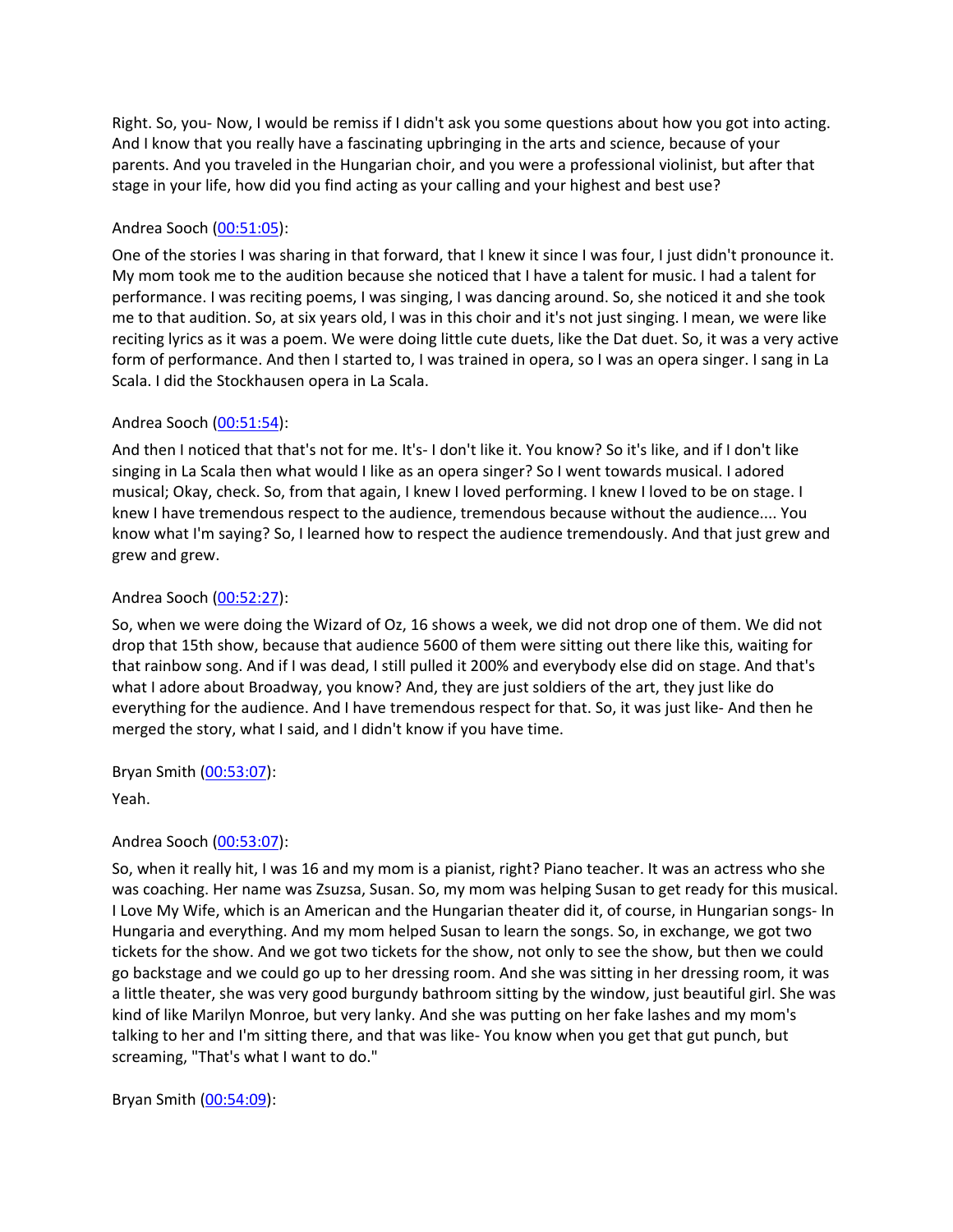Yeah.

Andrea Sooch ([00:54:10](https://www.temi.com/editor/t/qZonUaCVjD-xEijiohIoVOcEKbov8V3DvGdbALsa4pRw_8IzA7w3HncxSsraFyRZ29r0ly3IMZKFCOb90VK5zRCR_Mg?loadFrom=DocumentDeeplink&ts=3250.65)): So, that was the gut punch.

Bryan Smith ([00:54:13](https://www.temi.com/editor/t/qZonUaCVjD-xEijiohIoVOcEKbov8V3DvGdbALsa4pRw_8IzA7w3HncxSsraFyRZ29r0ly3IMZKFCOb90VK5zRCR_Mg?loadFrom=DocumentDeeplink&ts=3253.32)): Nice.

Andrea Sooch ([00:54:13](https://www.temi.com/editor/t/qZonUaCVjD-xEijiohIoVOcEKbov8V3DvGdbALsa4pRw_8IzA7w3HncxSsraFyRZ29r0ly3IMZKFCOb90VK5zRCR_Mg?loadFrom=DocumentDeeplink&ts=3253.32)):

And then, check this out, it was in '82- So now, you did the math, yeah. I was born in '66. So in '82.. '84- Whatever, it doesn't matter. So, two years later or three years later, getting my first engagement as a dancer/singer, it's like a variety show and it's opening night is December 6th. I think it was '84, but I'm not sure December 6th. So, I'm sitting in front of my station, I'm putting on my fake lashes and I'm like, "Oh my God."

Bryan Smith ([00:54:44](https://www.temi.com/editor/t/qZonUaCVjD-xEijiohIoVOcEKbov8V3DvGdbALsa4pRw_8IzA7w3HncxSsraFyRZ29r0ly3IMZKFCOb90VK5zRCR_Mg?loadFrom=DocumentDeeplink&ts=3284.66)): Full circle.

Andrea Sooch ([00:54:47](https://www.temi.com/editor/t/qZonUaCVjD-xEijiohIoVOcEKbov8V3DvGdbALsa4pRw_8IzA7w3HncxSsraFyRZ29r0ly3IMZKFCOb90VK5zRCR_Mg?loadFrom=DocumentDeeplink&ts=3287.27)):

It was the same theater. And I was in the same room in the same chair.

Bryan Smith ([00:54:52](https://www.temi.com/editor/t/qZonUaCVjD-xEijiohIoVOcEKbov8V3DvGdbALsa4pRw_8IzA7w3HncxSsraFyRZ29r0ly3IMZKFCOb90VK5zRCR_Mg?loadFrom=DocumentDeeplink&ts=3292.01)):

Oh my goodness. Wow.

Andrea Sooch ([00:54:54](https://www.temi.com/editor/t/qZonUaCVjD-xEijiohIoVOcEKbov8V3DvGdbALsa4pRw_8IzA7w3HncxSsraFyRZ29r0ly3IMZKFCOb90VK5zRCR_Mg?loadFrom=DocumentDeeplink&ts=3294.44)):

It didn't even dawn on me until that moment.

#### Bryan Smith ([00:54:58](https://www.temi.com/editor/t/qZonUaCVjD-xEijiohIoVOcEKbov8V3DvGdbALsa4pRw_8IzA7w3HncxSsraFyRZ29r0ly3IMZKFCOb90VK5zRCR_Mg?loadFrom=DocumentDeeplink&ts=3298.1)):

So, that gut punch that you felt, it sounds like that's an opportunity that really your parents are 100% responsible for. In other words, some people don't really get to that point where they even are in a position where they're going to feel that gut punch, because they aren't taken to a play or taken backstage and given those experiences. So, what are your thoughts on, on how to find that gut punch, so that you know what your calling is?

#### Andrea Sooch ([00:55:34](https://www.temi.com/editor/t/qZonUaCVjD-xEijiohIoVOcEKbov8V3DvGdbALsa4pRw_8IzA7w3HncxSsraFyRZ29r0ly3IMZKFCOb90VK5zRCR_Mg?loadFrom=DocumentDeeplink&ts=3334.13)):

It finds you. I truly believe it finds you. 'Cause I didn't know. And yeah, my mom took me there, but you know, it could have been a trip with the school, or it could have been a scene on TV, or it could have been anything else. And my father said that it's great that you jumping around quoting, and dance around and sing around, but please have a real diploma. So, he made me, that was our deal. He made me to go to teacher's college. So, I did the two things parallel. I was playing at this theater every night and I was going to teacher's college.

Bryan Smith ([00:56:10](https://www.temi.com/editor/t/qZonUaCVjD-xEijiohIoVOcEKbov8V3DvGdbALsa4pRw_8IzA7w3HncxSsraFyRZ29r0ly3IMZKFCOb90VK5zRCR_Mg?loadFrom=DocumentDeeplink&ts=3370.4)): The backup plan.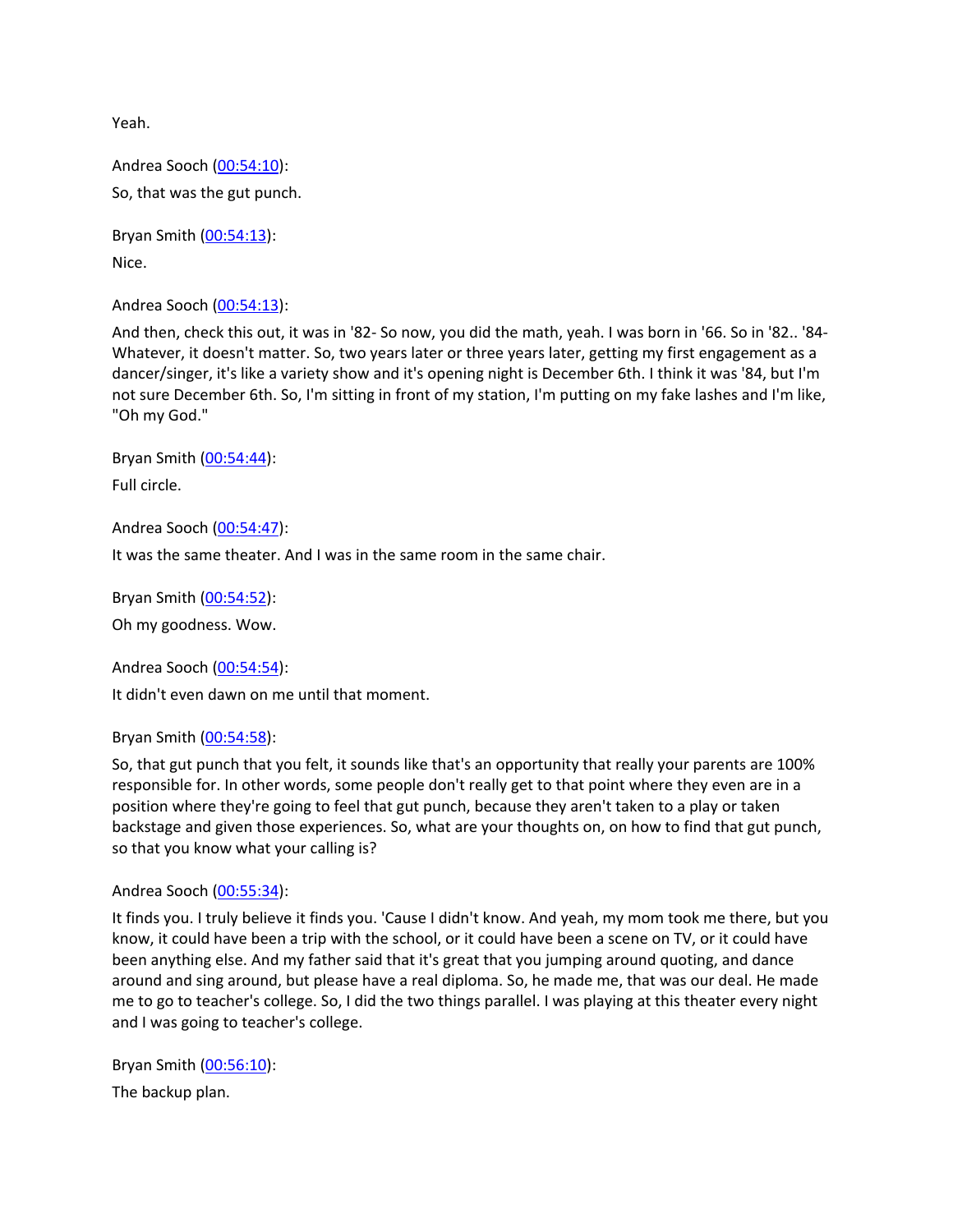#### Andrea Sooch ([00:56:10](https://www.temi.com/editor/t/qZonUaCVjD-xEijiohIoVOcEKbov8V3DvGdbALsa4pRw_8IzA7w3HncxSsraFyRZ29r0ly3IMZKFCOb90VK5zRCR_Mg?loadFrom=DocumentDeeplink&ts=3370.761)):

And what a blessing for this, because look what my second leg is now. You know, my second calling and that I knew when I was six, as I entered elementary school. And that was my first grade teacher, Auntie Margaret, who looked like a supermodel. I mean, it was like ridiculous. She had like miniskirt and Texas hair and cat eyes and everything. And she was so smart and she was so sweet, and I looked at her and that was the gut punching in teaching. So the teaching gut punch came first.

# Bryan Smith ([00:56:43](https://www.temi.com/editor/t/qZonUaCVjD-xEijiohIoVOcEKbov8V3DvGdbALsa4pRw_8IzA7w3HncxSsraFyRZ29r0ly3IMZKFCOb90VK5zRCR_Mg?loadFrom=DocumentDeeplink&ts=3403.56)):

So you've got multiple callings, basically.

#### Andrea Sooch ([00:56:46](https://www.temi.com/editor/t/qZonUaCVjD-xEijiohIoVOcEKbov8V3DvGdbALsa4pRw_8IzA7w3HncxSsraFyRZ29r0ly3IMZKFCOb90VK5zRCR_Mg?loadFrom=DocumentDeeplink&ts=3406.38)):

Yes. I think I really have this two main things, but then, they feather out to so many other things. So, I really, I knew it, but I didn't know it. So, those who think you don't have a calling, I would invite you to go back to this early childhood, and just go back and think about what was something you really enjoy doing. Because many gut punches are hiding in there. They came out when we think back or look back or...

#### Bryan Smith ([00:57:15](https://www.temi.com/editor/t/qZonUaCVjD-xEijiohIoVOcEKbov8V3DvGdbALsa4pRw_8IzA7w3HncxSsraFyRZ29r0ly3IMZKFCOb90VK5zRCR_Mg?loadFrom=DocumentDeeplink&ts=3435.96)):

So, what was going on in your forties that resulted in a midlife crisis? 'Cause that's the way I've heard you describe it online, but I don't know that I've really understood what was happening. That was a crisis in that stage of your life.

#### Andrea Sooch ([00:57:30](https://www.temi.com/editor/t/qZonUaCVjD-xEijiohIoVOcEKbov8V3DvGdbALsa4pRw_8IzA7w3HncxSsraFyRZ29r0ly3IMZKFCOb90VK5zRCR_Mg?loadFrom=DocumentDeeplink&ts=3450.78)):

I think I became too needy with the acting and modeling thing. And whenever we're needy, it's not sexy and it's not desirable. So whenever I entered an audition, it was like, gimme, gimme, gimme, instead of like: Hey, let's have some fun, this is what I have. So, anxiety took away the playful, interesting flavor. So, that was one. And then also it was one year when my father died, my husband died, and I watched 9-11 happen from my window.

Bryan Smith ([00:58:06](https://www.temi.com/editor/t/qZonUaCVjD-xEijiohIoVOcEKbov8V3DvGdbALsa4pRw_8IzA7w3HncxSsraFyRZ29r0ly3IMZKFCOb90VK5zRCR_Mg?loadFrom=DocumentDeeplink&ts=3486.84)): Oh my goodness.

Andrea Sooch ([00:58:08](https://www.temi.com/editor/t/qZonUaCVjD-xEijiohIoVOcEKbov8V3DvGdbALsa4pRw_8IzA7w3HncxSsraFyRZ29r0ly3IMZKFCOb90VK5zRCR_Mg?loadFrom=DocumentDeeplink&ts=3488.04)): That was a little too much.

Bryan Smith ([00:58:09](https://www.temi.com/editor/t/qZonUaCVjD-xEijiohIoVOcEKbov8V3DvGdbALsa4pRw_8IzA7w3HncxSsraFyRZ29r0ly3IMZKFCOb90VK5zRCR_Mg?loadFrom=DocumentDeeplink&ts=3489.95)):

Yeah, pretty heavy.

# Andrea Sooch ([00:58:12](https://www.temi.com/editor/t/qZonUaCVjD-xEijiohIoVOcEKbov8V3DvGdbALsa4pRw_8IzA7w3HncxSsraFyRZ29r0ly3IMZKFCOb90VK5zRCR_Mg?loadFrom=DocumentDeeplink&ts=3492.21)):

Yeah. So I stopped eating. I dropped two sizes, so I lost- I was a fit model. I don't know if you know what it means, but it's kind of like a live mannequin. Like, they try on the clothes on you and you give feedback, so you have to be a perfect size. And for my height, I was a perfect eight. So, I dropped down to a four. So, I lost all my clients. So, I literary had no money to pay my rent. My friends were feeding me. I was going back and forth between Hungary and New York. I didn't know what to do. My mom was devastated. You know, my father just dropped dead, he wasn't sick or anything. Then my husband got a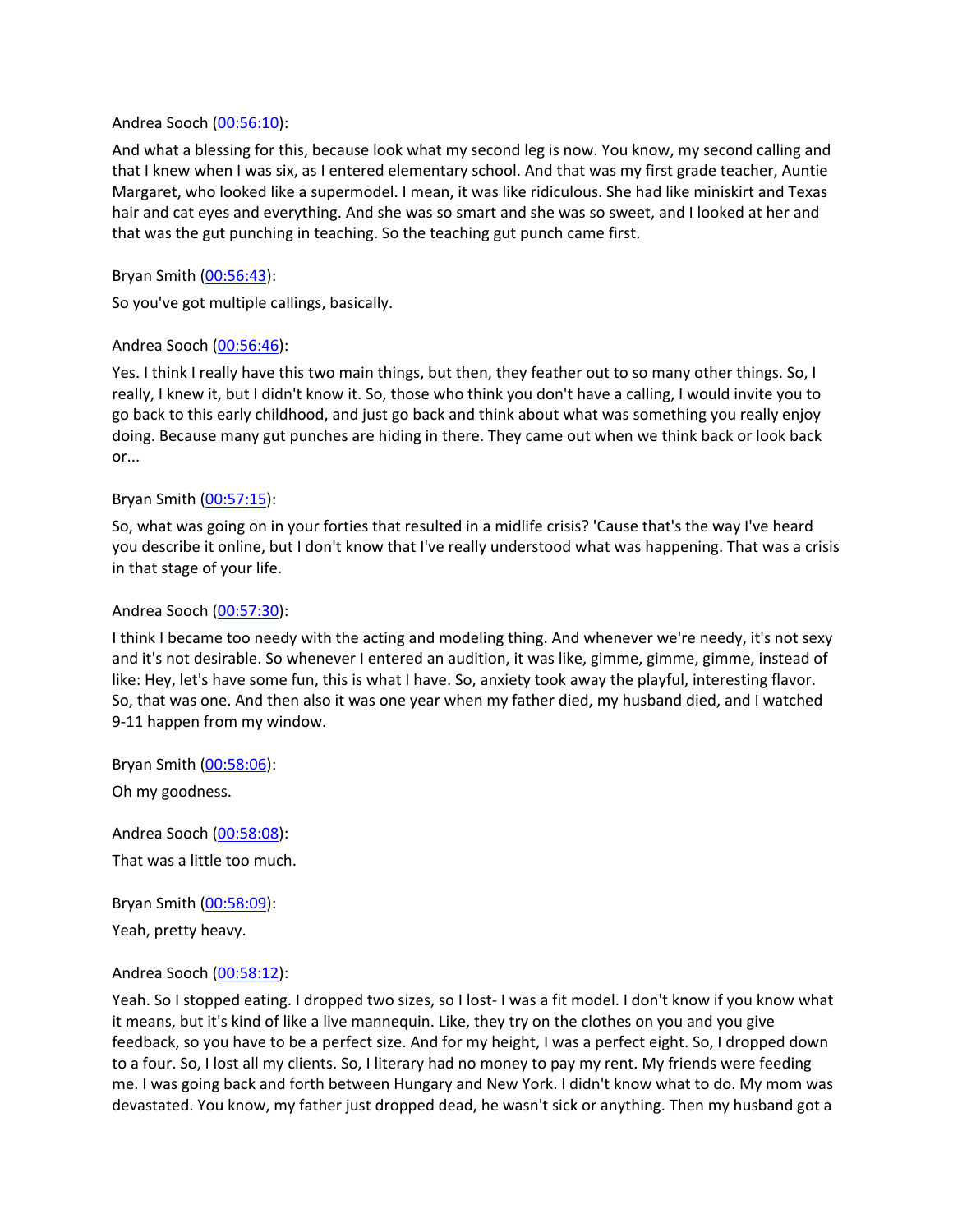stage four cancer diagnosis and he was gone in eight months; boom. You know, and then in the midst of all this time, like looking at it on my window and the towers are like sandcastles. So- And that blew the fuse.

# Bryan Smith ([00:59:04](https://www.temi.com/editor/t/qZonUaCVjD-xEijiohIoVOcEKbov8V3DvGdbALsa4pRw_8IzA7w3HncxSsraFyRZ29r0ly3IMZKFCOb90VK5zRCR_Mg?loadFrom=DocumentDeeplink&ts=3544.71)):

Yeah. But that would blow anybody's fuse.

#### Andrea Sooch ([00:59:07](https://www.temi.com/editor/t/qZonUaCVjD-xEijiohIoVOcEKbov8V3DvGdbALsa4pRw_8IzA7w3HncxSsraFyRZ29r0ly3IMZKFCOb90VK5zRCR_Mg?loadFrom=DocumentDeeplink&ts=3547.41)):

Yeah, yeah. But it really blew the fuse and it blew the fuse for a long time. And then, again, this whole-And there was research on it that it can go two ways, people- And actually the research was done on 9- 11, I wasn't part of this research as a participant. I already- If the researcher is [inaudible]. So, they looked at people that some people got PTSD, which is post traumatic stress disorder, and some people exhibited PTG, which is post traumatic growth, meaning that they like, "Shit, I almost died. I'm not going to do things I don't want to do. I'm going to open my own restaurant, or I'm going to do my lot that I enjoy my life." She's sort of hooks into a higher purpose and you start to do things that really matter. What- How did you call it, your highest calling?

#### Bryan Smith ([00:59:52](https://www.temi.com/editor/t/qZonUaCVjD-xEijiohIoVOcEKbov8V3DvGdbALsa4pRw_8IzA7w3HncxSsraFyRZ29r0ly3IMZKFCOb90VK5zRCR_Mg?loadFrom=DocumentDeeplink&ts=3592.7)):

Highest and best use, yeah.

#### Andrea Sooch ([00:59:54](https://www.temi.com/editor/t/qZonUaCVjD-xEijiohIoVOcEKbov8V3DvGdbALsa4pRw_8IzA7w3HncxSsraFyRZ29r0ly3IMZKFCOb90VK5zRCR_Mg?loadFrom=DocumentDeeplink&ts=3594.38)):

Highest and best use, because we realize that life is so short. It can go like this {snaps} and I'm gonna make every moment worth living. So, I think it was a little bit of a combination of this, for me, and noticing that I really love acting and I love performing. I don't have enough control over my life. So, how can I have enough control over my life? And for me, since I had a degree from Europe in education and psychology, that was like a no brainer that I'm going to go back to grad school. And, I pick up that leg and I'm going to stand on two legs. And then I did go back to grad school. And, as you hear, this is my third language. So it was like super scary. Like, can I pull this, my third language with all these papers and reading the books, and reading academic stuff, and writing the papers and doing this and doing that.

# Andrea Sooch ([01:00:55](https://www.temi.com/editor/t/qZonUaCVjD-xEijiohIoVOcEKbov8V3DvGdbALsa4pRw_8IzA7w3HncxSsraFyRZ29r0ly3IMZKFCOb90VK5zRCR_Mg?loadFrom=DocumentDeeplink&ts=3655.55)):

And I'm like: You know what, if I don't, I just drop out. What- I'm going to do it. So I did it. And this I like to talk about for many reasons, because those of you who listen, I'm sure at least a handful of people were faced with similar issues. And I just want you to know that there is life after, and there is a way out of it. And I just want you to know that if you allow it, you can totally get out of this jam. And it was a lot of moving parts. What I needed to do, I had to stop the poor me victim gang.

# Bryan Smith ([01:01:32](https://www.temi.com/editor/t/qZonUaCVjD-xEijiohIoVOcEKbov8V3DvGdbALsa4pRw_8IzA7w3HncxSsraFyRZ29r0ly3IMZKFCOb90VK5zRCR_Mg?loadFrom=DocumentDeeplink&ts=3692.2)):

And it sounds like you turned those traumas into an awakening.

# Andrea Sooch ([01:01:36](https://www.temi.com/editor/t/qZonUaCVjD-xEijiohIoVOcEKbov8V3DvGdbALsa4pRw_8IzA7w3HncxSsraFyRZ29r0ly3IMZKFCOb90VK5zRCR_Mg?loadFrom=DocumentDeeplink&ts=3696.16)):

That's what posttraumatic growth is, yeah. But I didn't invent it like it's happening to people. Right? So, be the one who it's happening to, don't be the one who curls up. I curled up too, in a ball for like almost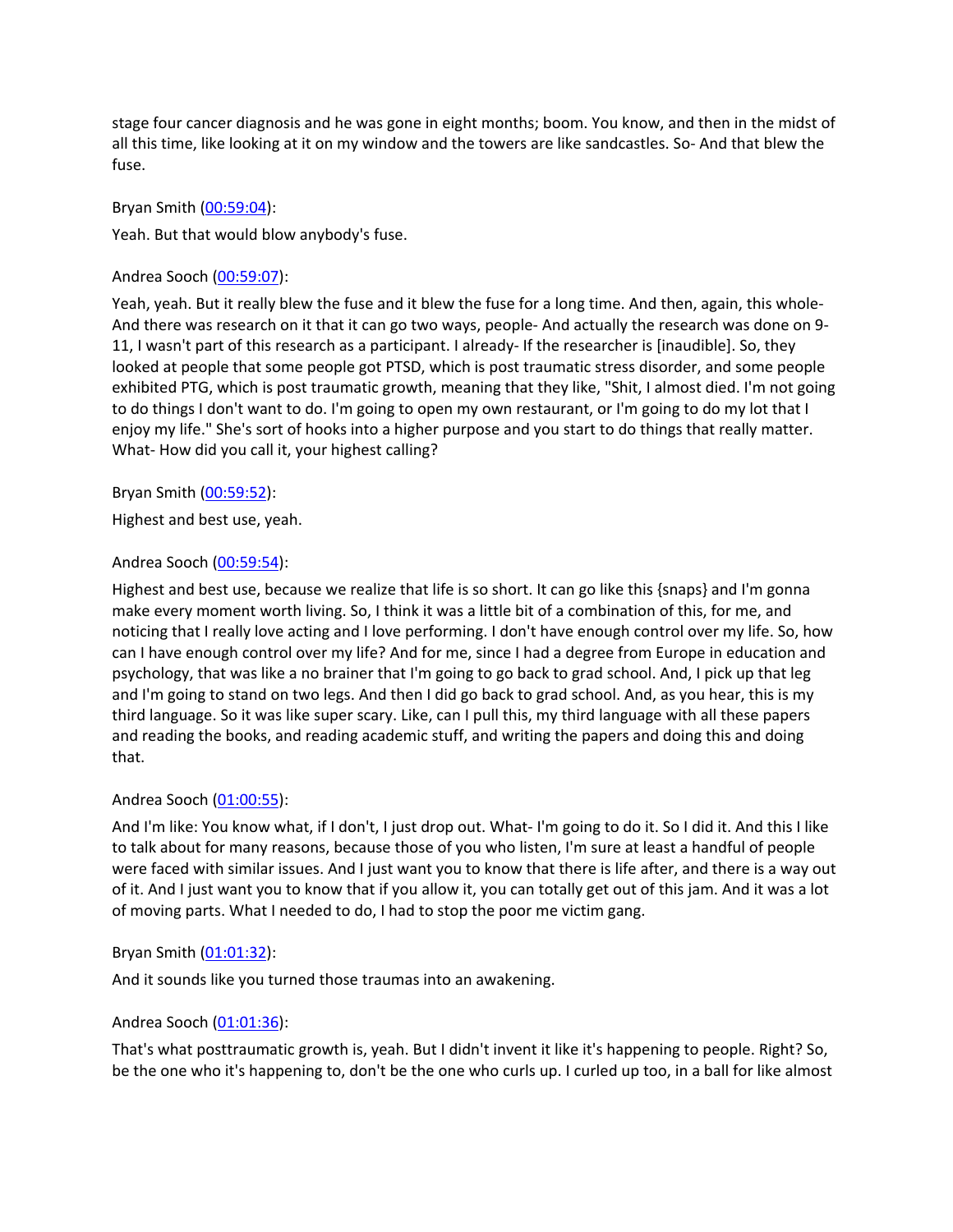a year. So, that's okay to have this grieving period and to- That's another new thing about depression, the newest research. This is the default mechanism of humans to conserve energy.

Bryan Smith ([01:02:01](https://www.temi.com/editor/t/qZonUaCVjD-xEijiohIoVOcEKbov8V3DvGdbALsa4pRw_8IzA7w3HncxSsraFyRZ29r0ly3IMZKFCOb90VK5zRCR_Mg?loadFrom=DocumentDeeplink&ts=3721.33)):

Really?

Andrea Sooch ([01:02:02](https://www.temi.com/editor/t/qZonUaCVjD-xEijiohIoVOcEKbov8V3DvGdbALsa4pRw_8IzA7w3HncxSsraFyRZ29r0ly3IMZKFCOb90VK5zRCR_Mg?loadFrom=DocumentDeeplink&ts=3722.02)):

It's not helplessness that's learned. It is hope that's learned, because we all- What do you do when something- You just conserve your energy and you just shut down.

Bryan Smith ([01:02:13](https://www.temi.com/editor/t/qZonUaCVjD-xEijiohIoVOcEKbov8V3DvGdbALsa4pRw_8IzA7w3HncxSsraFyRZ29r0ly3IMZKFCOb90VK5zRCR_Mg?loadFrom=DocumentDeeplink&ts=3733.6)): Right.

Andrea Sooch ([01:02:14](https://www.temi.com/editor/t/qZonUaCVjD-xEijiohIoVOcEKbov8V3DvGdbALsa4pRw_8IzA7w3HncxSsraFyRZ29r0ly3IMZKFCOb90VK5zRCR_Mg?loadFrom=DocumentDeeplink&ts=3734.32)):

According to Martin Seligman, who became famous with learned helplessness, he came up three years ago and he said, "I was wrong. It's the default mechanism."

#### Bryan Smith ([01:02:25](https://www.temi.com/editor/t/qZonUaCVjD-xEijiohIoVOcEKbov8V3DvGdbALsa4pRw_8IzA7w3HncxSsraFyRZ29r0ly3IMZKFCOb90VK5zRCR_Mg?loadFrom=DocumentDeeplink&ts=3745.85)):

I'll have to look into that. 'Cause I've heard a lot about learned helplessness, but I haven't heard your partner's book, Learned Hope?

#### Andrea Sooch ([01:02:35](https://www.temi.com/editor/t/qZonUaCVjD-xEijiohIoVOcEKbov8V3DvGdbALsa4pRw_8IzA7w3HncxSsraFyRZ29r0ly3IMZKFCOb90VK5zRCR_Mg?loadFrom=DocumentDeeplink&ts=3755.78)):

That's the new one on that. A lot of interesting things out there. And, if there is something that the listener or the audience gets out of it, it just like don't give up. There are ways out, there are so many great books and podcasts and coaches and therapists that will be there to assist you with getting over this hurdle. That just don't give up, because it would be such a shame.

#### Bryan Smith ([01:03:08](https://www.temi.com/editor/t/qZonUaCVjD-xEijiohIoVOcEKbov8V3DvGdbALsa4pRw_8IzA7w3HncxSsraFyRZ29r0ly3IMZKFCOb90VK5zRCR_Mg?loadFrom=DocumentDeeplink&ts=3788.45)):

So, what practical advice would you give to a room full of young people? Maybe high school age, college age people that are wanting to get into acting. And I'm putting aside the COVID situation, which we hope will resolve and we'll get back to normal in terms of shooting and production schedules. But what advice would you give them in terms of film school, drama school, or no school at all, just jumping right in and going to auditions, just practical advice for how to get their foot in the door in that industry?

#### Andrea Sooch ([01:03:42](https://www.temi.com/editor/t/qZonUaCVjD-xEijiohIoVOcEKbov8V3DvGdbALsa4pRw_8IzA7w3HncxSsraFyRZ29r0ly3IMZKFCOb90VK5zRCR_Mg?loadFrom=DocumentDeeplink&ts=3822.62)):

So, I think the first thing, what I would say that, do it for the right reasons, do it because you love to do it and you enjoy it. And you would just be not you, if you could not act or make movies or write. Don't do it for the fame, and you're going to be this and that, because that's not guaranteed. The only thing that is guaranteed, that if you love to do it, you will enjoy the work. And no matter how, if it's self taught or schools, I mean, of course schools has it figured out, because they do it for decades. You have to have the skills or else when this opportunity comes and, if somebody can pull it, that's an issue. So, skills are very important. And it's kind of like a thing that no matter how sweet somebody is, if you're not skilled and if you're not good... It's...

Bryan Smith ([01:04:36](https://www.temi.com/editor/t/qZonUaCVjD-xEijiohIoVOcEKbov8V3DvGdbALsa4pRw_8IzA7w3HncxSsraFyRZ29r0ly3IMZKFCOb90VK5zRCR_Mg?loadFrom=DocumentDeeplink&ts=3876.89)):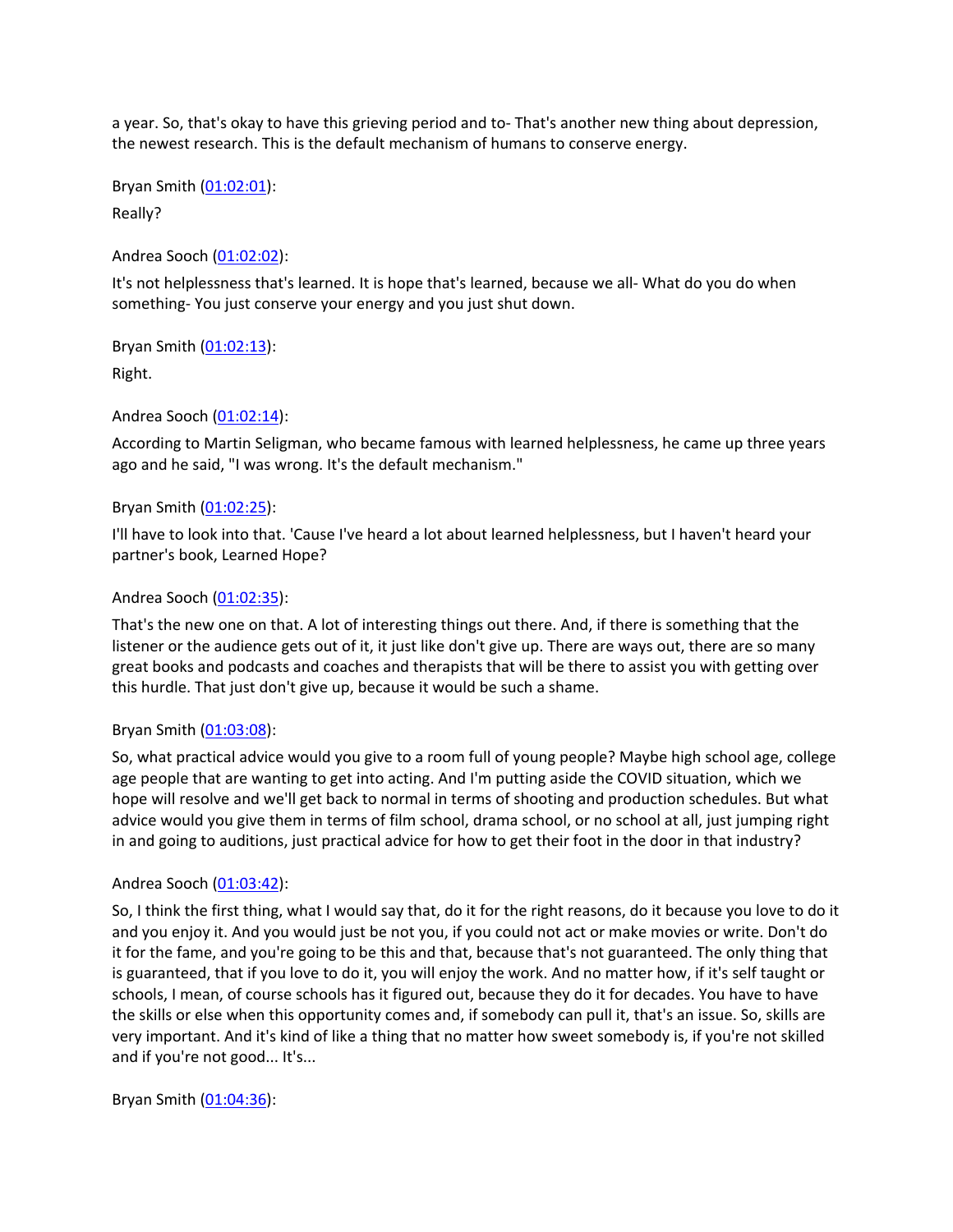You'll find out pretty quickly if that's the case.

# Andrea Sooch ([01:04:40](https://www.temi.com/editor/t/qZonUaCVjD-xEijiohIoVOcEKbov8V3DvGdbALsa4pRw_8IzA7w3HncxSsraFyRZ29r0ly3IMZKFCOb90VK5zRCR_Mg?loadFrom=DocumentDeeplink&ts=3880.1)):

You know, and in this industry, I think excellence is at the very, very high point of value. And if it stops being fun, either find a way how it can be fun again. There are so many ways to do a creative project in your living room. I'm doing it now with the poems. So, when I know that I'm not enjoying it anymore, I press the reset button and figure out, why? Can it be fun again? And if I ever get to the point that it's not fun, I'm going to take a hiatus from it.

#### Bryan Smith ([01:05:14](https://www.temi.com/editor/t/qZonUaCVjD-xEijiohIoVOcEKbov8V3DvGdbALsa4pRw_8IzA7w3HncxSsraFyRZ29r0ly3IMZKFCOb90VK5zRCR_Mg?loadFrom=DocumentDeeplink&ts=3914.27)):

Well, I think that's great advice in life just general, no matter what profession you're in. If you're not having fun, you really got to look at why that is and how you can fix it so that you are having fun. Talk about clichés. We've talked about clichés a lot on this interview, but they say, if you enjoy what you do you never work a day in your life. And I think that's what you have to gravitate toward. Now, there are practical considerations. Of course, we all have to make money and put food on the table and save up for retirement. But I really have, over the last 20 years, looked at fun and joy. I would say joy more than fun as kind of my guiding light in whether I still want to do trial work or podcasting.

#### Andrea Sooch ([01:06:02](https://www.temi.com/editor/t/qZonUaCVjD-xEijiohIoVOcEKbov8V3DvGdbALsa4pRw_8IzA7w3HncxSsraFyRZ29r0ly3IMZKFCOb90VK5zRCR_Mg?loadFrom=DocumentDeeplink&ts=3962.88)):

That's a luxury again, you know what you and I we do, because many the pushback usually what probably both of us is getting, then how do I put food in the table?

Bryan Smith ([01:06:13](https://www.temi.com/editor/t/qZonUaCVjD-xEijiohIoVOcEKbov8V3DvGdbALsa4pRw_8IzA7w3HncxSsraFyRZ29r0ly3IMZKFCOb90VK5zRCR_Mg?loadFrom=DocumentDeeplink&ts=3973.44)):

Right.

# Andrea Sooch ([01:06:13](https://www.temi.com/editor/t/qZonUaCVjD-xEijiohIoVOcEKbov8V3DvGdbALsa4pRw_8IzA7w3HncxSsraFyRZ29r0ly3IMZKFCOb90VK5zRCR_Mg?loadFrom=DocumentDeeplink&ts=3973.77)):

Okay. So I don't know how you're going to put food on a table, so I can tell you how I put food in the table. When I came here with \$200 in my pocket and I thought I had a lot of money. Not speaking the language, going to a school where my third language, and now I'm talking about the American Musical and Dramatic Academy, because that was my first, this is how I came to the States. I got a scholarship there. Right?

#### Bryan Smith ([01:06:34](https://www.temi.com/editor/t/qZonUaCVjD-xEijiohIoVOcEKbov8V3DvGdbALsa4pRw_8IzA7w3HncxSsraFyRZ29r0ly3IMZKFCOb90VK5zRCR_Mg?loadFrom=DocumentDeeplink&ts=3994.68)):

Yeah. I saw that you were literally blown into the studio, weren't you?

# Andrea Sooch ([01:06:41](https://www.temi.com/editor/t/qZonUaCVjD-xEijiohIoVOcEKbov8V3DvGdbALsa4pRw_8IzA7w3HncxSsraFyRZ29r0ly3IMZKFCOb90VK5zRCR_Mg?loadFrom=DocumentDeeplink&ts=4001.63)):

The building and I was just like, "Yeah. Oh my God." I tried to audition. And probably that's what they took me. 'Cause again, if I would have went in like {sucks in breath} it's not the same, let me sing this Hungarian song for you. It's like entertainment. Like how dare she do this? So, anyhow, I mean, it might sound like a lot of fun that you move across the pond with no family, with 200 bucks in your pocket, going to acting school in English that you don't speak, and being graded on Lady Mac in British English, but it wasn't that much fun. So, I did a lot of jobs I didn't want to do. Right? A lot of waitressing, lot of crappy, like cleaning stuff. And then I was like: How can I do something that pays me money that actually helps me, because we always learn what we teach. So, I went back to the actors work program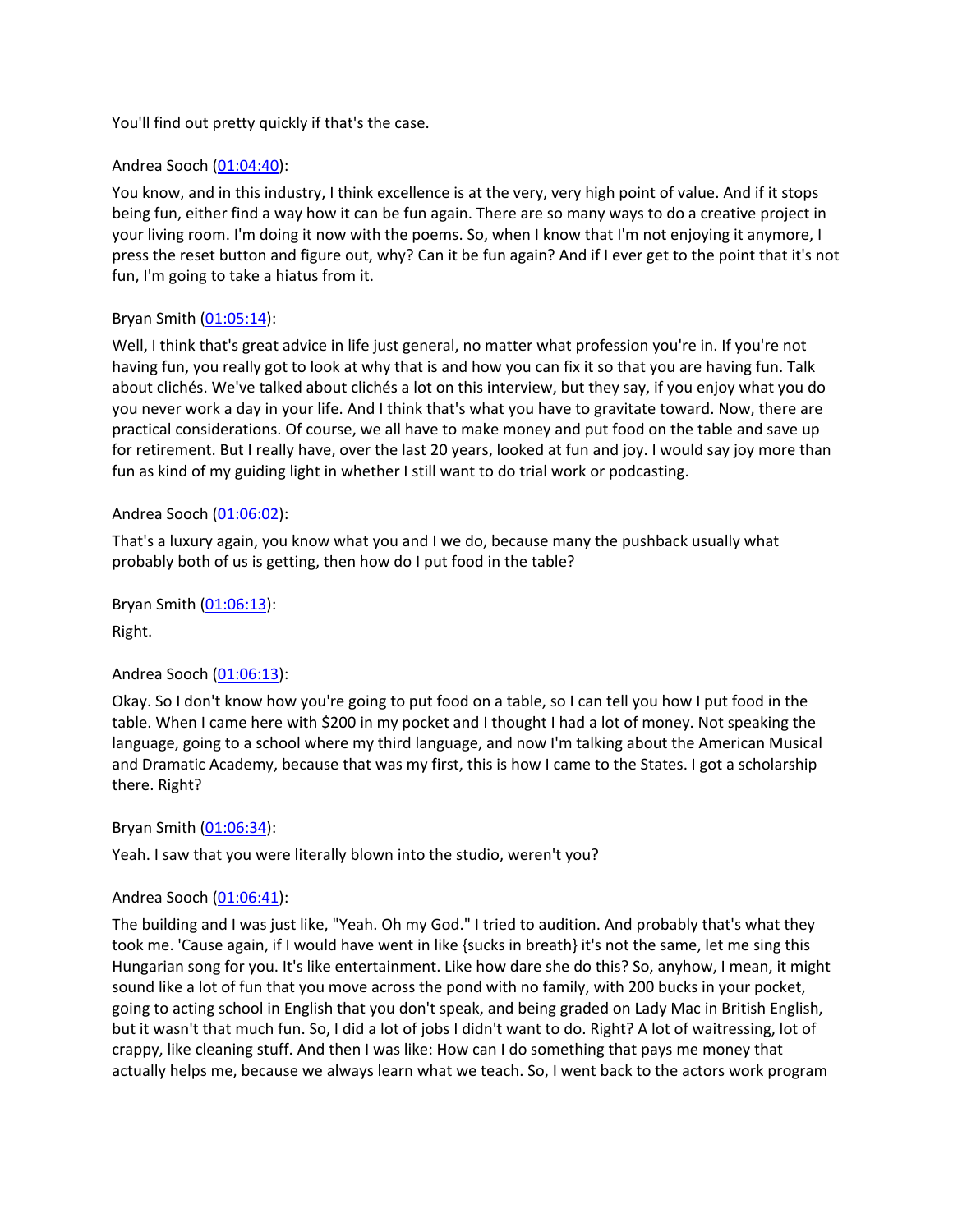and I got trained how to teach English as a second language. So, I was teaching English as a second language to a kitchen workers. Every bus boy in Hell's Kitchen was speaking with a Hungarian accent.

Bryan Smith ([01:07:58](https://www.temi.com/editor/t/qZonUaCVjD-xEijiohIoVOcEKbov8V3DvGdbALsa4pRw_8IzA7w3HncxSsraFyRZ29r0ly3IMZKFCOb90VK5zRCR_Mg?loadFrom=DocumentDeeplink&ts=4078.68)): That's great.

Andrea Sooch ([01:07:59](https://www.temi.com/editor/t/qZonUaCVjD-xEijiohIoVOcEKbov8V3DvGdbALsa4pRw_8IzA7w3HncxSsraFyRZ29r0ly3IMZKFCOb90VK5zRCR_Mg?loadFrom=DocumentDeeplink&ts=4079.46)): All of them.

Bryan Smith ([01:07:59](https://www.temi.com/editor/t/qZonUaCVjD-xEijiohIoVOcEKbov8V3DvGdbALsa4pRw_8IzA7w3HncxSsraFyRZ29r0ly3IMZKFCOb90VK5zRCR_Mg?loadFrom=DocumentDeeplink&ts=4079.46)):

That's great.

# Andrea Sooch ([01:08:00](https://www.temi.com/editor/t/qZonUaCVjD-xEijiohIoVOcEKbov8V3DvGdbALsa4pRw_8IzA7w3HncxSsraFyRZ29r0ly3IMZKFCOb90VK5zRCR_Mg?loadFrom=DocumentDeeplink&ts=4080.06)):

That was kind of the first thing I enjoyed that I got paid for it. So, I started to figure out how to do jobs that I enjoy or I don't hate, or however you want to put it right? And then again, it's like noticing the good thing that more and more doors opened. Right? Then I got a second company where I was teaching English as a second language for Russian cleaning ladies. And then they spoke with a Hungarian accent, so all of that stuff. And then I was like: Oh, I was modeling at home, back in Europe, can I do that? So, I started to go to modeling agencies, then I started to do- Get little jobs then- So as soon as I started to think about it, that how can I do something that I don't hate or enjoy? I started to see more of them. So, that's another bumper sticker that whatever you pay attention to grows, but it's again, it's very true.

Bryan Smith ([01:08:59](https://www.temi.com/editor/t/qZonUaCVjD-xEijiohIoVOcEKbov8V3DvGdbALsa4pRw_8IzA7w3HncxSsraFyRZ29r0ly3IMZKFCOb90VK5zRCR_Mg?loadFrom=DocumentDeeplink&ts=4139.71)):

Yeah. There's an intentionality to what you're doing.

# Andrea Sooch ([01:09:03](https://www.temi.com/editor/t/qZonUaCVjD-xEijiohIoVOcEKbov8V3DvGdbALsa4pRw_8IzA7w3HncxSsraFyRZ29r0ly3IMZKFCOb90VK5zRCR_Mg?loadFrom=DocumentDeeplink&ts=4143.88)):

Yeah. So, just paint, just put it in the computer, that what can I do what I like, right? What is something I can do that at least I don't hate?

# Bryan Smith ([01:09:13](https://www.temi.com/editor/t/qZonUaCVjD-xEijiohIoVOcEKbov8V3DvGdbALsa4pRw_8IzA7w3HncxSsraFyRZ29r0ly3IMZKFCOb90VK5zRCR_Mg?loadFrom=DocumentDeeplink&ts=4153.27)):

So, what are you looking forward to right now? I know that production is shut down across the board. I've heard through the grapevine that a few things are starting to light up in Los Angeles area, but what are you looking forward to from, professionally right now, from an acting standpoint.

# Andrea Sooch ([01:09:30](https://www.temi.com/editor/t/qZonUaCVjD-xEijiohIoVOcEKbov8V3DvGdbALsa4pRw_8IzA7w3HncxSsraFyRZ29r0ly3IMZKFCOb90VK5zRCR_Mg?loadFrom=DocumentDeeplink&ts=4170.04)):

From an acting standpoint? Okay. So my big- I really, really enjoyed working on Claws. It was wonderful. I loved the team. I loved the recurring part of it, the security of it. Everybody becomes like family. Like it was really, really awesome. So, professionally, the big dream would be to get a serious regular part or get a recurring type of show guest star. The big, big dream would be to all this in a production, American production that shoots in Hungary because it's so many. So, if I would be a series regular on a hit TV show, which I just adore and some episodes shooting Hungary, like right now, that would be like a, something that I would really, really make my heart smile. But other than that, everything that I gladly give my name to prestigious, fun, great people, great stories. Something that I am just proud and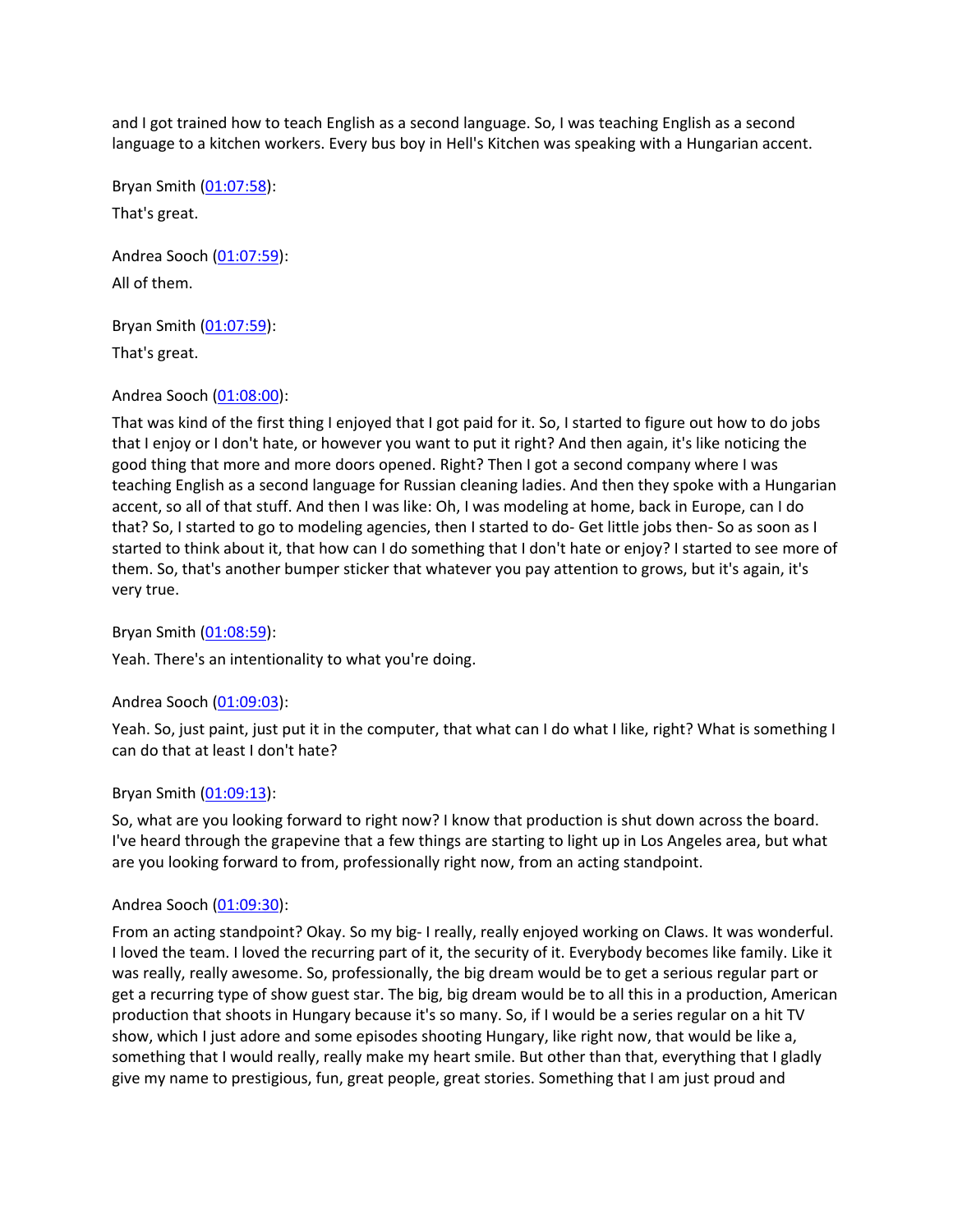honored to be part of, with a great juicy role, which is fun for me, and I can like sink my teeth in and have fun with it. And the people, the people are the most important part of it.

#### Bryan Smith ([01:10:48](https://www.temi.com/editor/t/qZonUaCVjD-xEijiohIoVOcEKbov8V3DvGdbALsa4pRw_8IzA7w3HncxSsraFyRZ29r0ly3IMZKFCOb90VK5zRCR_Mg?loadFrom=DocumentDeeplink&ts=4248.85)):

Well, that Claws cast, I mean, what a cast that was. Dean Norris and all those wonderful actors.

Andrea Sooch ([01:10:55](https://www.temi.com/editor/t/qZonUaCVjD-xEijiohIoVOcEKbov8V3DvGdbALsa4pRw_8IzA7w3HncxSsraFyRZ29r0ly3IMZKFCOb90VK5zRCR_Mg?loadFrom=DocumentDeeplink&ts=4255.061)): Everyone.

Bryan Smith ([01:10:56](https://www.temi.com/editor/t/qZonUaCVjD-xEijiohIoVOcEKbov8V3DvGdbALsa4pRw_8IzA7w3HncxSsraFyRZ29r0ly3IMZKFCOb90VK5zRCR_Mg?loadFrom=DocumentDeeplink&ts=4256.89)):

And such a fun premise too, you know, didn't take itself too seriously...

#### Andrea Sooch ([01:11:03](https://www.temi.com/editor/t/qZonUaCVjD-xEijiohIoVOcEKbov8V3DvGdbALsa4pRw_8IzA7w3HncxSsraFyRZ29r0ly3IMZKFCOb90VK5zRCR_Mg?loadFrom=DocumentDeeplink&ts=4263.43)):

And we were shooting in New Orleans, and when you shoot- And very few people were from New Orleans, so it was like being in camp: Hey, you want to go and get something to eat? Hey, listen to some music. It was just amazing. It was so much fun. And I just loved them to pieces. And with many, many cast members we're still in touch and we texting or meeting up if we are in the same city. So, that was an amazing experience, but other shows- So, that was like my longest experience with the same team. But other was like on The Blacklist when we had this flashback scene with the young Katarina Rostova, and I was playing her mom and we're still in touch. I mean, I just love her to pieces, Lotte Verbeek; like awesome people, TV- You become family so quickly, because the work is so intense and the connection, the bond is so strong. And I just adore, I adore that connection. What a TV show or a film set establishes so quickly.

#### Bryan Smith ([01:12:06](https://www.temi.com/editor/t/qZonUaCVjD-xEijiohIoVOcEKbov8V3DvGdbALsa4pRw_8IzA7w3HncxSsraFyRZ29r0ly3IMZKFCOb90VK5zRCR_Mg?loadFrom=DocumentDeeplink&ts=4326.841)):

Is it different on television than film, in terms of that bond, because of the longer- The season long character arcs, and everybody's just there together for a longer period of time. Where, do you find that same collegiality in films too?

#### Andrea Sooch ([01:12:24](https://www.temi.com/editor/t/qZonUaCVjD-xEijiohIoVOcEKbov8V3DvGdbALsa4pRw_8IzA7w3HncxSsraFyRZ29r0ly3IMZKFCOb90VK5zRCR_Mg?loadFrom=DocumentDeeplink&ts=4344.38)):

I haven't done enough film. So, hopefully when you ask me in a year, I can say that. One film I was on for 90 days, I was standing in for Meryl Streep.

Bryan Smith ([01:12:37](https://www.temi.com/editor/t/qZonUaCVjD-xEijiohIoVOcEKbov8V3DvGdbALsa4pRw_8IzA7w3HncxSsraFyRZ29r0ly3IMZKFCOb90VK5zRCR_Mg?loadFrom=DocumentDeeplink&ts=4357.1)):

Oh... Wow.

# Andrea Sooch ([01:12:37](https://www.temi.com/editor/t/qZonUaCVjD-xEijiohIoVOcEKbov8V3DvGdbALsa4pRw_8IzA7w3HncxSsraFyRZ29r0ly3IMZKFCOb90VK5zRCR_Mg?loadFrom=DocumentDeeplink&ts=4357.25)):

Which was amazing. 'Cause she was my third ignite moment. What I was writing about her in the book, like when I saw Meryl Streep on Out of Africa, that was another gut punch that I want to be on the screen. And then I had this opportunity to stand in and rehearse for her. It was- I had a chance to rehearse the lines and the whole blocking. So, it was really cool. And I got to be in the same room with her and watch her work, which was just a priceless experience. And what a wonderful person, oh my God, just an amazing human. And so, for me, she is the actress who is on the pedestal for me, just having this experience. So, that was an experience that we really established with this team and familylike feel, but I wasn't an actor. I was crew, but it was lovely. So, I don't know enough about how is he to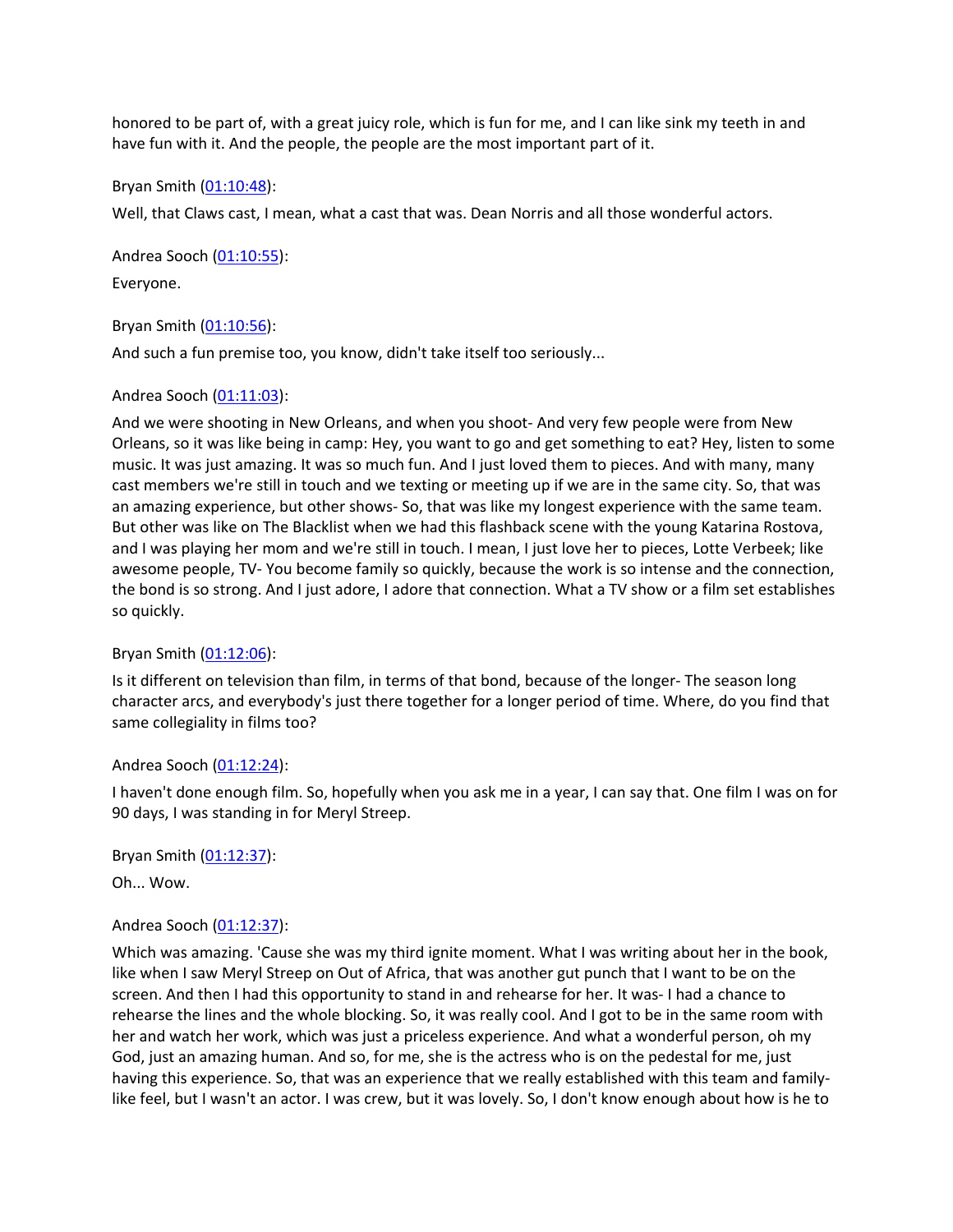be an actor on a long- With so many days on a film, because I never had it so far. The most I had like two days, three days.

#### Bryan Smith ([01:13:42](https://www.temi.com/editor/t/qZonUaCVjD-xEijiohIoVOcEKbov8V3DvGdbALsa4pRw_8IzA7w3HncxSsraFyRZ29r0ly3IMZKFCOb90VK5zRCR_Mg?loadFrom=DocumentDeeplink&ts=4422.41)):

With John Wick- The John Wick part was a couple of days, or the John Wick 3?

#### Andrea Sooch ([01:13:46](https://www.temi.com/editor/t/qZonUaCVjD-xEijiohIoVOcEKbov8V3DvGdbALsa4pRw_8IzA7w3HncxSsraFyRZ29r0ly3IMZKFCOb90VK5zRCR_Mg?loadFrom=DocumentDeeplink&ts=4426.31)):

It was two days, yeah. It was- The first day we ran out of time and so I was there for two days. It was wonderful. Just really wonderful, that the time wasn't enough for me to see if it would be the same experience, when I'm in New Orleans for a year.

Bryan Smith ([01:13:59](https://www.temi.com/editor/t/qZonUaCVjD-xEijiohIoVOcEKbov8V3DvGdbALsa4pRw_8IzA7w3HncxSsraFyRZ29r0ly3IMZKFCOb90VK5zRCR_Mg?loadFrom=DocumentDeeplink&ts=4439.18)):

Right.

# Andrea Sooch ([01:13:59](https://www.temi.com/editor/t/qZonUaCVjD-xEijiohIoVOcEKbov8V3DvGdbALsa4pRw_8IzA7w3HncxSsraFyRZ29r0ly3IMZKFCOb90VK5zRCR_Mg?loadFrom=DocumentDeeplink&ts=4439.18)):

Or flying in and out. But probably it is. I always won the cast and crew lottery, meaning that I never had a bad experience so far on a film or a movie set or a TV set. So I'm just really, really grateful. And I just love this work. I love this work so much. So, I really hope that the industry will get back to so we can have fun again soon and produce a lot of movies that makes lives more beautiful and cheerful.

#### Bryan Smith ([01:14:32](https://www.temi.com/editor/t/qZonUaCVjD-xEijiohIoVOcEKbov8V3DvGdbALsa4pRw_8IzA7w3HncxSsraFyRZ29r0ly3IMZKFCOb90VK5zRCR_Mg?loadFrom=DocumentDeeplink&ts=4472.91)):

I was at Sundance this year as a member of the press with press credentials, and so I was on the red carpet asking questions as they were going into their movie premiers. And one of the questions- I didn't know what I was doing on the red carpet, by the way, I'm not a big press person, but for some reason they let me in. And one of the questions I would ask repeatedly of actors that I knew had done television and film was what do you prefer? Television or film and why? And every single person said basically the same thing: It doesn't matter. It's about the story. And especially with the way content is available. Now, when you go onto Netflix there's not a huge distinction between movies and television series. It's all in the same kettle. And so, I don't think actors are looking at it differently these days. So, at least based upon the interviews that I've done. Are you leaning toward film? Is that something that you have ambitions for to do more work in, or does it matter to you?

# Andrea Sooch ([01:15:35](https://www.temi.com/editor/t/qZonUaCVjD-xEijiohIoVOcEKbov8V3DvGdbALsa4pRw_8IzA7w3HncxSsraFyRZ29r0ly3IMZKFCOb90VK5zRCR_Mg?loadFrom=DocumentDeeplink&ts=4535.88)):

It doesn't matter to me. What matters to me is really, it's the story. It's the role and the people.

Bryan Smith ([01:15:42](https://www.temi.com/editor/t/qZonUaCVjD-xEijiohIoVOcEKbov8V3DvGdbALsa4pRw_8IzA7w3HncxSsraFyRZ29r0ly3IMZKFCOb90VK5zRCR_Mg?loadFrom=DocumentDeeplink&ts=4542.45)): Yeah.

# Andrea Sooch ([01:15:43](https://www.temi.com/editor/t/qZonUaCVjD-xEijiohIoVOcEKbov8V3DvGdbALsa4pRw_8IzA7w3HncxSsraFyRZ29r0ly3IMZKFCOb90VK5zRCR_Mg?loadFrom=DocumentDeeplink&ts=4543.13)):

For me, the people. It's like Claws would not have been the same if the cast and crew and the creative team wouldn't have been so fun to be with.

Bryan Smith ([01:15:56](https://www.temi.com/editor/t/qZonUaCVjD-xEijiohIoVOcEKbov8V3DvGdbALsa4pRw_8IzA7w3HncxSsraFyRZ29r0ly3IMZKFCOb90VK5zRCR_Mg?loadFrom=DocumentDeeplink&ts=4556.07)): Yeah.